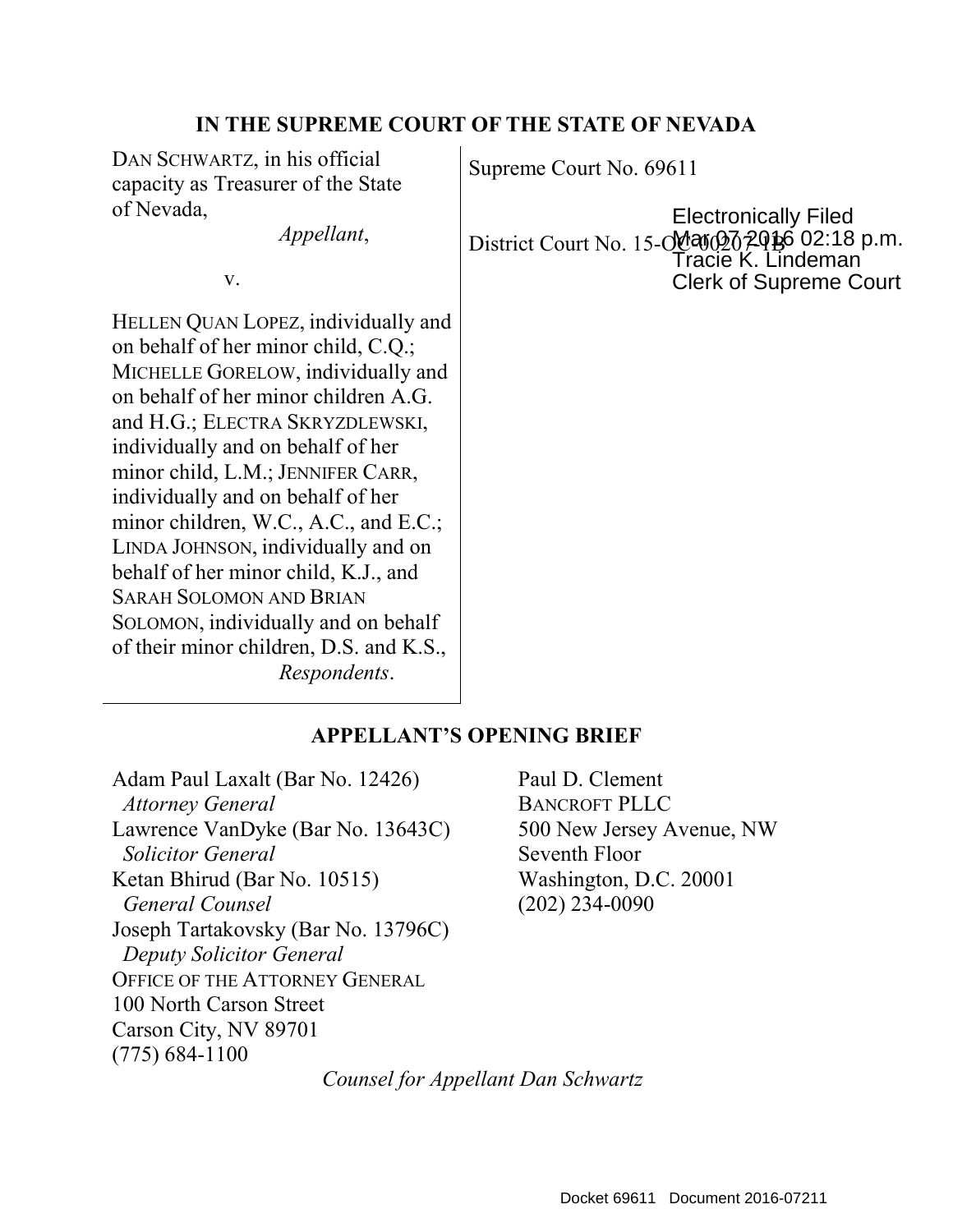# **TABLE OF CONTENTS**

|    | $\mathbf{A}$ .                                             |                                                                                                                    |  |
|----|------------------------------------------------------------|--------------------------------------------------------------------------------------------------------------------|--|
|    | <b>B</b> .                                                 |                                                                                                                    |  |
|    | $\mathcal{C}$ .                                            |                                                                                                                    |  |
|    | D.                                                         |                                                                                                                    |  |
|    | Ε.                                                         |                                                                                                                    |  |
|    | $F_{\cdot}$                                                |                                                                                                                    |  |
|    |                                                            |                                                                                                                    |  |
|    |                                                            |                                                                                                                    |  |
|    |                                                            |                                                                                                                    |  |
| I. | SB 302's Alleged Violation Of Article 11, Section 6 Of The |                                                                                                                    |  |
|    | A.                                                         | Nothing in Section 6 Forbids the Legislature From Funding<br>the Public Schools and the ESA Program From One       |  |
|    | <b>B.</b>                                                  | Funding the Public Schools and the ESA Program From One<br>Appropriation and Account Is the Optimal Means of Doing |  |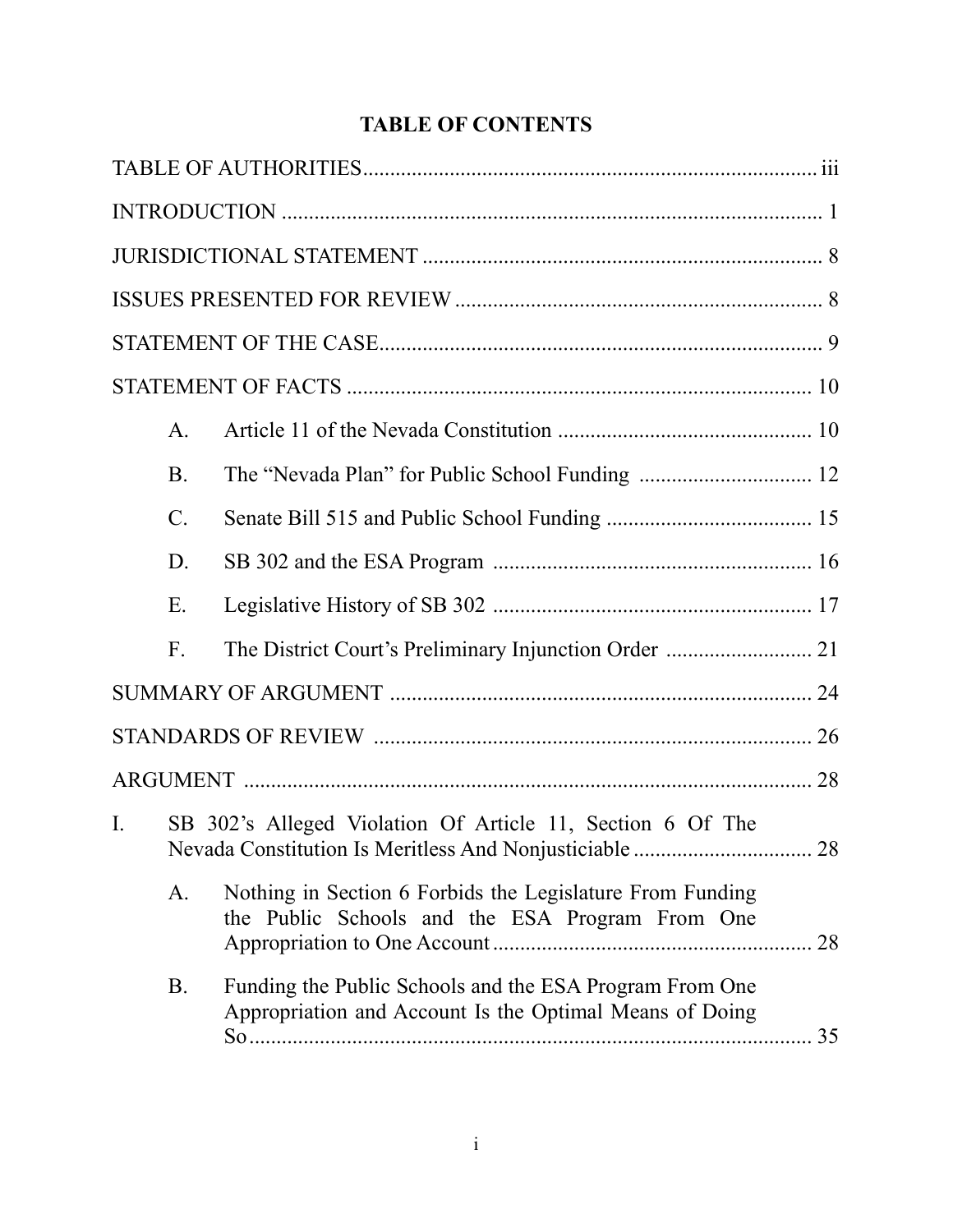|     | $C_{\cdot}$     | Respondents' Claim That the Legislature Did Not<br>Appropriate the Funds "the Legislature Deems to be                                                                                         |    |
|-----|-----------------|-----------------------------------------------------------------------------------------------------------------------------------------------------------------------------------------------|----|
|     |                 |                                                                                                                                                                                               |    |
| II. |                 | SB 302's Funding Structure Does Not Harm Respondents, Much<br>Less Irreparably, While The Preliminary Injunction Clearly Harms<br>The Thousands Of Nevada Students Denied The Ability To Open |    |
|     | A.              |                                                                                                                                                                                               |    |
|     | <b>B</b> .      | The Putative Section 6 Violation Does Not Harm                                                                                                                                                |    |
|     | $\mathcal{C}$ . | The Balance of Hardships and Public Interest Support<br>Allowing Nevada Parents and Students to Use the ESA                                                                                   |    |
|     |                 |                                                                                                                                                                                               |    |
|     |                 |                                                                                                                                                                                               |    |
|     |                 |                                                                                                                                                                                               | 52 |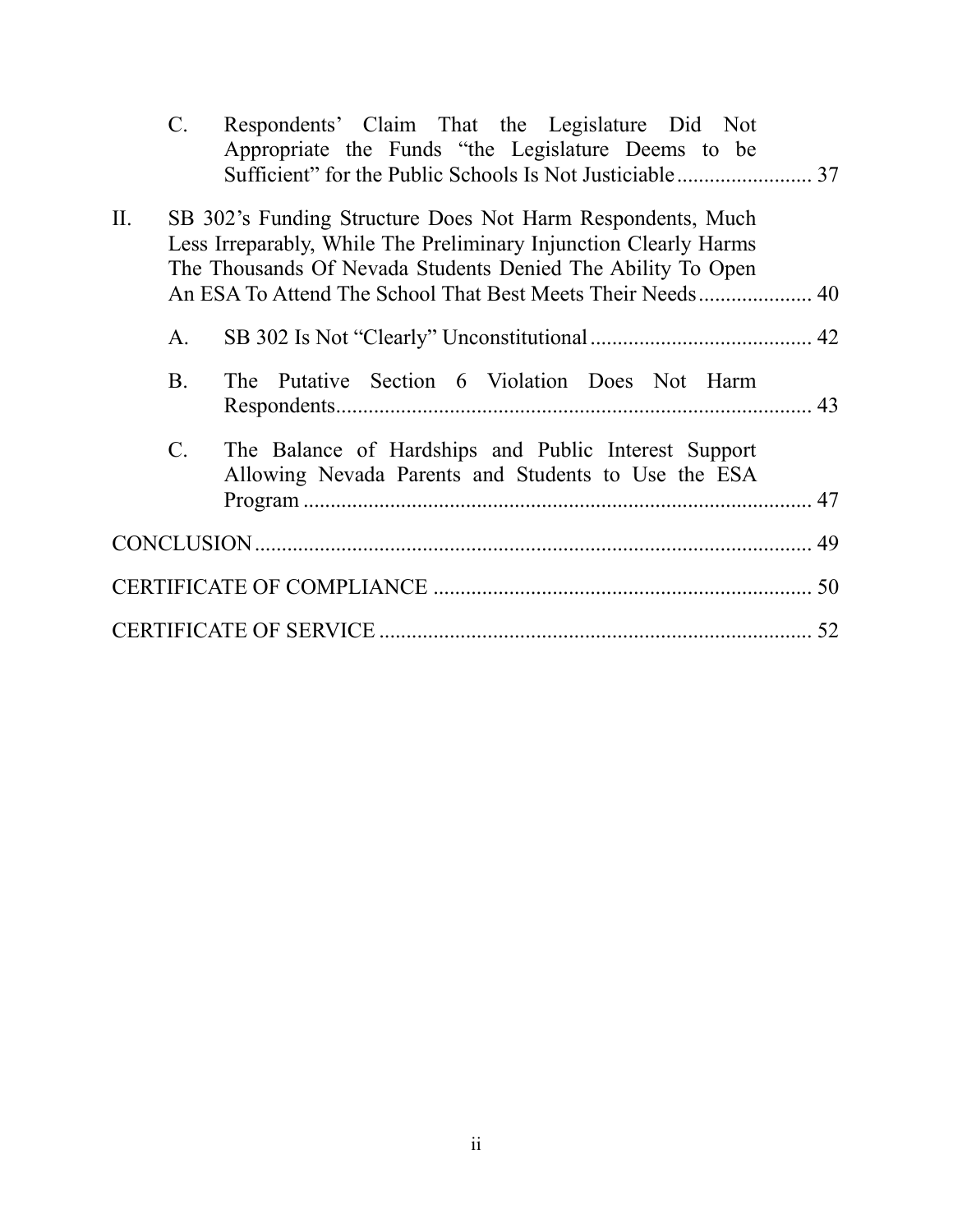# **TABLE OF AUTHORITIES**

# **Cases**

| Baker v. Carr,                                         |  |
|--------------------------------------------------------|--|
| Blanding v. City of Las Vegas,                         |  |
| Boulder Oaks Cmty. Ass'n v. B & J Andrews Enter., LLC, |  |
| Buzz Stew, LLC v. City of N. Las Vegas,                |  |
| Church of Scientology of Cal. v. United States,        |  |
| City of Boulder v. Gen. Sales Drivers,                 |  |
| Davis v. Grover,                                       |  |
| Deja Vu Showgirls v. Nevada Dep't of Taxation,         |  |
| Dep't of Conserv. & Nat. Res. v. Foley,                |  |
| Educ. Initiative PAC v. Comm. to Protect Nev. Jobs,    |  |
| Elias v. Connett,                                      |  |
| <i>Excellence Cmty. Mgmt. v. Gilmore,</i>              |  |
| Flick Theater, Inc. v. City of Las Vegas,              |  |
|                                                        |  |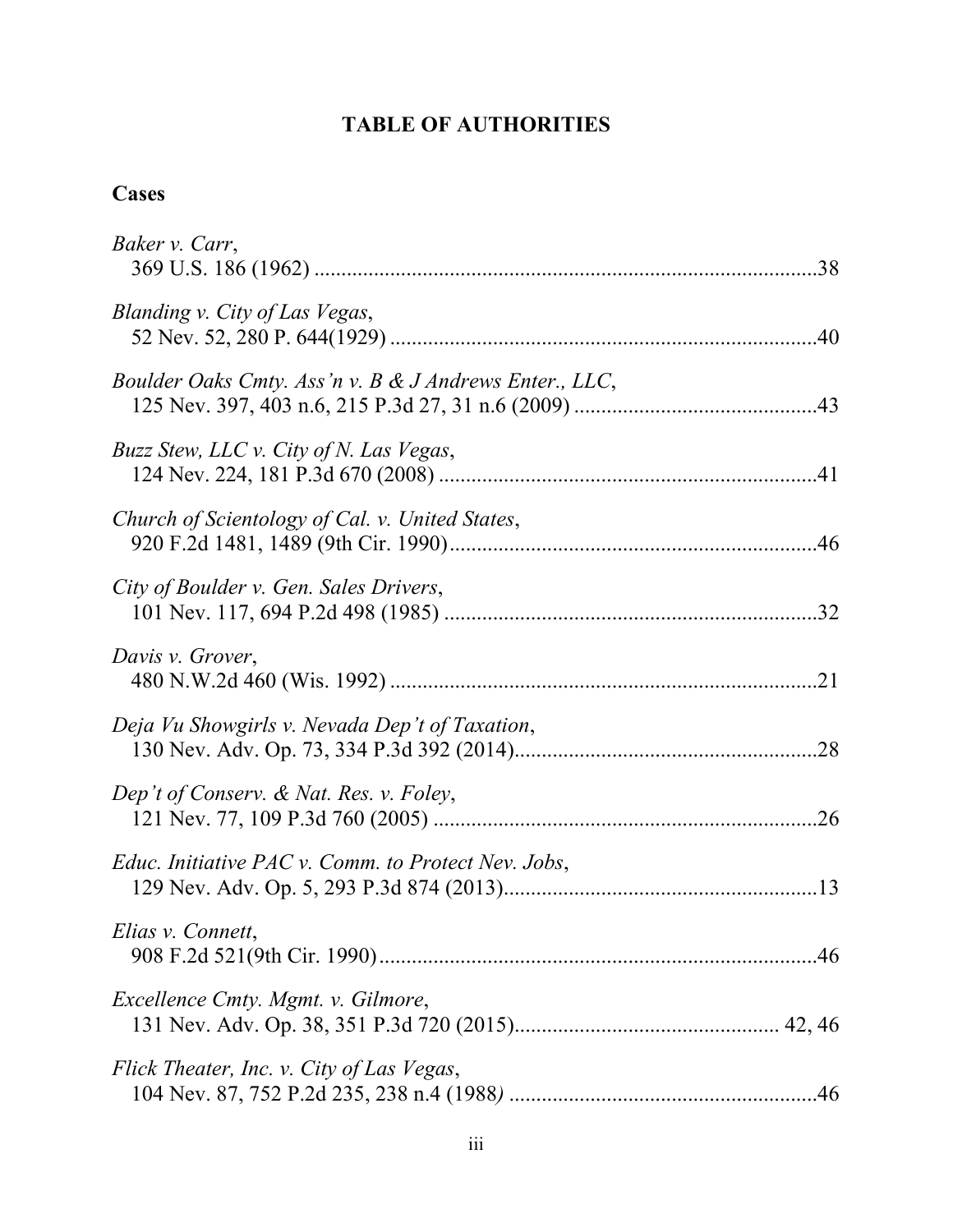| Guinn v. Legislature of State of Nev.,                               |  |
|----------------------------------------------------------------------|--|
| Guinn v. Legislature of State of Nev.,                               |  |
| Hamm v. Arrowcreek Homeowners' Ass'n,                                |  |
| Hart v. State of North Carolina,                                     |  |
| In re Nilsson,                                                       |  |
| Jackson v. Benson,                                                   |  |
| Labor Comm'r of Nev. v. Littlefield,                                 |  |
| List v. Whisler,                                                     |  |
| Meredith v. Pence,                                                   |  |
| N. Lake Tahoe Fire Prot. Dist. v. Washoe Cnty. Bd. of Cnty. Comm'rs, |  |
| Rogers v. Heller,                                                    |  |
| S.M. v. State Dep't of Pub. Safety,                                  |  |
| Sheriff, Washoe Cnty. v. Smith,                                      |  |
| Stockmeier v. Nevada Dep't of Corr. Psych. Review Panel,             |  |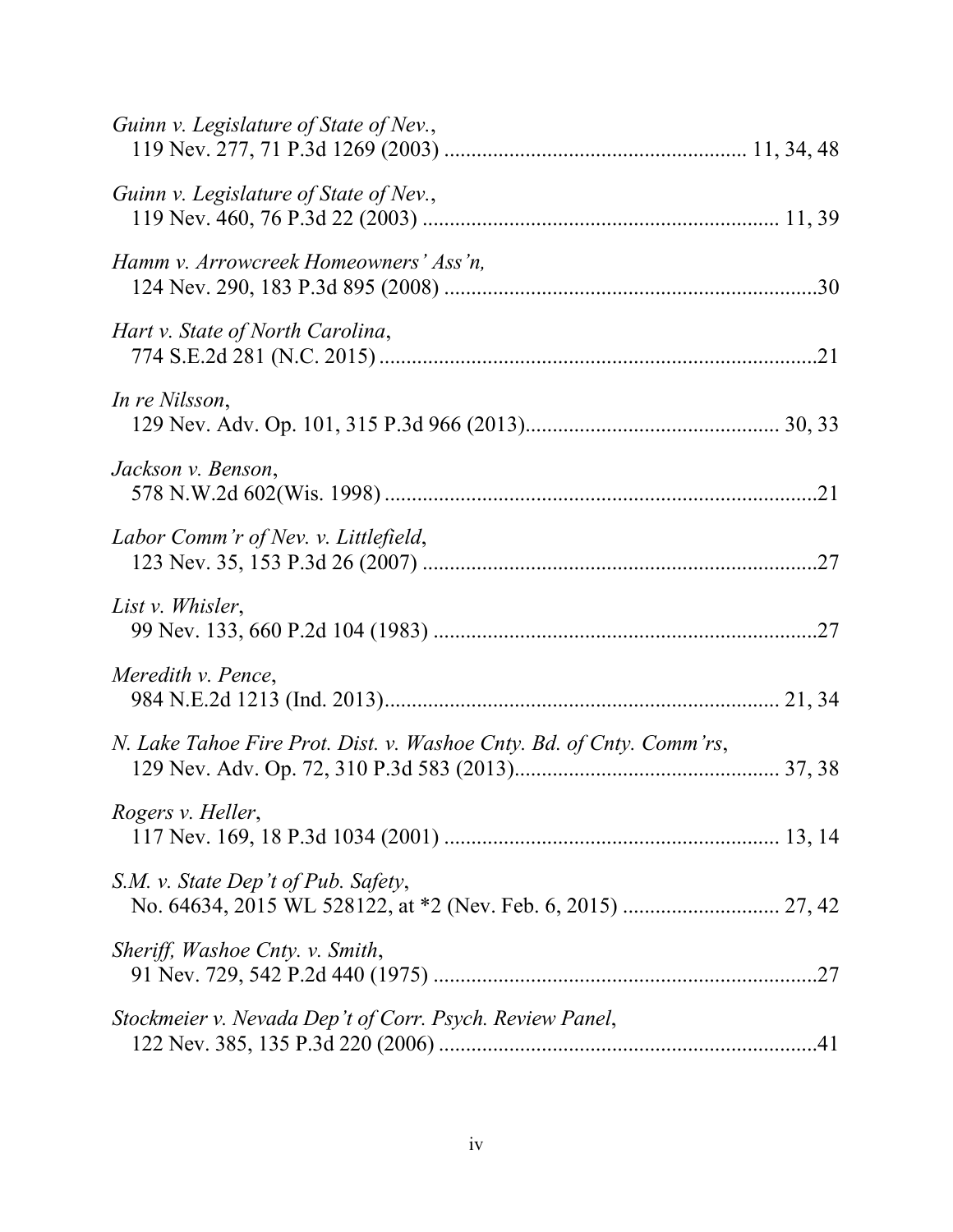| United States v. Salerno,                                     |  |
|---------------------------------------------------------------|--|
| Univ. & Cmty. Coll. Sys. of Nev. v. Nevadans for Sound Gov't, |  |
| Webster v. Doe,                                               |  |
| <b>Statutes</b>                                               |  |
|                                                               |  |
|                                                               |  |
|                                                               |  |
|                                                               |  |
|                                                               |  |
|                                                               |  |
|                                                               |  |
|                                                               |  |
|                                                               |  |
|                                                               |  |
|                                                               |  |
|                                                               |  |
|                                                               |  |
|                                                               |  |
|                                                               |  |
|                                                               |  |
|                                                               |  |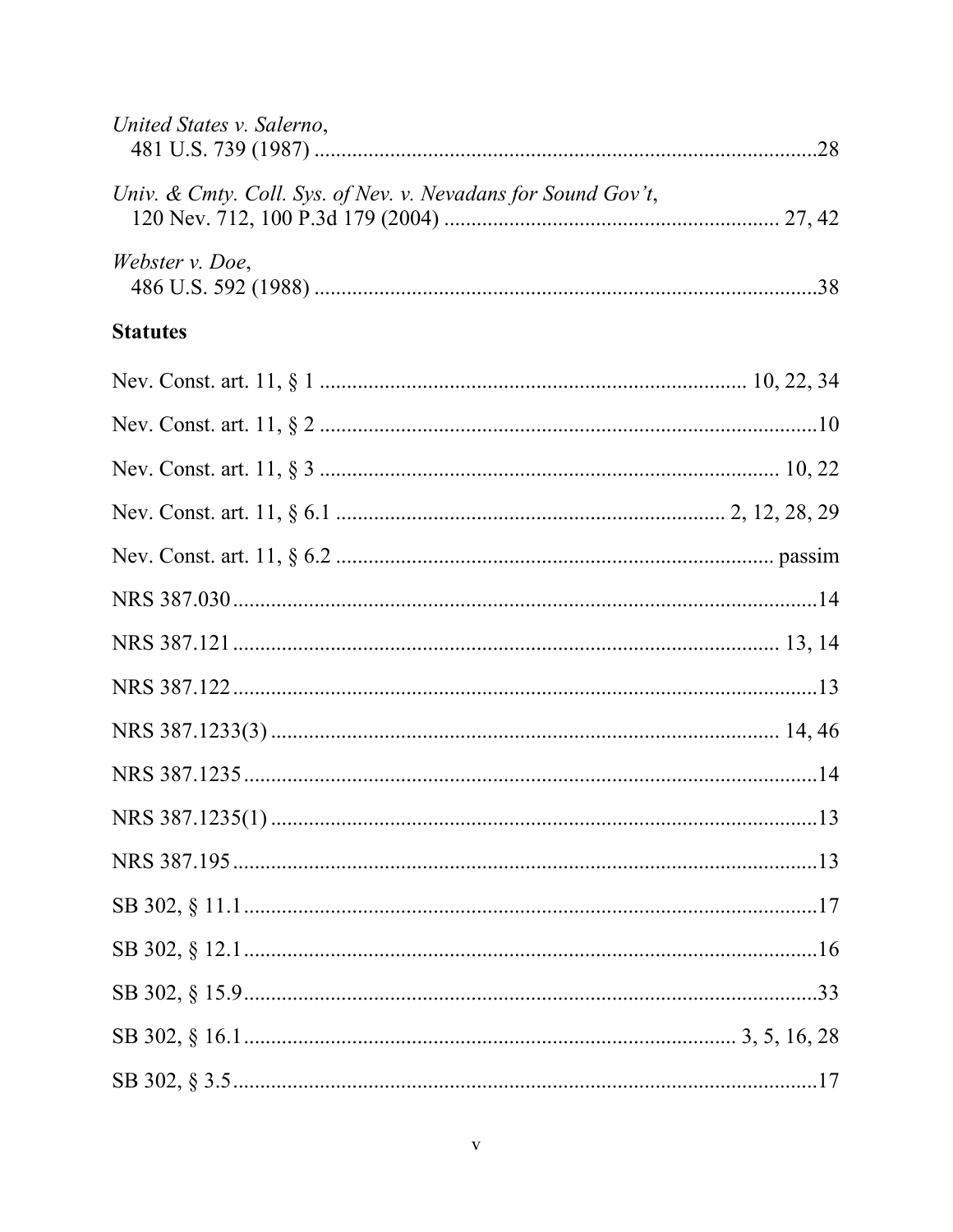| <b>Other Authorities</b>                                                                                                                              |  |
|-------------------------------------------------------------------------------------------------------------------------------------------------------|--|
|                                                                                                                                                       |  |
| Dep't of Educ., 2015 Legislative Implementation Updates (2015),                                                                                       |  |
|                                                                                                                                                       |  |
| Gov. Brian Sandoval, State of the State (Jan. 15, 2015),                                                                                              |  |
| Greg Forster, Friedman Found. for Educ. Choice, A Win-Win Solution: The<br>Empirical Evidence on School Choice (3d ed. 2013), http://bit.ly/1TdMkit19 |  |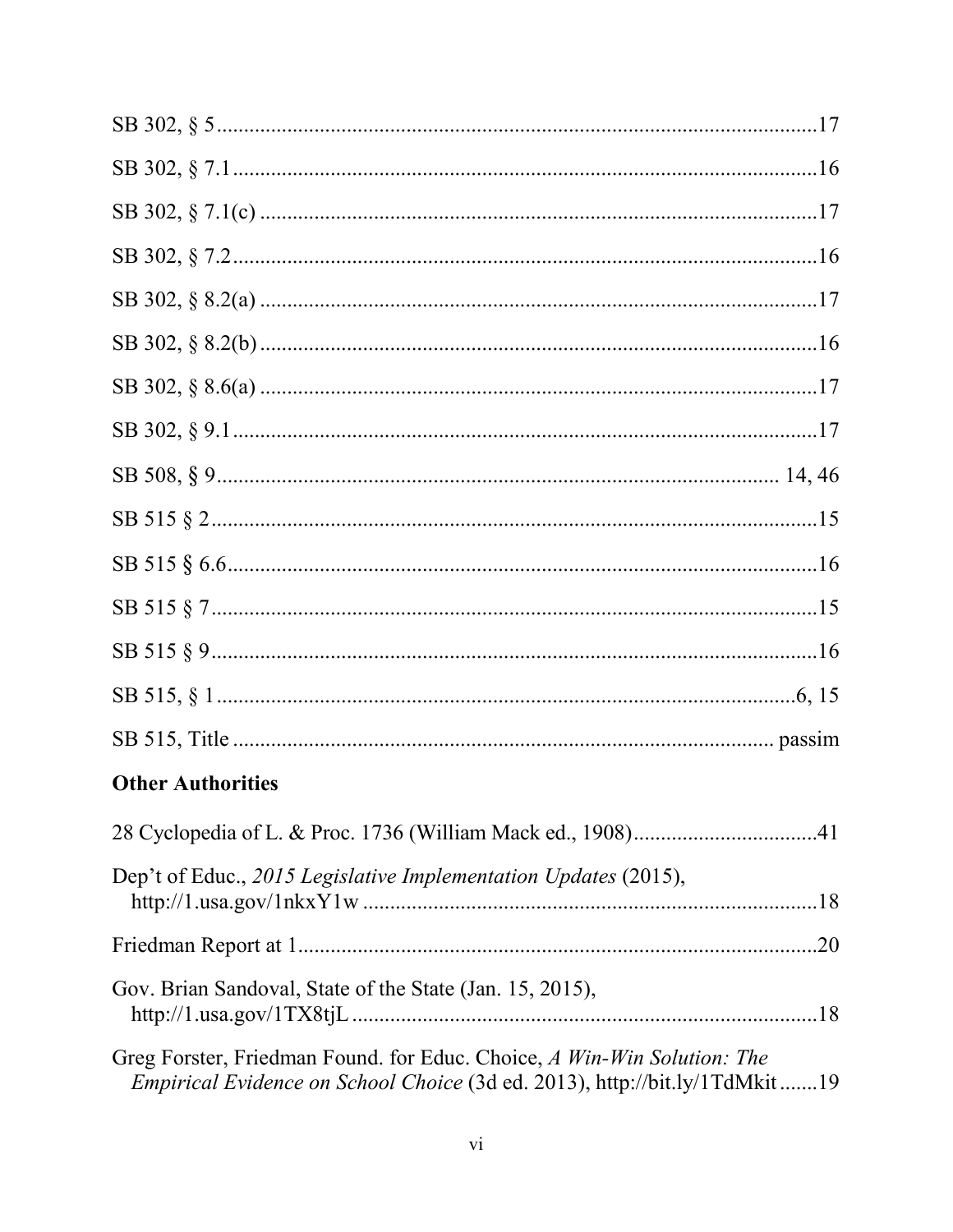| Minutes of the Assemb. Comm. on Educ.,                                                                                                           |  |
|--------------------------------------------------------------------------------------------------------------------------------------------------|--|
| Minutes of the Sen. Comm. on Educ.,                                                                                                              |  |
| Minutes of the Sen. Comm. on Fin.,                                                                                                               |  |
| State of Nevada, Statement of Emergency; Regulations Allowing the<br>Superintendent of Public Instruction to Issue Provisional Teaching Licenses |  |
| Trevon Milliard, <i>Nevada Falls to Last on Education Ranking</i> , Reno Gazette-J.                                                              |  |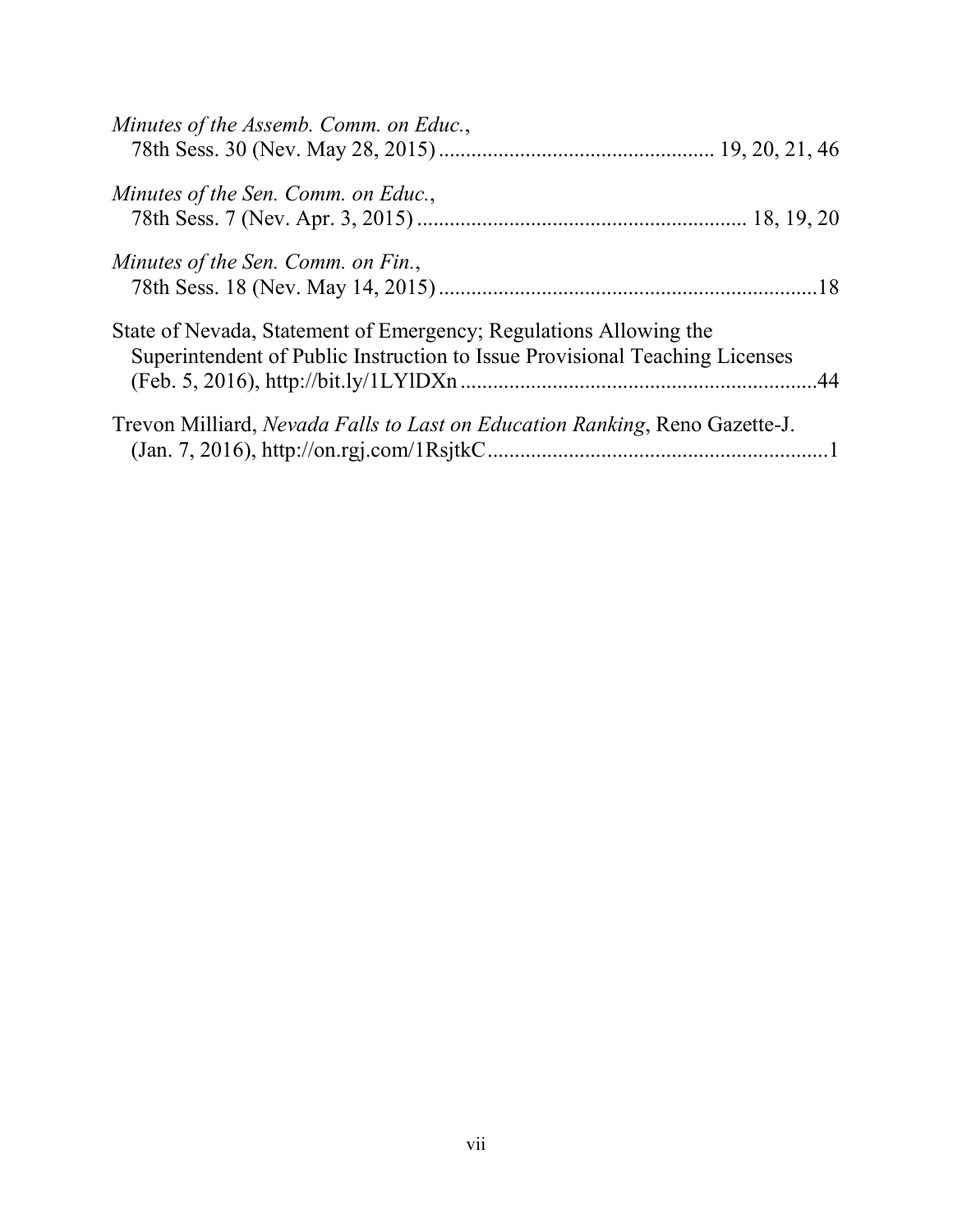#### **ROUTING STATEMENT - RETENTION IN THE SUPREME COURT**

This case is presumptively retained for the Supreme Court to "hear and decide" because it raises "as a principal issue a question of first impression involving the ... Nevada constitution" and because the case raises "as a principal issue a question of statewide public importance." NRAP  $17(a)(13)-(14)$ . This case presents the question whether S.B. 302, creating Nevada's new ESA program, violates Article 11, Section 6, of the Nevada Constitution. The district court entered a preliminary injunction against the law on this ground. That decision, and the ultimate questions presented, raise issues of first importance to the people of Nevada, particularly students and parents of school-age children. This statement is made pursuant to NRAP  $28(a)(5)$ .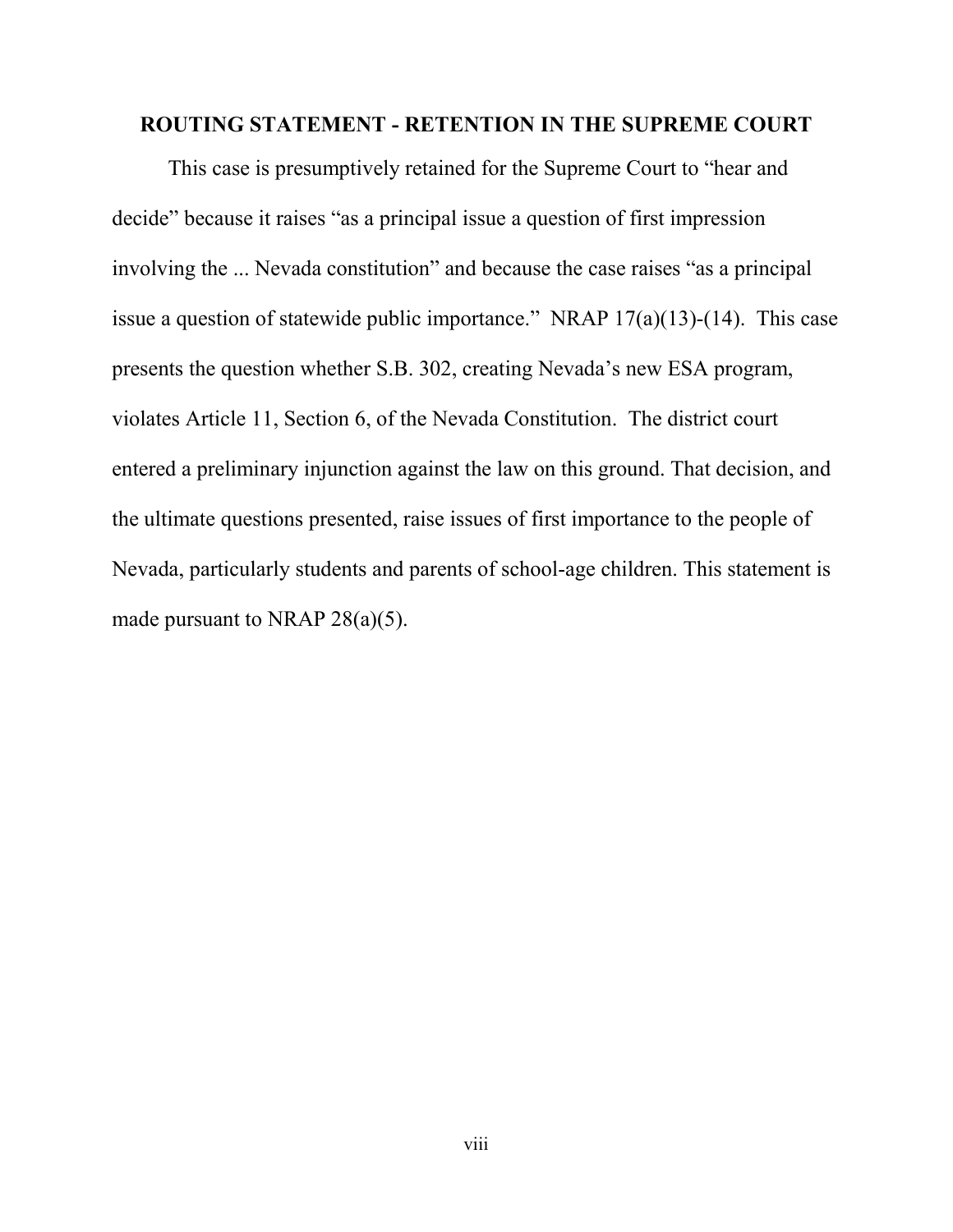#### **INTRODUCTION**

In 2015, the Nevada Legislature exercised its undoubted constitutional authority over education to address the crisis in the State's public education system—the nation's worst.<sup>1</sup> It enacted or revised a number of programs to improve the public schools, and it adopted a new Education Savings Account ("ESA") program that provides funds to parents and students who wish to pursue other educational options better suited to their unique needs. The Legislature gave priority to adopting appropriations for education and appropriated more than \$2 billion for the public schools and the ESA program for the current biennium.

In this case, the district court preliminarily enjoined Senate Bill 302 ("SB 302"), the statute creating the ESA program. After rejecting Respondents' other attacks on SB 302, the court held that the funding structure of SB 302 violates Article 11, Section 6 of the Nevada Constitution. Specifically, the district court held that it was unconstitutional for the Legislature to deposit the \$2 billion intended to cover the State's obligations to the public schools and the ESA program into the same account—the State Distributive School Account ("DSA").

<sup>&</sup>lt;sup>1</sup> In Education Week's most recent *Quality Counts* report, Nevada ranked "dead last" in education, after the other 49 States and the District of Columbia. *See* Trevon Milliard, *Nevada Falls to Last on Education Ranking*, Reno Gazette-J. (Jan. 7, 2016), http://on.rgj.com/1RsjtkC.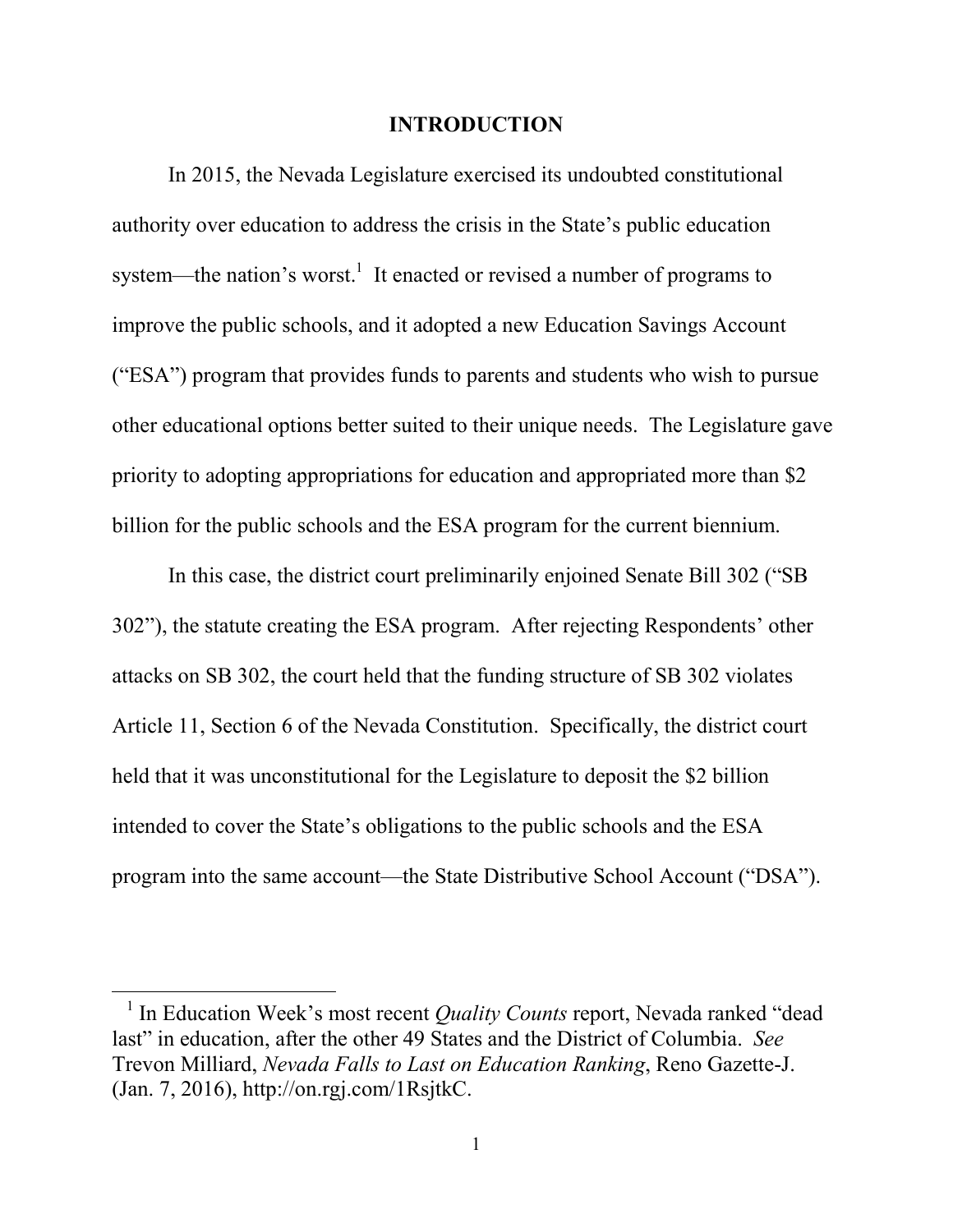The court's view of Section 6 is, however, entirely unsupported by that Section's text, structure, and purpose.

Section 6 imposes three clear and specific duties on the Legislature concerning the funding of the public schools—and the Legislature clearly satisfied all three and SB 302 violates none. First, Section 6.1 requires the Legislature to provide for the "support and maintenance [of the public schools] by direct legislative appropriation from the general fund." Nev. Const. art. 11, § 6.1. No one doubts that the Legislature has done that. For the current biennium, it passed Senate Bill 515 ("SB 515"), which established the per-pupil basic support guarantees for the school districts and transferred \$2 billion in general funds to the DSA to cover both the State's obligations to the school districts and the ESA program.

Next, Section 6.2, enacted in 2006 after the public-school funding impasse of 2003, imposes two other requirements on the Legislature: "[B]efore any other appropriation is enacted to fund a portion of the state budget for the next ensuing biennium, the Legislature shall enact one or more appropriations to provide the money the Legislature deems to be sufficient" for the public schools. Nev. Const. art. 11,  $\S$  6.2. Section 6.2 thus requires the Legislature to (1) pass an appropriations bill funding the public schools *before* it passes any other appropriations bill and (2) provide the funds that it "deems to be sufficient" for the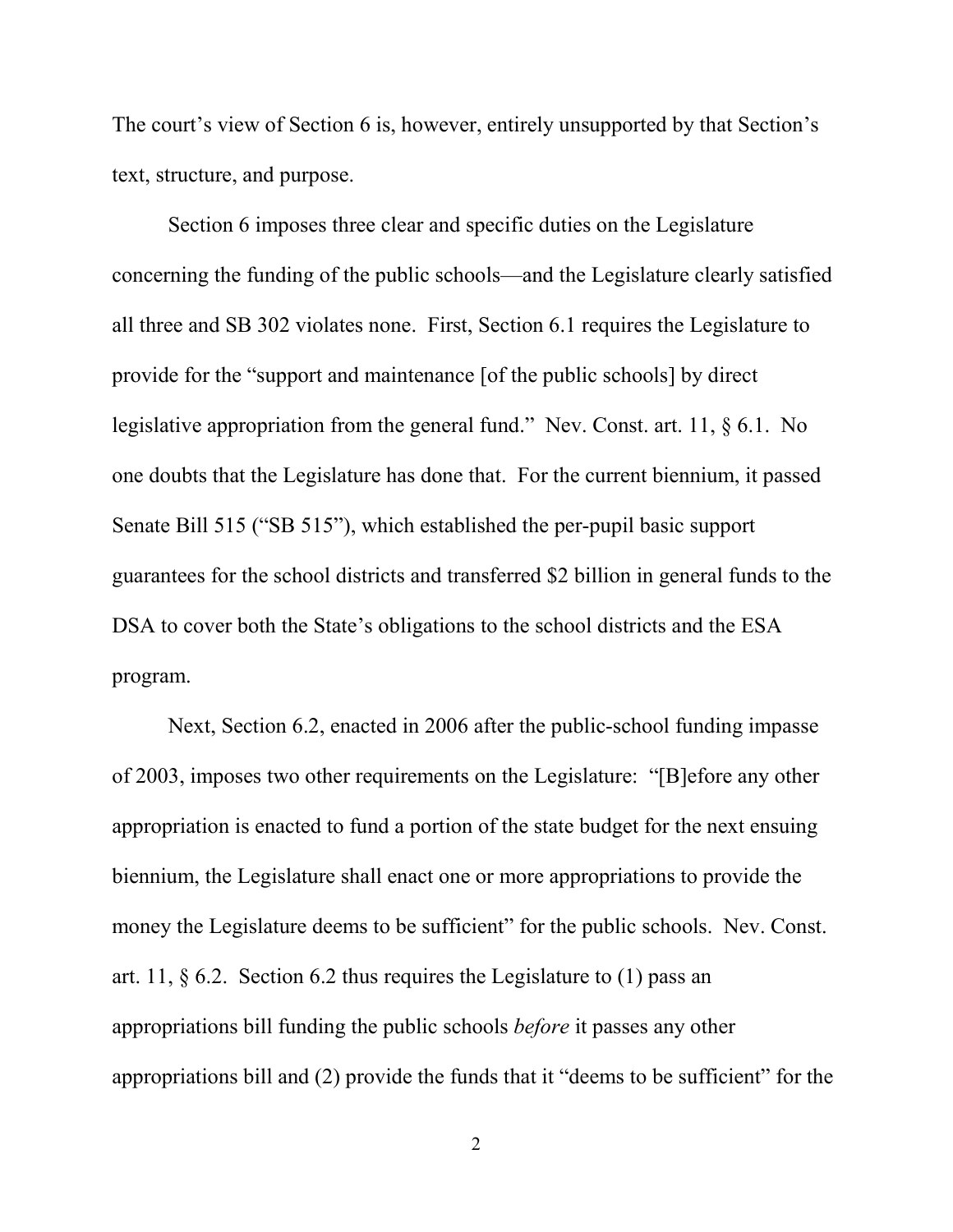public schools. *Id*. As to the former, there is no dispute that SB 515, the bill that appropriated \$2 billion to the DSA, was the first appropriations bill for the current biennium, and that the very first section of SB 515 set aside "guarantee[d]" funding for Nevada's public schools. And while the latter is plainly not a justiciable duty, the Legislature expressly declared the amount that it set aside in SB 515 as "sufficient" funding for the public schools. Indeed, the very title of SB 515 is "An Act … ensuring sufficient funding for K-12 public education for the 2015-2017 biennium ...." SB 515, Title.<sup>2</sup>

Section 6 might be violated if, for example, the Legislature refused to fund the public schools; or if it tried to fund them without using any general funds; or if it passed some other appropriations bill before passing the school appropriations bill. But the Legislature did none of those things here.

Nevertheless, the district court held that the funding provision of the ESA bill, SB 302, violated Sections 6.1 and 6.2 and entered a preliminary injunction against its implementation. SB 302 states that funds for the ESA program shall come from the DSA, *see* SB 302,  $\S$  16.1,<sup>3</sup> the same account to which the Legislature later appropriated \$2 billion in SB 515. Despite no such requirement in the actual text of the Constitution, the court held that any appropriation into the

 $2^{2}$  SB 515 attached as Appellant's Appendix ("Aplt App.") 108-139.

<sup>&</sup>lt;sup>3</sup> SB 302 attached as Aplt. App. 78-107.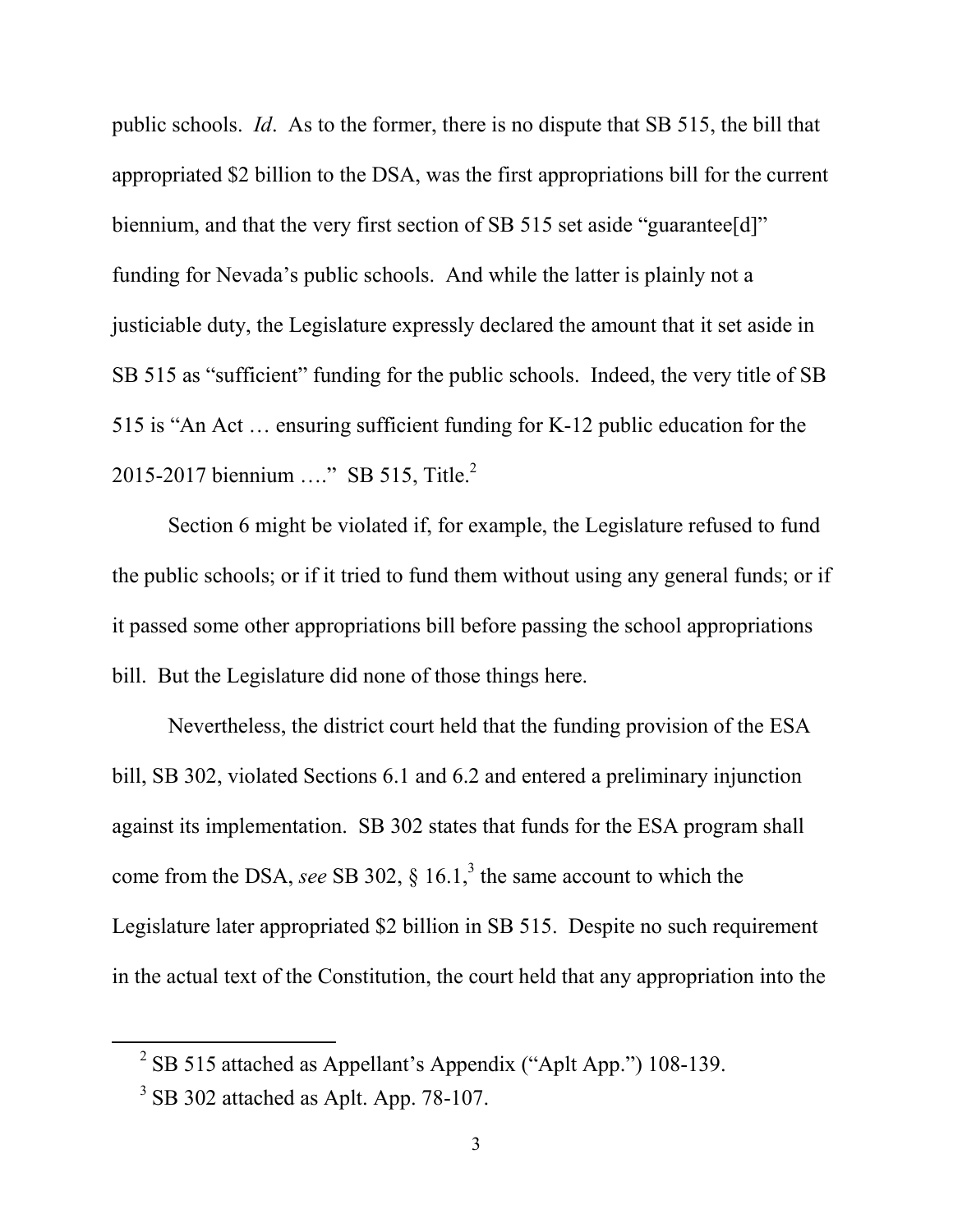DSA—here, the \$2 billion—is the amount "the Legislature deems to be sufficient" for the public schools under Section 6.2—and hence the use of such money on the ESA program leaves the public schools with less than the amount that the Legislature deemed to be sufficient. Admitting that the text of Section 6 imposes no such requirement, the court held that it is unconstitutional for the Legislature to fund the public schools and the ESA program from a single appropriation deposited into the DSA. The court concluded that no portion of the money in the DSA can be used for the ESA program based on its view that any appropriation pursuant to Sections 6.1 and 6.2 must be used *only* for the public schools and that all of the money in the DSA *is* that appropriation.

The Section 6 violations that the district court perceived are wholly illusory. As the district court acknowledged, nothing in the text of Sections 6.1 or 6.2 prohibits the Legislature from appropriating a sum of money to support both the public schools and another per-pupil educational program such as the ESA program, nor do these or any other constitutional provisions require that the entirety of the DSA be set aside for public schools. Indeed, the district court would perceive no Section 6 difficulty with an appropriation into the DSA for the public schools based on an estimate of the number of pupils enrolled and a separate appropriation for the ESA program into a different account based on an estimate of the number of participants in that program. But nothing in either Section 6 or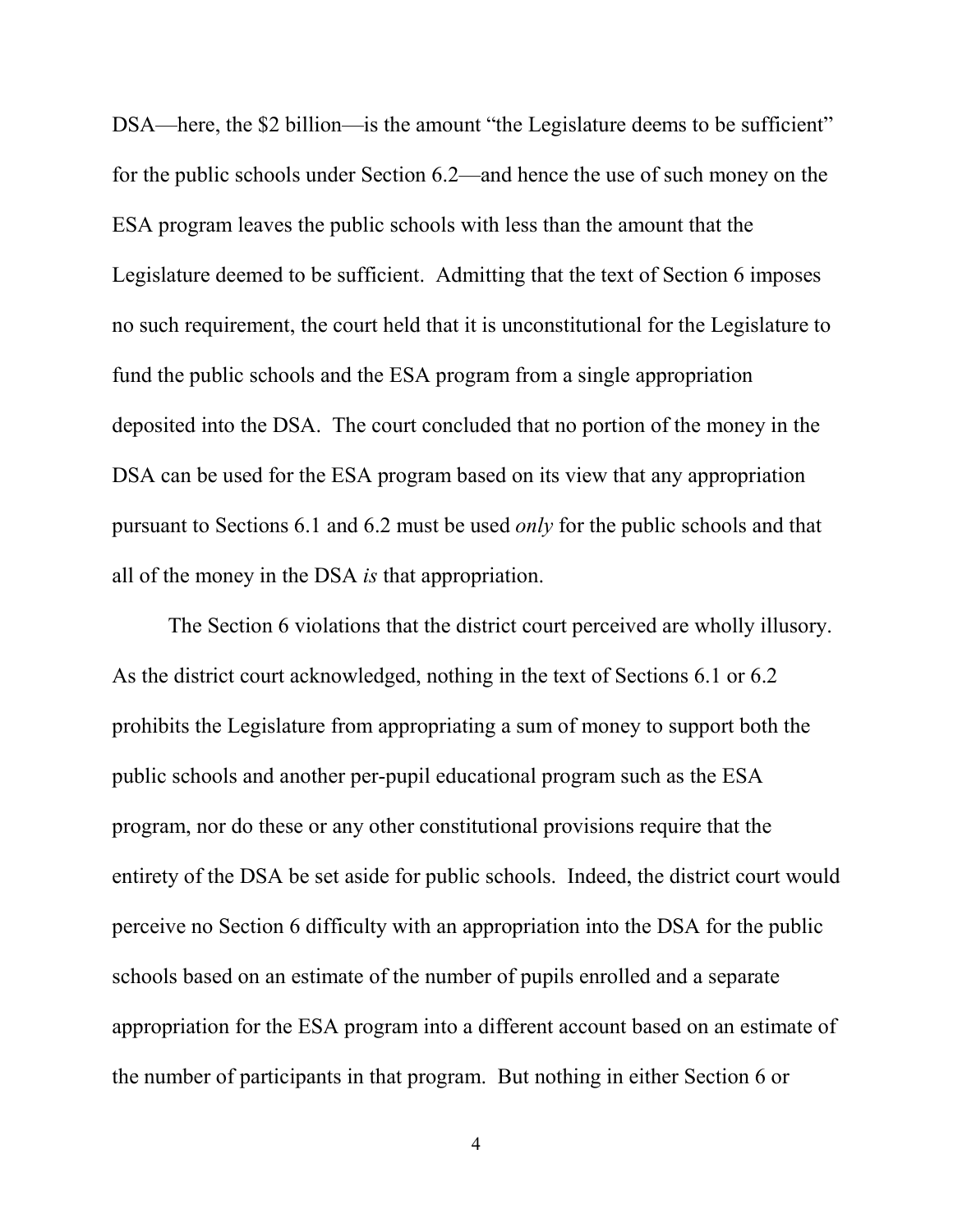common sense draws a distinction between those two bills and a single appropriation bill that first allocates guaranteed per-pupil funds to public schools, and also funds the ESA program based on per-pupil enrollment. Section 6 merely requires that public schools be funded first, "*before* any other appropriation," which is what SB 515 did in its very first section, when it established a per-pupil "guarantee" for public schools. Nothing in Section 6 requires lump-sum appropriations instead of per-pupil appropriations, and nothing forces the Legislature to rely on *ex ante* estimates rather than a more precise per-pupil approach. Indeed, the Legislature has been appropriating "sufficient" funds for public schools on a per-pupil basis under the Nevada Plan since long before ESAs were created.

Because the requirements of Section 6 are clear and specific, it was improper for the district court to read additional, unwritten requirements into Section 6. The first two Section 6 requirements are that the Legislature appropriate funds for the public schools from the general fund (it did that), and that the Legislature do so before passing any other appropriations bill (it did that too). The third (and plainly nonjusticiable) requirement is that the Legislature must appropriate funds for the public schools in an amount that it "deems to be sufficient." Contrary to the district court's view, SB 302 does not violate that requirement. The Legislature passed SB 302 creating the ESA program on May 29, 2015, and provided that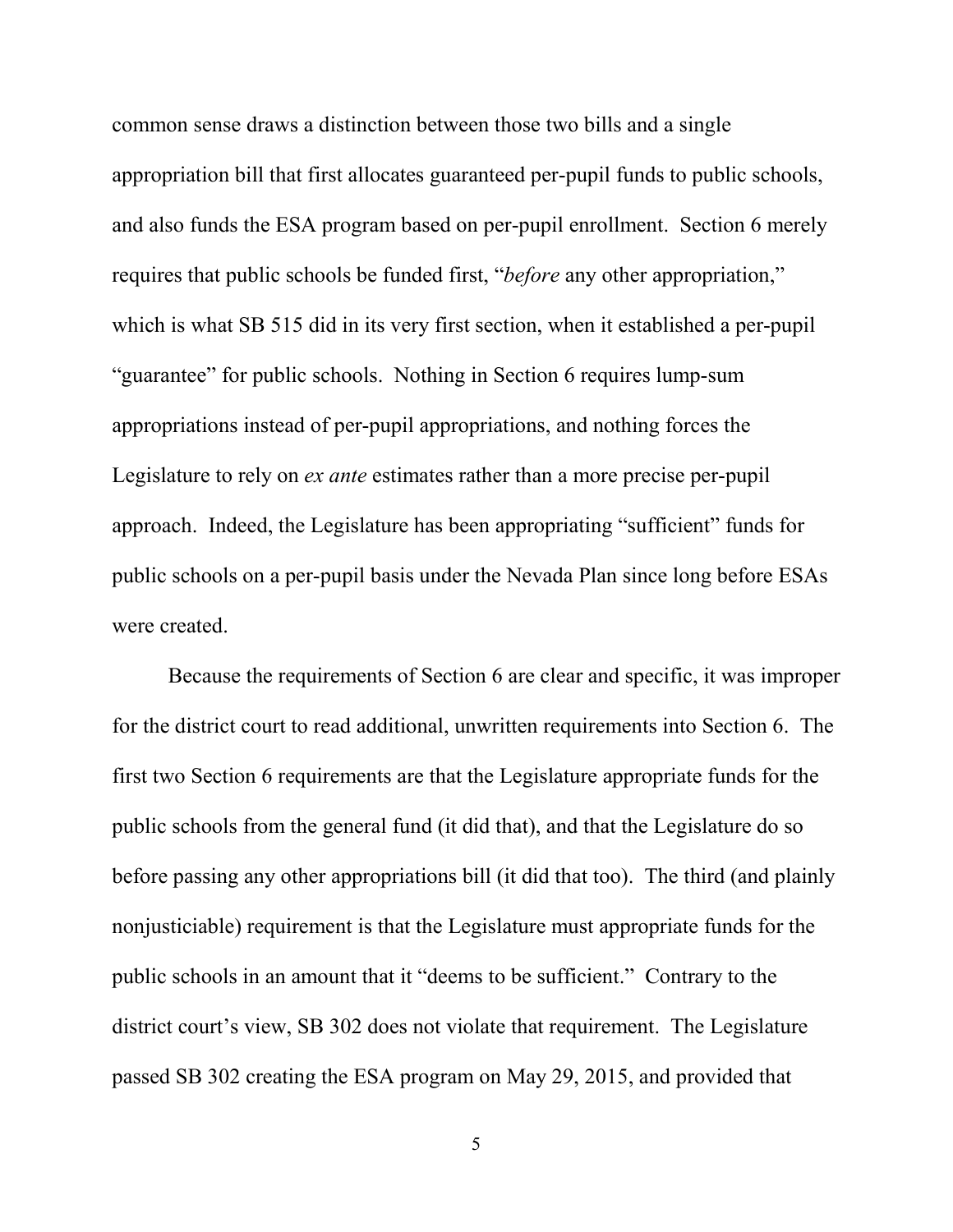funds for the ESA program would come from the DSA. *See* SB 302, § 16.1. Three days later, on June 1, 2015, the Legislature passed SB 515 and appropriated \$2 billion into the DSA. Having passed SB 515 right after SB 302, the Legislature knew full well that the \$2 billion would fund both the per-pupil guarantee for the public schools *and* the ESA program. And the Legislature determined that the appropriation would "ensur[e] sufficient funding" for public education—both for students that stayed in the public schools and those that took advantage of the ESAs. SB 515, Title.

This was no mistake. Funding the public schools and the ESA program out of the same pool of money is the most natural and efficient way to fund the ESA program in a State such as Nevada that funds the public schools on a per-pupil basis. Under the Nevada Plan, the State's contribution to public-school funding does not come in the form of a lump sum appropriation. Instead, the State provides funds to the public schools by setting a "basic support guarantee" for each school district. The basic support guarantee is a per-pupil amount that the State assures to each school district, less the local funds received by the district. In SB 515, the Legislature set an average basic support guarantee of \$5,710 per pupil for FY 2015-16. *See* SB 515, § 1. When a student enters the ESA program, Nevada deposits 90% of the average basic support guarantee for that student into her ESA.

Since both the Nevada Plan and the ESA program provide funding on a per-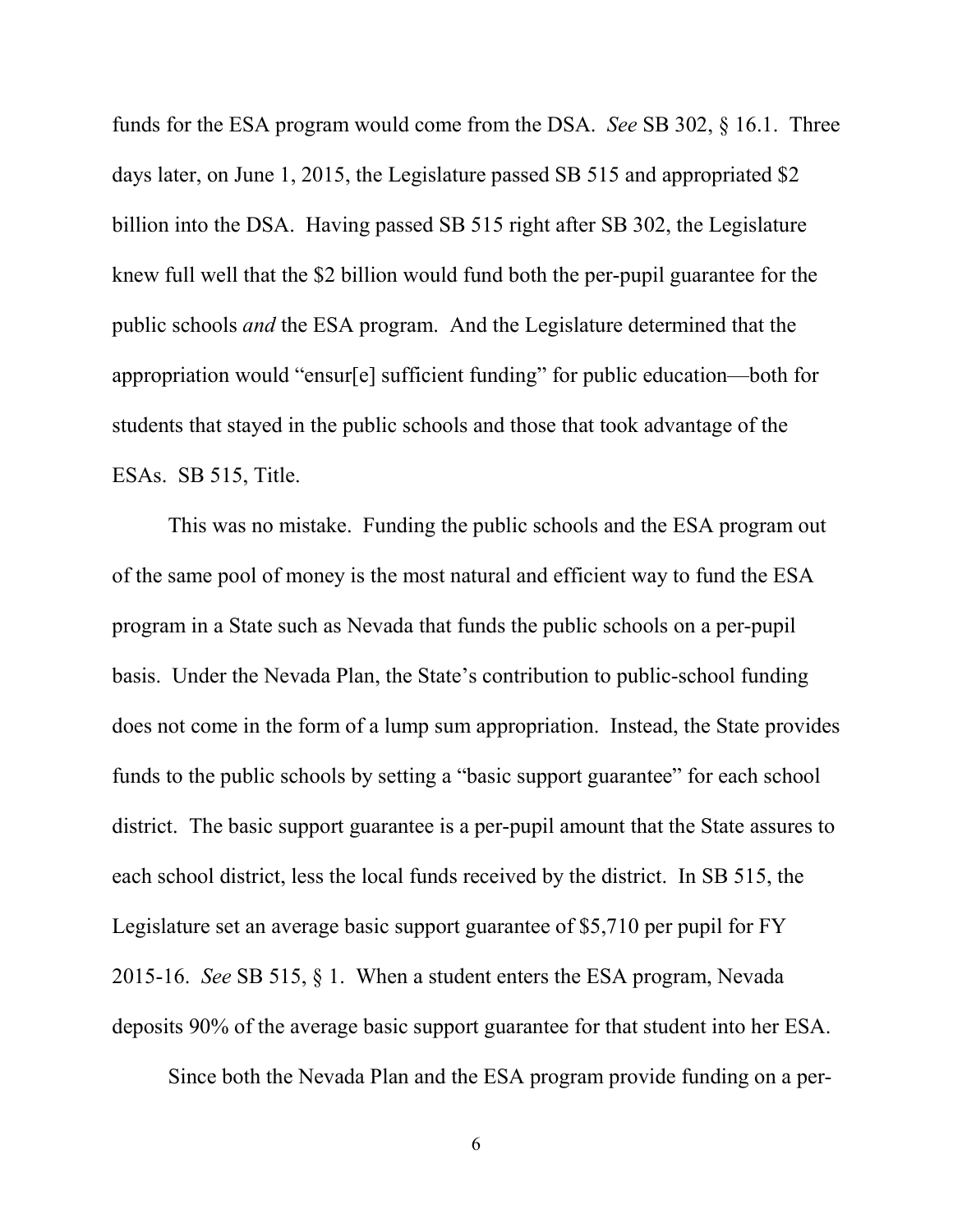pupil basis—funds for any given student will go either to the school district or into the student's ESA account—it made perfect operational sense for the Legislature to appropriate the \$2 billion intended to cover the public schools' basic support guarantees and the ESA program to a single account. The Legislature could have put a small fraction of the \$2 billion in one account for the ESA program and most of the money in the DSA for the public schools, but that would have required the Legislature to predict the number of public school students who would sign up for the new ESA program. If the Legislature had divided the money in that way, Respondents would have no conceivable argument that SB 302 violates Section 6. But it is impossible to believe that the ESA program is unconstitutional simply because the Legislature chose to adopt a more efficient funding mechanism that the text of the Constitution comes nowhere close to prohibiting.

Finally, even if the district court were correct that Section 6 imposed restrictions nowhere mentioned in its text, the preliminary injunction was still improper. Plaintiffs failed to demonstrate that they would suffer irreparable harm without a preliminary injunction, and the district court offered no more than the conclusory statement that irreparable harm exists. If anything, the parents and students who looked forward to improving their educational options through the ESA program have suffered irreparable harm because of the district court's unsupportable injunction. The district court's order should be reversed and the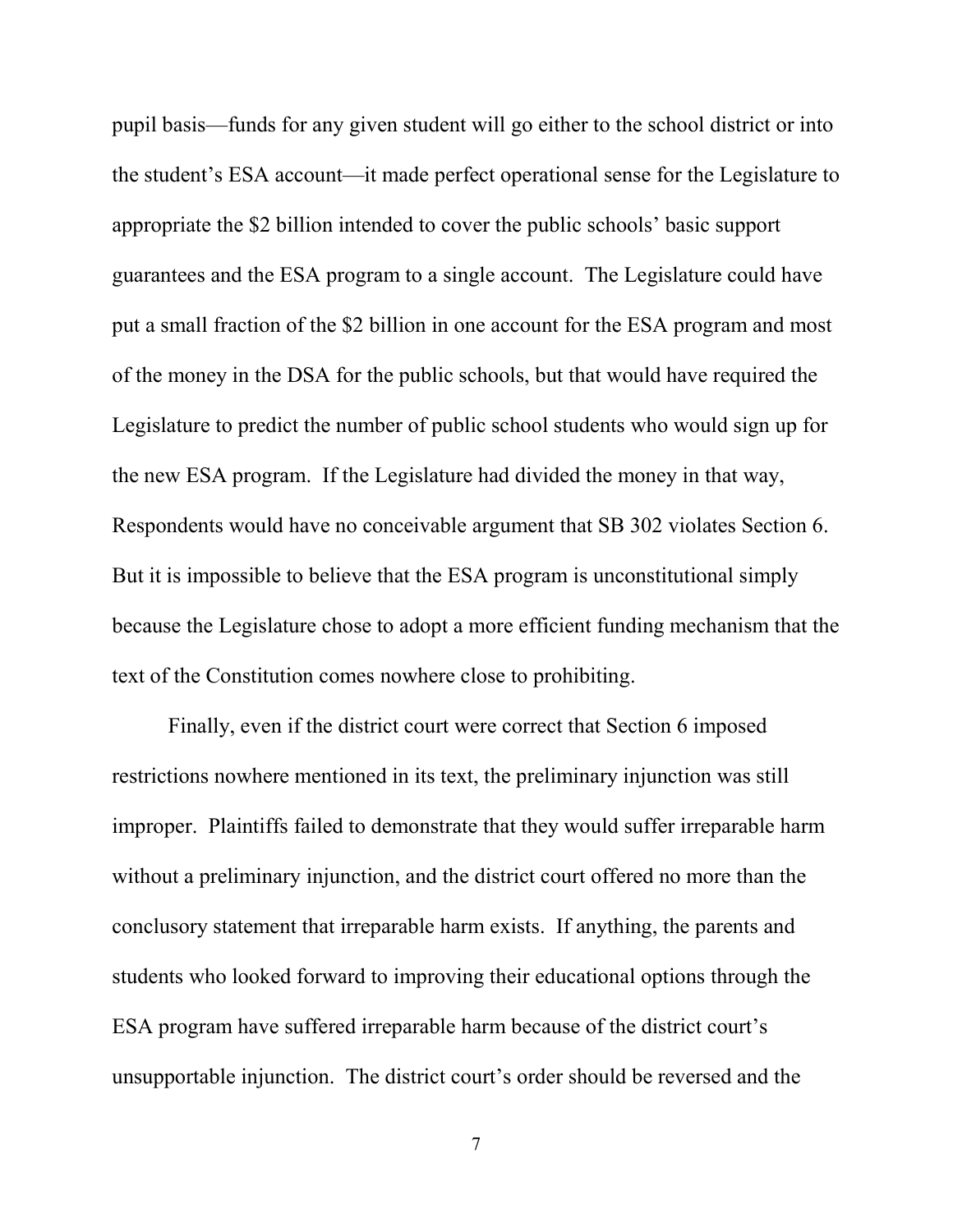injunction lifted.

### **JURISDICTIONAL STATEMENT**

This is an appeal from an order of the First Judicial District Court in and for the City of Carson City issued on January 11, 2016, preliminarily enjoining the ESA program enacted by the Legislature as SB 302. *See* Aplt. App. 37-51 ("Order"). The district court's Order is appealable pursuant to N.R.A.P.  $3A(b)(3)$ . On January 15, 2016, Appellant timely filed and served a notice of entry of the Order and a notice of appeal.

### **ISSUES PRESENTED FOR REVIEW**

1. Whether the Legislature's appropriation of \$2 billion to the State Distributive School Account to fund both the public schools and the ESA program for the current biennium means that SB 302 violates Article 11, Section 6 of the Nevada Constitution.

2. Whether Respondents' claim that the Legislature, in appropriating \$2 billion for both the public schools and the ESA program, did not provide the funds "the Legislature deems to be sufficient" for the public schools, Nev. Const. art. 11, § 6.2, is a non-justiciable political question.

3. Whether a preliminary injunction denying thousands of Nevada schoolchildren the opportunity to use the ESA program to attend the school that best meets their needs may issue where Respondents have not been irreparably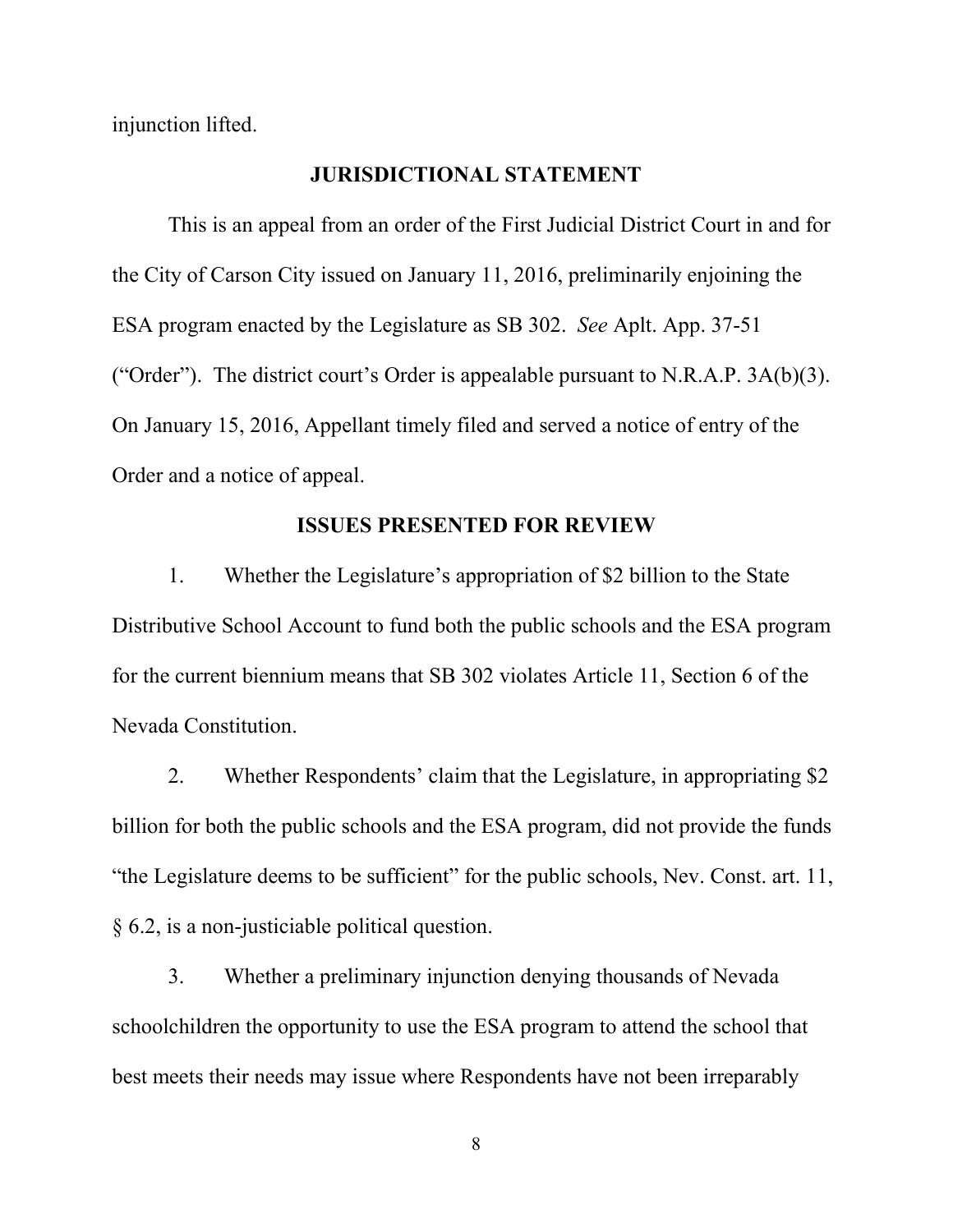harmed, or even harmed at all, by the putative Section 6 violation.

### **STATEMENT OF THE CASE**

On June 2, 2015, the Legislature adopted and the Governor approved SB 302, which created the ESA program for the benefit of Nevada schoolchildren and their parents. On September 9, 2015, Respondents—the parents of public schoolchildren—brought a facial challenge to SB 302 in the district court. In their complaint, Respondents alleged that SB 302 on its face violates Sections 2, 3, and 6 of Article 11 of the Nevada Constitution. On October 20, 2015, Respondents moved for a preliminary injunction. Nevada opposed Respondent's motion and also moved to dismiss the complaint pursuant to N.R.C.P. 12(b)(5).

On December 24, 2015, the district court denied the motion to dismiss on the view that Appellant "did not argue the complaint does not contain sufficient factual allegations, rather he alleged facts and argued that his facts demonstrate that SB 302 is constitutional." Aplt. App. 32-33.

On January 11, 2016, the district court granted a preliminary injunction. The court rejected Respondents' claims under Section 2 and Section 3 but held that SB 302 violates Section 6. Aplt. App. 43-49.

This Court expedited the briefing of this appeal. *See* Order Granting Mot. to Expedite (Feb. 12, 2016).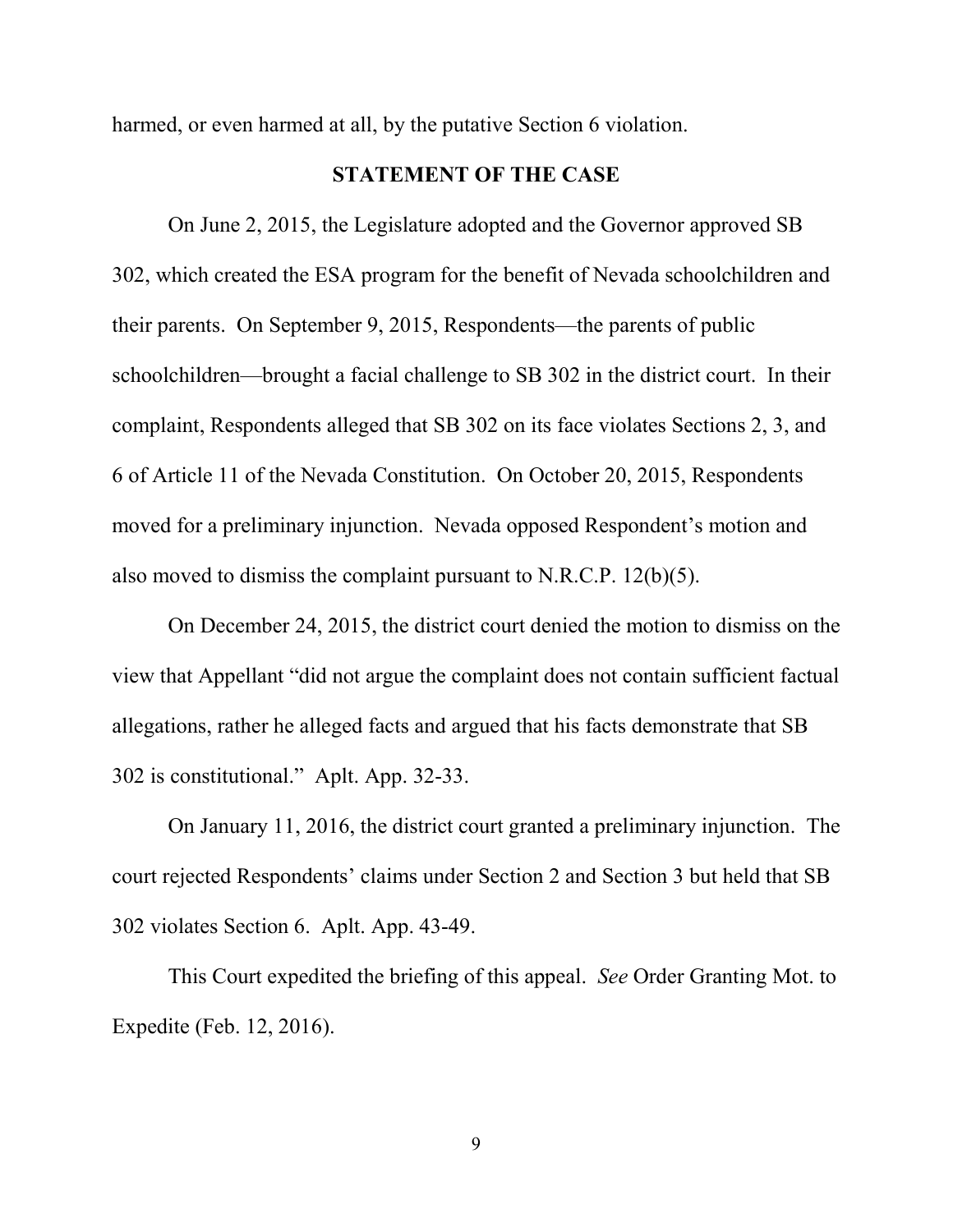#### **STATEMENT OF FACTS**

#### **A. Article 11 of the Nevada Constitution**

Article 11 of the Nevada Constitution addresses the subject of education. Section 1 of Article 11—captioned "Legislature to encourage education" instructs the Legislature to encourage education, and it grants the Legislature broad authority to fulfill its obligation by "all suitable means." Nev. Const. art. 11, § 1. Section 1 states: "The legislature shall encourage by all suitable means the promotion of intellectual, literary, scientific, mining, mechanical, agricultural, and moral improvements ...." *Id*.

While Article 11, Section 1 grants the Legislature considerable flexibility in providing for education by "all suitable means," some of the other provisions of Article 11 impose modest restrictions on that broad authority. In this case, Respondents argued that three sections of Article 11—Sections 2, 3, and 6 precluded the Legislature from enacting SB 302. The district court properly rejected the Section 2 and Section 3 claims. Section 2 states that the "legislature shall provide for a uniform system of common schools." *Id*. § 2. Section 3 provides that the money derived from certain State-owned property (*e.g*., "All lands granted by Congress to this state for educational purposes") are "pledged for educational purposes and the money therefrom must not be transferred to other funds for other uses." *Id*. § 3.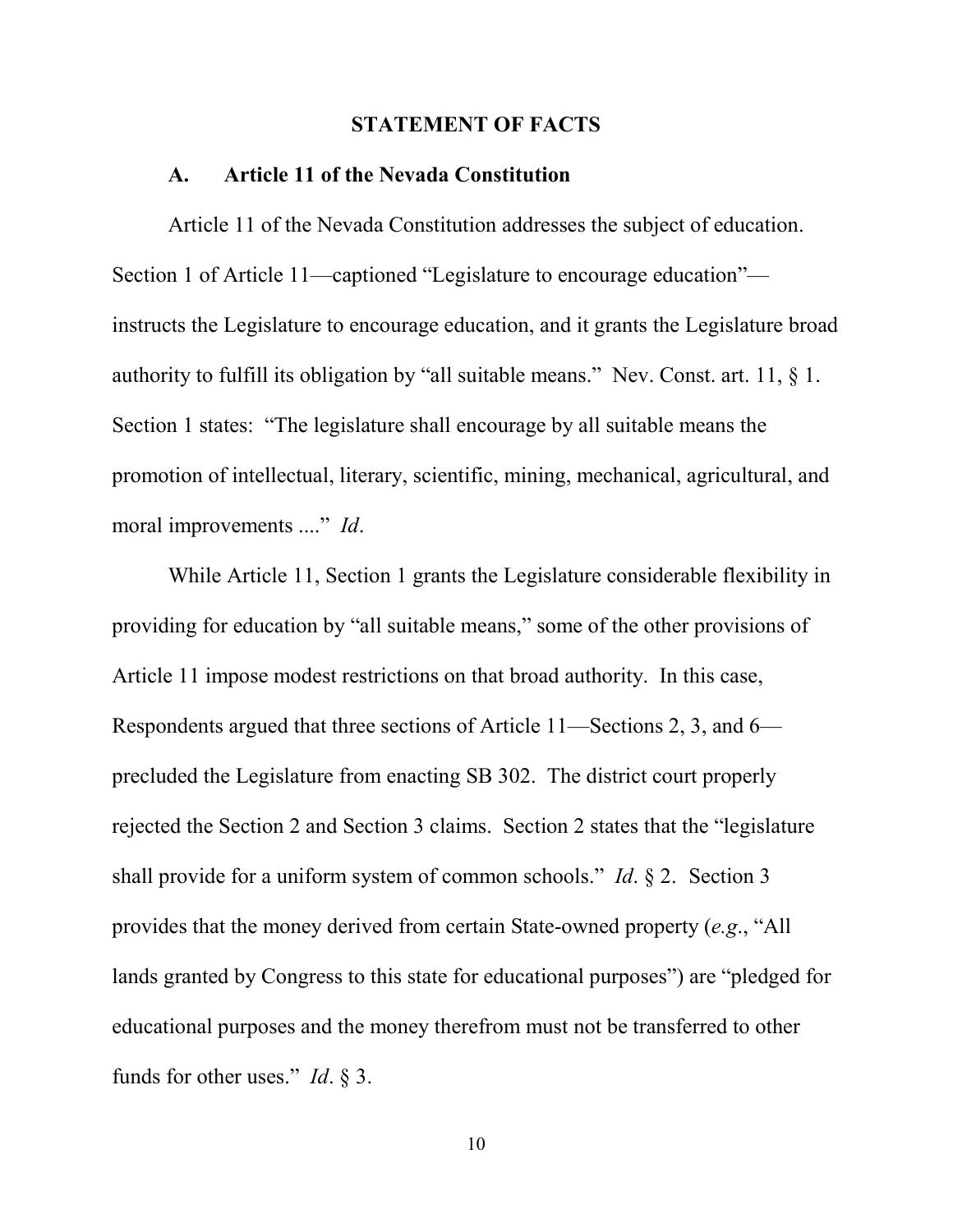But the district court agreed with Respondents' Section 6 claim. Before 2006, Section 6 provided that "[i]n addition to other means provided for the support and maintenance of [the state] university and common schools, the legislature shall provide for their support and maintenance by direct legislative appropriation from the general fund." In 2003, however, the Legislature did not pass a balanced budget or fund the public schools until July of that year, after this Court had issued a writ of mandamus directing the Legislature "to fulfill its obligations under the Constitution of Nevada by raising sufficient revenues to fund education while maintaining a balanced budget." *Guinn v. Legislature of State of Nev.*, 119 Nev. 277, 282, 71 P.3d 1269, 1272 (2003), *pet. for reh'g dis'd & prior op. clarified*, 119 Nev. 460, 76 P.3d 22 (2003).

In the wake of the 2003 impasse and the *Guinn* litigation, Section 6 was amended by initiative petition in 2006. The first two subsections of Section 6 now provide in full as follows:

1. In addition to other means provided for the support and maintenance of said university and common schools, the legislature shall provide for their support and maintenance by direct legislative appropriation from the general fund, upon the presentation of budgets in the manner required by law.

2. During a regular session of the Legislature, before any other appropriation is enacted to fund a portion of the state budget for the next ensuing biennium, the Legislature shall enact one or more appropriations to provide the money the Legislature deems to be sufficient, when combined with the local money reasonably available for this purpose, to fund the operation of the public schools in the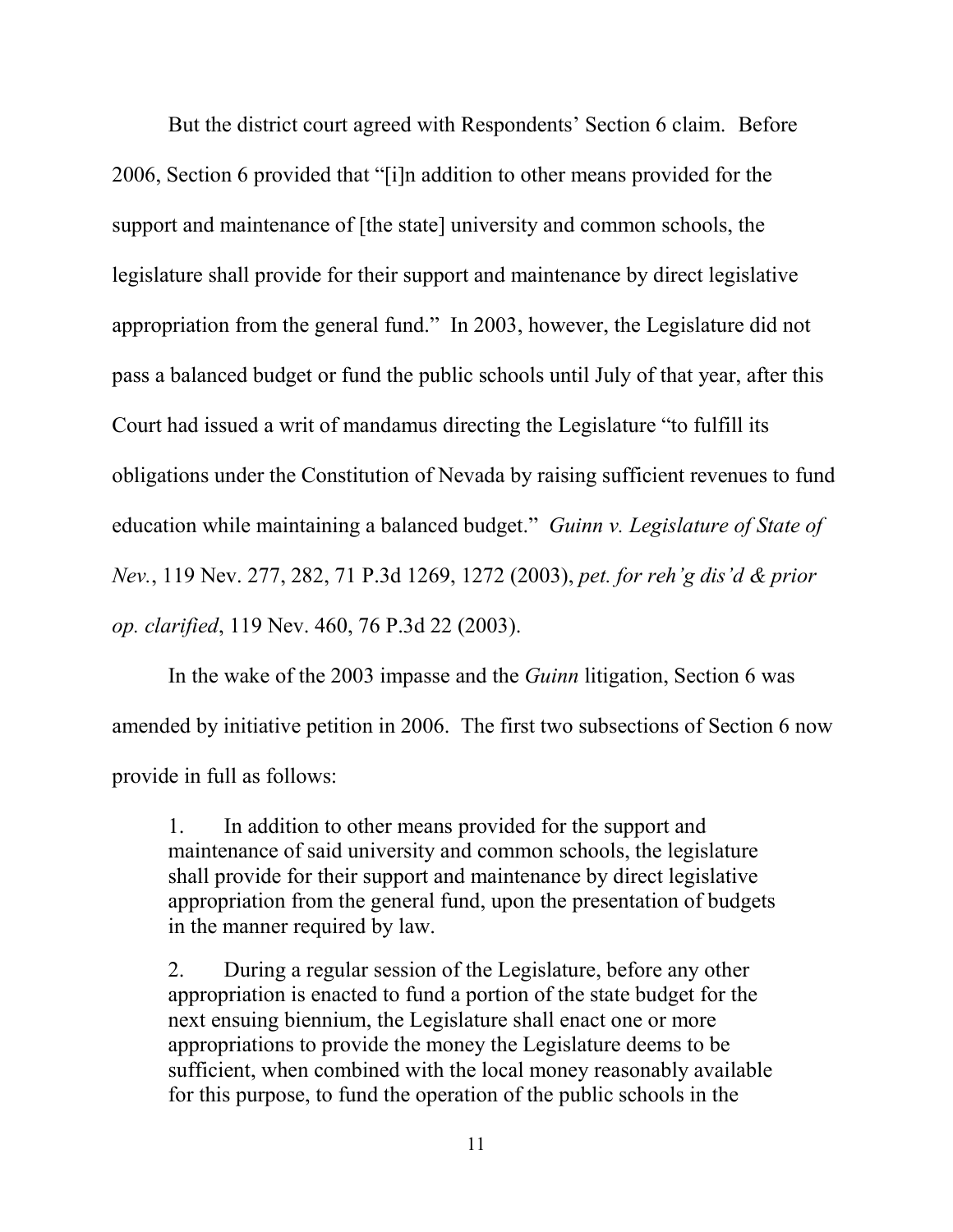State for kindergarten through grade 12 for the next ensuing biennium for the population reasonably estimated for that biennium.

Nev. Const. art. 11, §§ 6.1-6.2.

Section 6.1 thus provides that the Legislature shall see to the support and maintenance of the public schools "by direct legislative appropriation from the general fund." *Id*. § 6.1. And Section 6.2 provides that, "before any other appropriation is enacted," the Legislature shall appropriate "the money the Legislature deems to be sufficient, when combined with the local money" to fund the public schools for the next biennium. *Id*. § 6.2.

Significant for this case, Section 6 does *not* say that funds appropriated for the public schools and deemed sufficient for that purpose cannot be combined with funds intended to be used for related educational purposes. Nothing in Section 6 forbids the Legislature from appropriating to one account the funds that it deems sufficient to support the public schools and another educational program, such as the ESA program. Nor does anything in Section 6 designate the entirety of the DSA funds as *the* funds that the Legislature has set aside as "sufficient" for the public schools. Rather, it simply requires that the Legislature appropriate money for public education first before it turns to other appropriations bills.

#### **B. The "Nevada Plan" for Public School Funding**

The Nevada Plan is the State's statutory scheme for funding the public schools. A central feature of the Nevada Plan is that the State provides funding to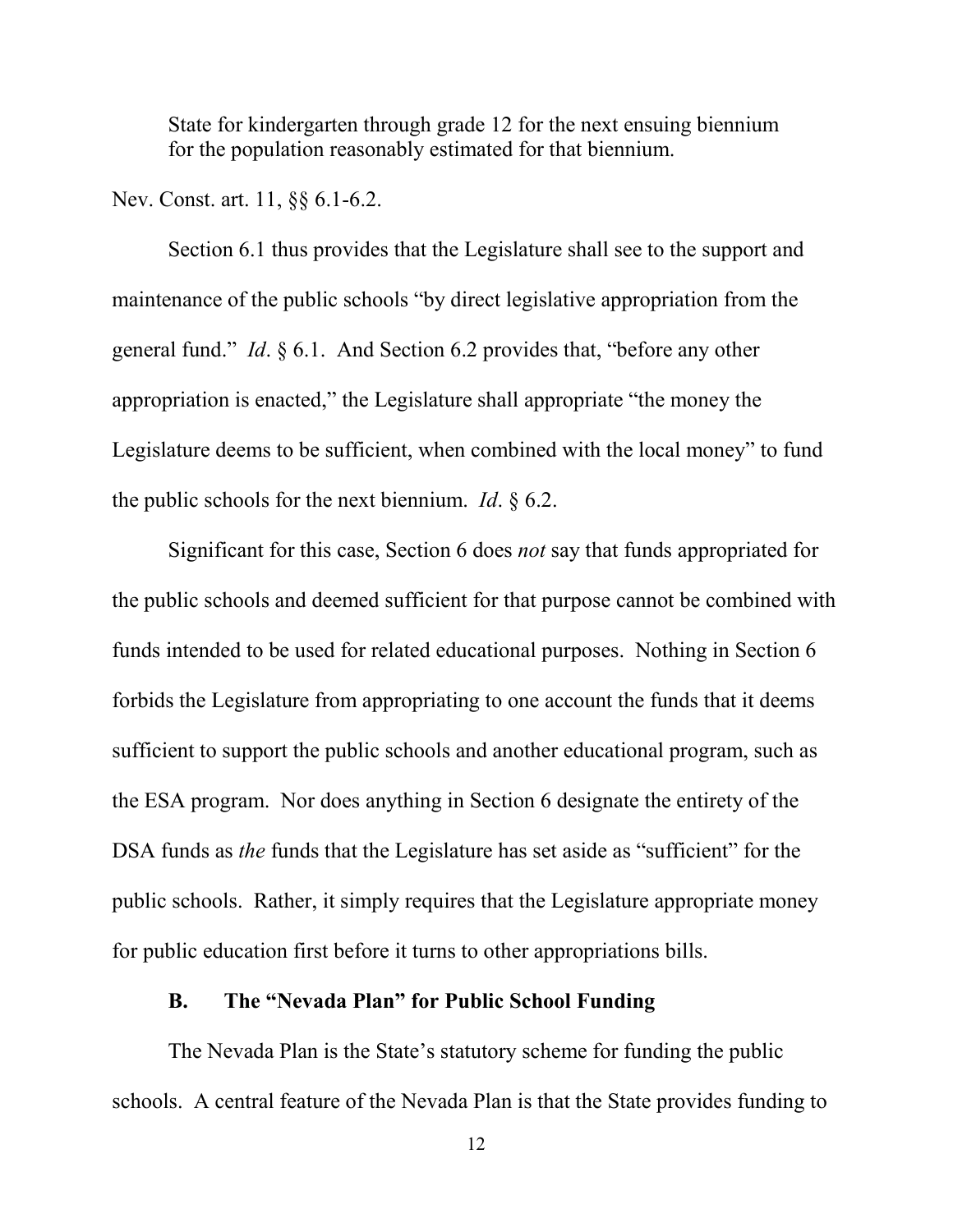the school districts on a per-pupil basis, rather than through lump-sum payments. For each school district, the Legislature establishes a "basic support guarantee" the per-pupil amount that the Legislature assures that the district will receive. The Legislature provides to each school district the difference between the local educational funds it receives and the amount of its basic support guarantee.

"To fulfill its constitutional obligation to fund education, the Legislature created the Nevada Plan, a statutory scheme setting forth the process by which it determines the biennial funding for education." *Educ. Initiative PAC v. Comm. to Protect Nev. Jobs*, 129 Nev. Adv. Op. 5, 293 P.3d 874, 883 n.8 (2013). "The Nevada Plan assumes certain local money will be 'reasonably available' to fund education and envisions funding from three funding sources: local taxes consisting primarily of property taxes, local funds consisting of a portion of the same property taxes and separate sales taxes, and state funds." *Id*. (citing NRS 387.121; NRS 387.1235(1); and NRS 387.195). "In addition to financing the State's own share, the Legislature is required to 'guarantee' a shortfall in local funds when the local funds are less than projected." *Id*. (citing NRS 387.121).

Under "the Nevada Plan," NRS 387.121, "the Legislature establishes 'basic support guarantees' for all school districts." *Rogers v. Heller*, 117 Nev. 169, 174, 18 P.3d 1034, 1037 (2001) (quoting NRS 387.122). "The basic support guarantee is the amount of money each school district is guaranteed to fund its operations."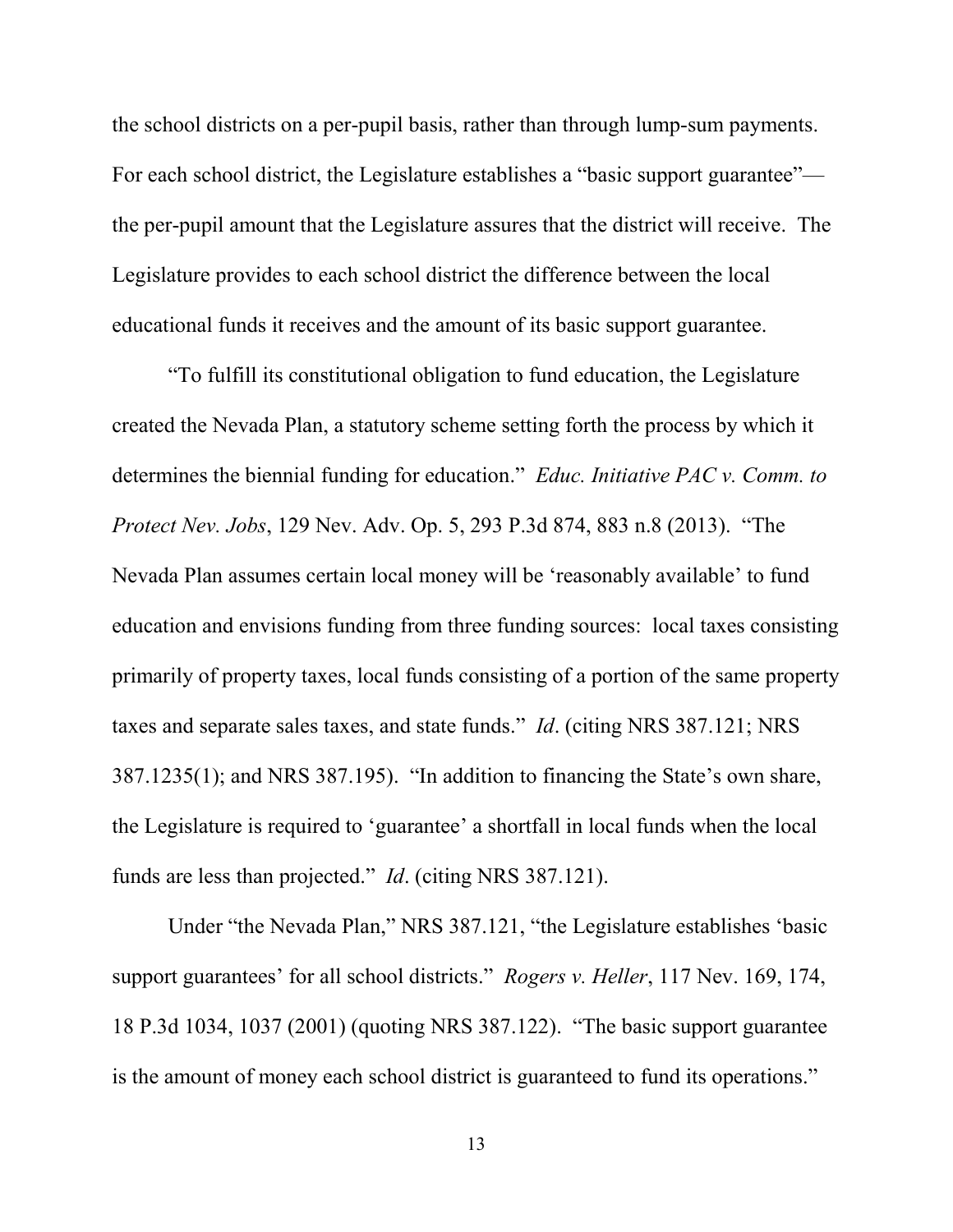Aplt. App. 39. The basic support guarantee is a per-pupil guarantee: "The amount for each school district is determined by the number of pupils in that school district." *Id.* "After the legislature determines how much money each local school district can contribute, the legislature makes up the difference between the district's contribution and the amount of the basic support guarantee." *Id*.; *see also Rogers*, 117 Nev. at 174, 18 P.3d at 1037 (citing NRS 387.121 and 387.1235). "Funds appropriated by the legislature from the general fund sufficient to satisfy each district's basic support guarantee are deposited into the State Distributive School Account ('DSA'), which is an account within the state general fund." Aplt. App. 39; *see also* NRS 387.030.

Because the basic support guarantee is a per-pupil amount, the amount of money a school district is guaranteed fluctuates as student enrollment fluctuates. The Legislature protects school districts from large downward enrollment fluctuations with the so-called "hold harmless" statute. *See* NRS 387.1233(3), *as amended*, SB 508, § 9. Under this statute, if a school district experiences a decline in enrollment of 5% or more from one year to the next, the district is funded based on the prior year's enrollment figure. Aplt. App. 39. With this "hold harmless" provision, the Legislature ensures that districts will receive an amount the Legislature deems to be sufficient despite any sharp declines in enrollment.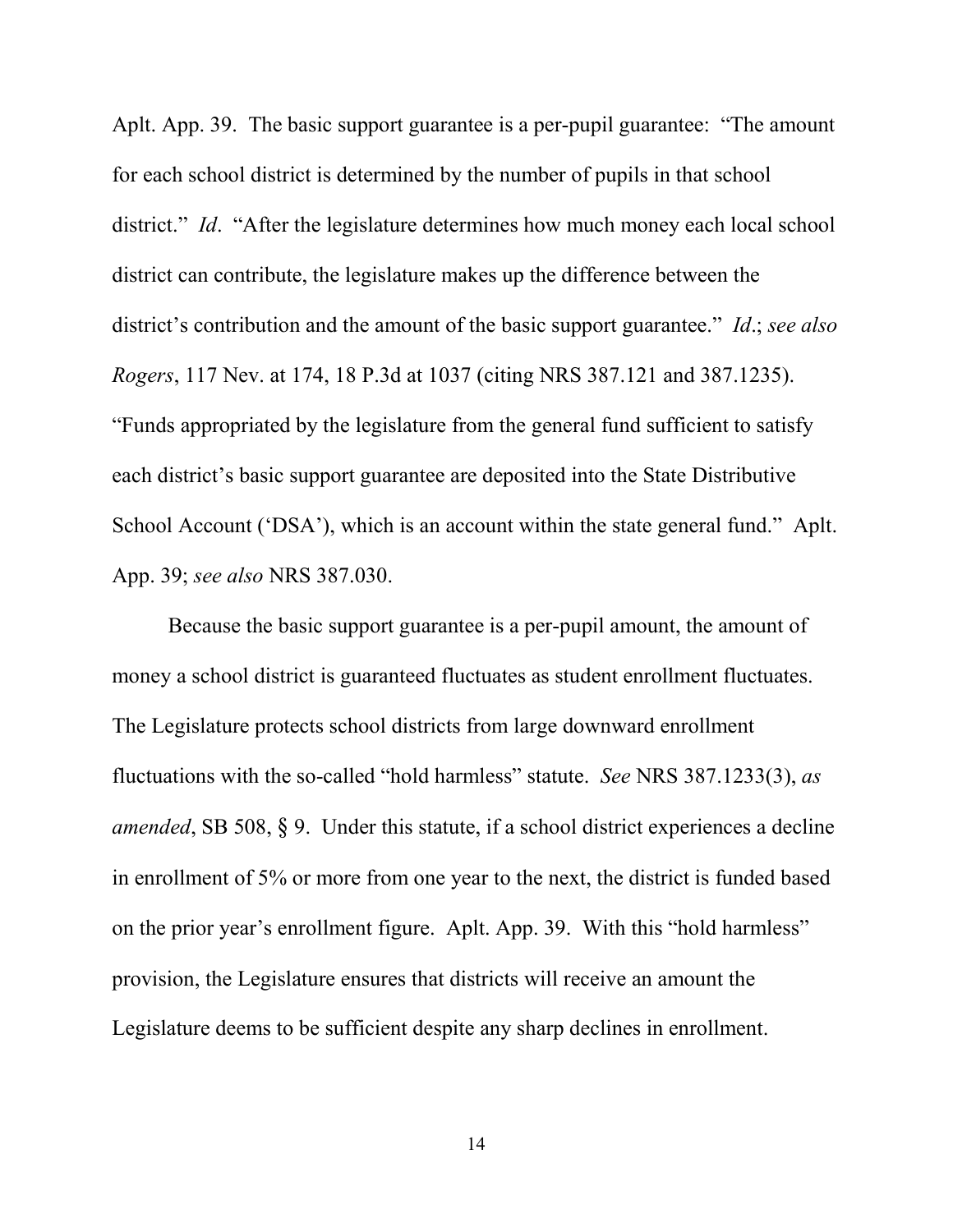#### **C. Senate Bill 515 and Public School Funding**

On June 1, 2015, just three days after it enacted SB 302, the Legislature enacted SB 515 to "ensur[e] sufficient funding for K-12 public education for the 2015-2017 biennium." SB 515, Title. In Sections 1 and 2 of SB 515, the Legislature established basic support guarantees of \$5,710 per pupil for FY 2015- 16 and \$5,774 per pupil for FY 2016-17. *Id*. §§ 1-2.<sup>4</sup> In Section 7, the Legislature appropriated some \$1.1 billion from the general fund to the DSA for FY 2015-16 and more than \$933 million for FY 2016-17—a total of more than \$2 billion for the biennium. *Id*. § 7.

The \$2 billion is the amount the Legislature deemed necessary to fund the public schools *and* the ESA program, and it transferred that sum to the DSA for those purposes. The \$2 billion is *not* the amount of the public schools' entitlement under the Nevada Plan. Rather, under the Nevada Plan, the school districts are entitled to their basic support guarantee, which is a per-pupil amount and so varies with enrollment. Furthermore, the amount the State pays is decreased by the amount of local funding a district collects. Thus, depending on these factors, the \$2 billion may prove to be too much or too little for the biennium. SB 515 provides that, if the Legislature has appropriated more money than is necessary to

 $4$  Each of these figures is an "estimated weighted average." SB 515,  $\S$ § 1, 2. Each school district receives a different basic support guarantee. *See id*. § 1.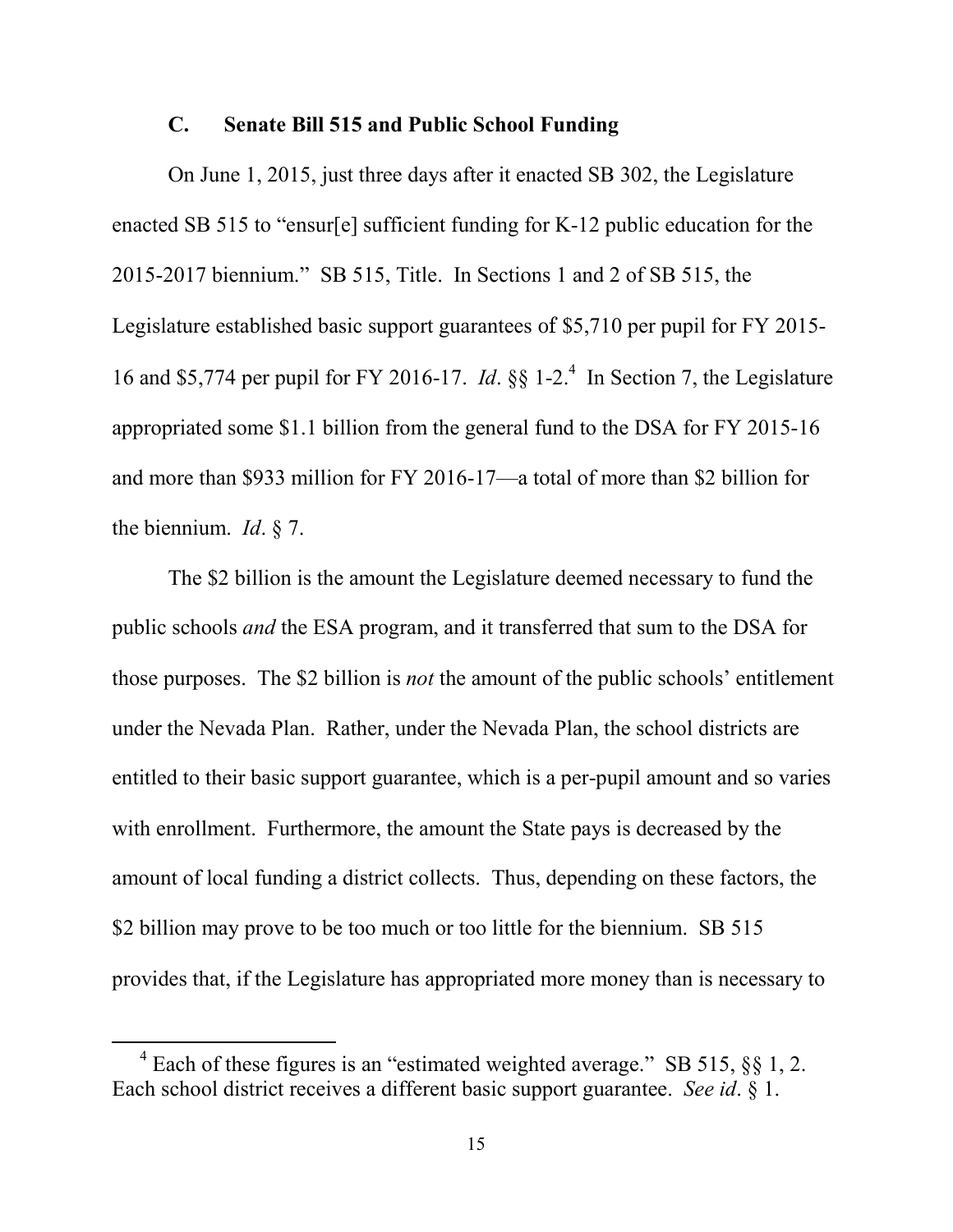cover the basic support guarantees, the excess funds "must be reverted to the State General Fund." *Id*. § 6.6. Conversely, if the Legislature has not appropriated enough money, additional general funds are advanced to the DSA. *Id*. § 9.

### **D. SB 302 and the ESA Program**

In 2015, the Legislature passed SB 302 and created the ESA program to empower Nevada parents and students to pursue the educational options that best meet the students' educational needs. The major provisions of SB 302 and the ESA program are described below, but only one provision rendered SB 302 unconstitutional in the eyes of the district court—its funding provision. Section 16.1 of SB 302 provides that ESAs will be funded from the DSA, the same account to which the Legislature, three days after passing SB 302, appropriated \$2 billion in SB 515. *See* SB 302, § 16.1.

Under SB 302, Nevada parents may enter into agreements with the State Treasurer to open ESAs for their children. SB 302, §§ 7.1, 7.2. Any school-age child in Nevada may participate in the ESA program. *Id*. § 7.1. The only requirements are that a child take standardized tests and be enrolled in a Nevada public school for at least 100 consecutive school days before opening an account. *Id*. §§ 7.1, 12.1.

Most students participating in the program receive a grant equal to 90% of a formula described as the "statewide average basic support per pupil." *Id*. § 8.2(b).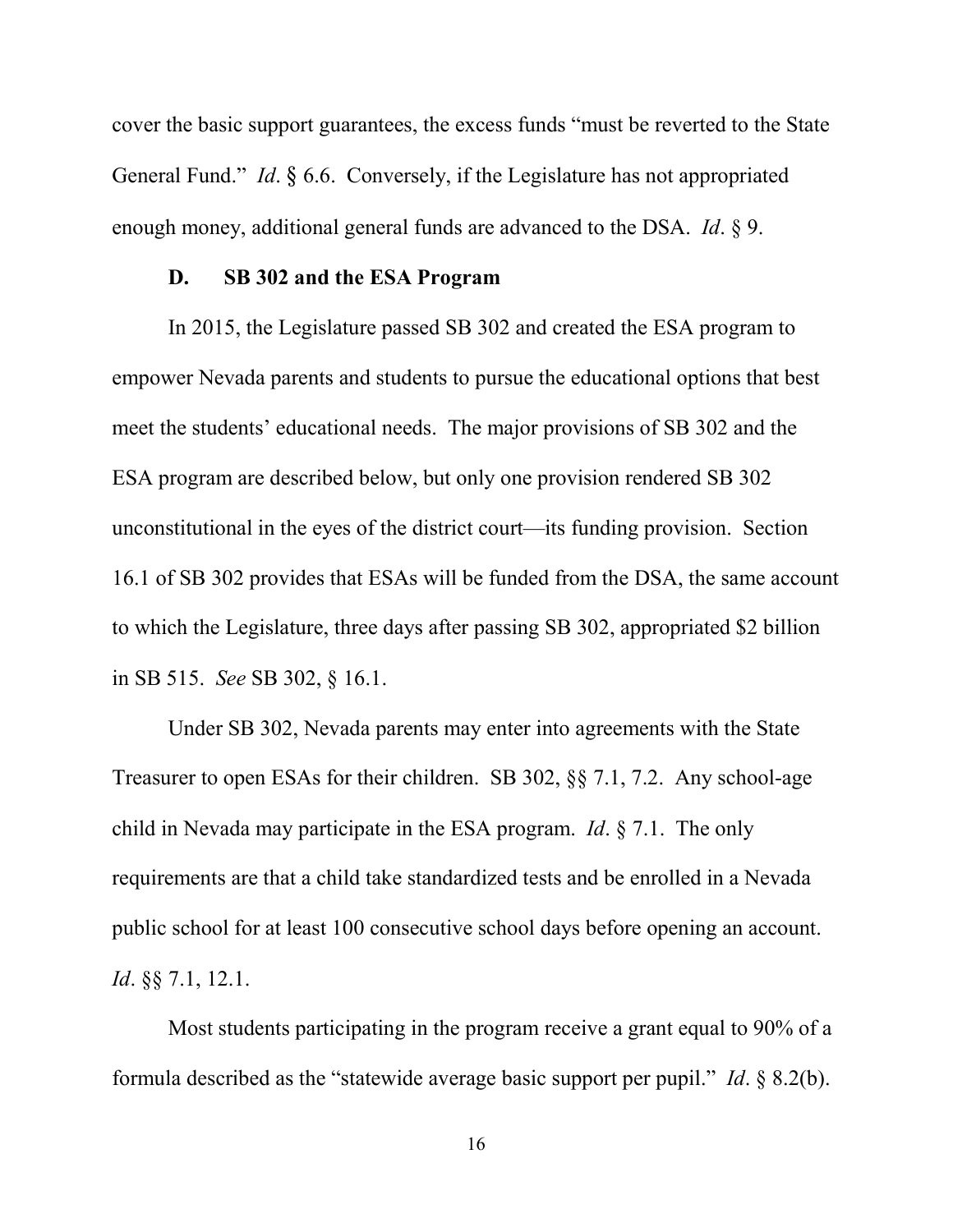Students with disabilities or in low-income households receive 100% of Nevada's per-student allocation. *Id*. § 8.2(a). For the 2015-16 school year, grant amounts will be a pro rata portion of \$5,139 or \$5,710. Any funds remaining in an ESA at the end of a school year are carried forward to the next year if the parents' agreement with the State Treasurer is renewed. *Id*. § 8.6(a).

SB 302 specifies the educational purposes for which ESA grants may be spent, including tuition, textbooks, tutoring, special education, and fees for achievement, advanced placement, and college-admission examinations. *Id*. § 9.1. ESA grants may "only" be used for the educational purposes specified in SB 302. *Id.* §§ 7.1(c), 9.1. ESA grants may be used at a "participating entity" or "eligible" institution," including private schools, colleges or universities within the Nevada System of Higher Education, certain other accredited colleges, and certain accredited distance-learning programs. *Id*. §§ 3.5, 5; *see also id.* § 11.1. Participating private schools must be "licensed pursuant to chapter 394 of NRS or exempt from such licensing pursuant to NRS 394.211." *Id*. § 5.

### **E. Legislative History of SB 302**

SB 302 was enacted as part of a comprehensive overhaul of the education system in Nevada. Governor Sandoval, in his 2015 *State of the State* address to the Legislature, drew attention to the serious problems that Nevada parents and students know all too well. *See* Gov. Brian Sandoval, State of the State (Jan. 15,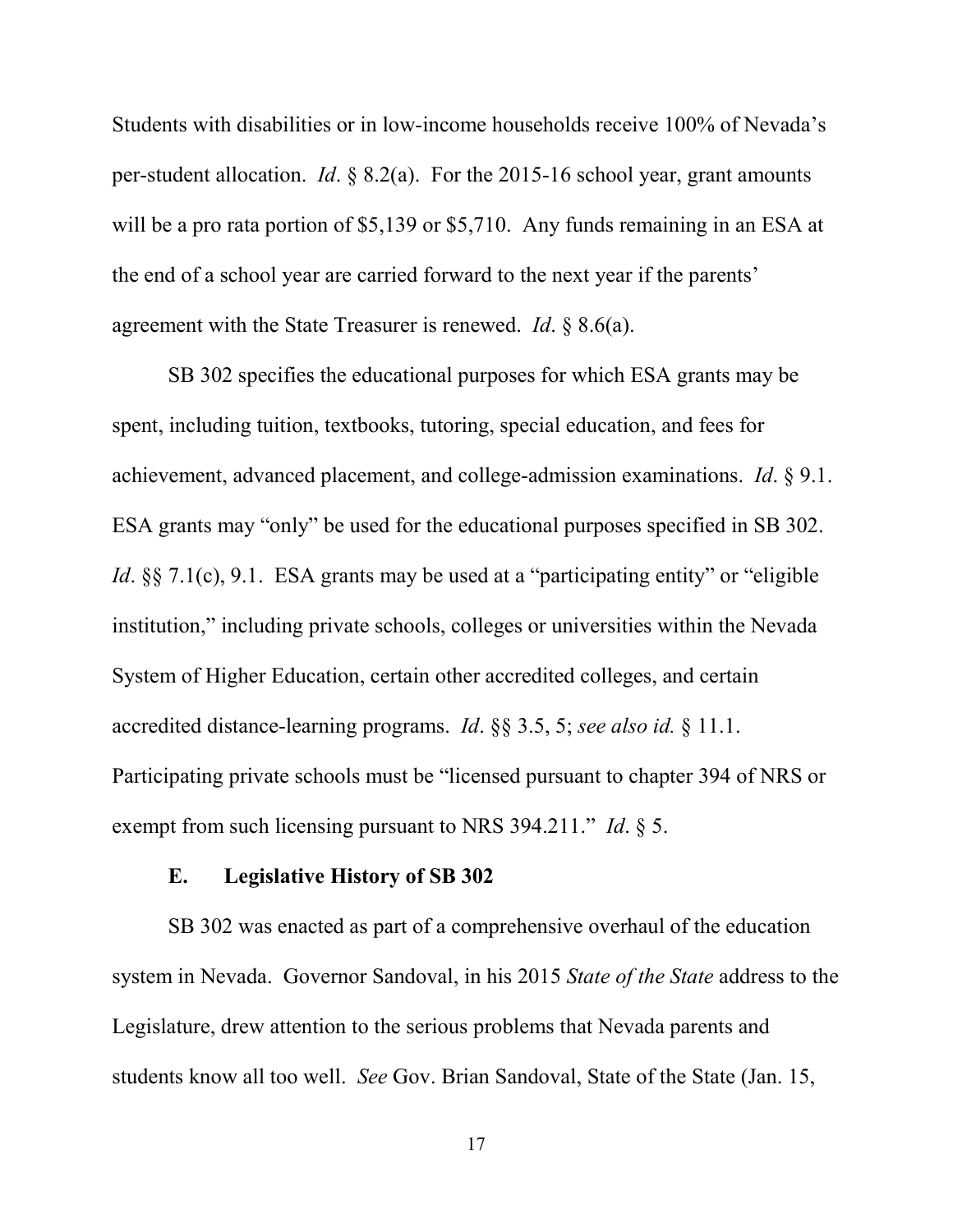2015), http://1.usa.gov/1TX8tjL. Governor Sandoval noted that "far too many of our schools are persistently failing"—10% of Nevada schools are on the Nevada Department of Education's list of underperforming schools—and "[m]any have been failing for more than a decade." *Id*. at 8. Nevada schools, he also noted, "are simply overcrowded and need maintenance. Imagine sitting in a high school class in Las Vegas with over forty students and no air conditioning." *Id*. at 6. "[I]mprovements will not be made," he said, "without accountability measures, collective bargaining reform, and school choice." *Id*.

In the months following the Governor's call for a "New Nevada," *id.* at 2, the Legislature proceeded to enact more than 40 education reform measures, including the ESA program.<sup>5</sup> Senate Majority Leader Michael Roberson explained the purpose of the ESA program: "This would be a world-class educational choice program. We are attempting to make an historic investment in the Nevada public school system this session. There is room for a school choice system as well." *Minutes of the Sen. Comm. on Fin.*, 78th Sess. 18 (Nev. May 14, 2015). As Senator Scott Hammond, the Vice Chair of the Senate Committee on Education and the sponsor of SB 302, stated, "[t]he ultimate expression of parental involvement is when parents choose their children's school." *Minutes of the Sen. Comm. on Educ.*, 78th Sess. 7 (Nev. Apr. 3, 2015) ("*Minutes*, Apr. 3"). "More

<sup>5</sup> For descriptions of many of the other new programs, see Dep't of Educ., *2015 Legislative Implementation Updates* (2015), http://1.usa.gov/1nkxY1w.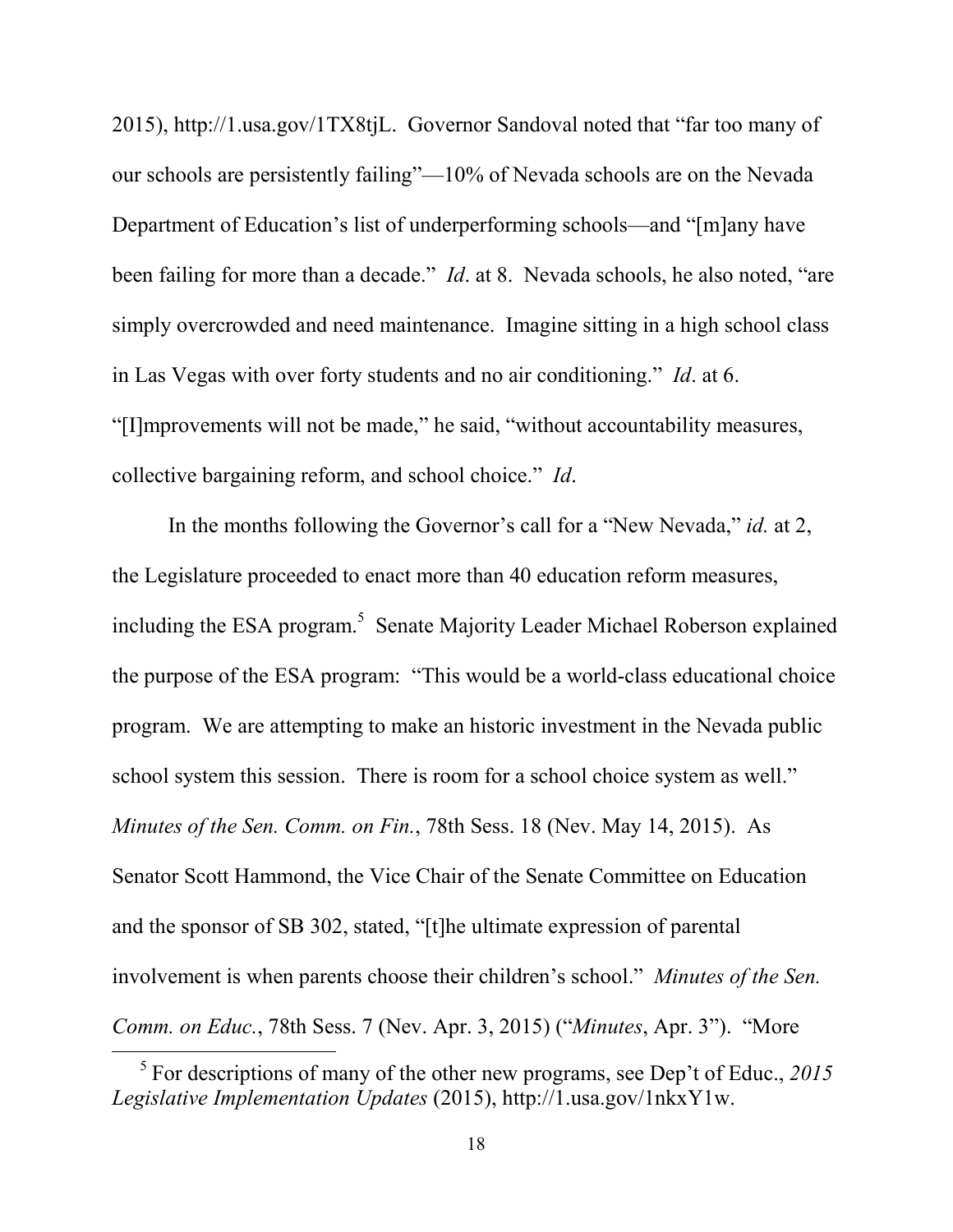than 20 states," he noted, "offer programs empowering parents to choose educational placement that best meets their children's unique needs." *Id.* 

Senator Hammond explained that "[s]chool choice programs provide greater educational opportunities by enhancing competition in the public education system. They also give low-income families a chance to transfer their children to private schools that meet their needs." *Id*. He observed that

the nonpartisan Center on Education Policy outlined the following conclusions from research studies about school choice programs: students offered school choice programs graduate from high school at a higher rate than their public school counterparts and parents are more satisfied with their child's school. In some jurisdictions with school choice options, public schools demonstrated gains in student achievement because of competition. [*Id*.]

Senator Hammond observed, too, that educational choice "would provide relief to overcrowded public schools, benefiting teachers and students," *id.* at 8, and that "[s]chools would be motivated to maintain high quality teaching and to be more responsive to the needs of students and their parents." *Id*.

The legislative record includes evidence that educational-choice programs improve public schools. *Minutes of the Assemb. Comm. on Educ.*, 78th Sess. 30 (Nev. May 28, 2015) ("*Minutes*, May 28"). The Legislature received a report that examined empirical studies of educational-choice programs. *See* Greg Forster, Friedman Found. for Educ. Choice, *A Win-Win Solution: The Empirical Evidence on School Choice* (3d ed. 2013), http://bit.ly/1TdMkit ("Friedman Report"). Of the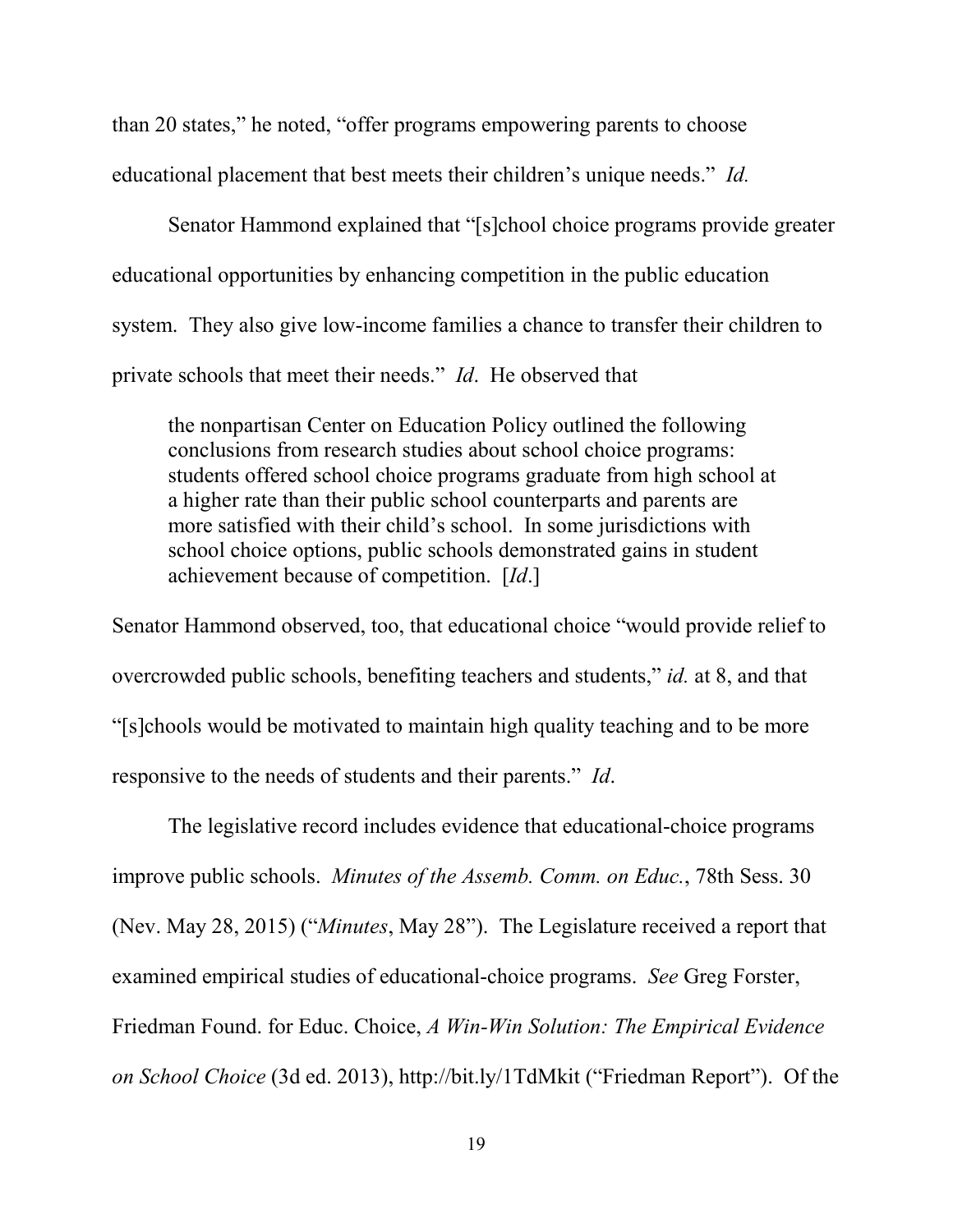23 empirical studies that "looked at the academic impact of school choice on students that remain in the public schools," 22 of those studies found "school choice improved outcomes in the public schools, and one found no difference." *Minutes*, May 28, at 30 (testimony of Victor Joecks of the Nevada Policy Research Institute). The report concludes that "[s]chool choice improves academic outcomes" for participants and public schools "by allowing students to find the schools that best match their needs, and by introducing healthy competition that keeps schools mission-focused." Friedman Report at 1.

The Legislature also heard from Nevada parents. *Minutes*, Apr. 3, at 15 & Exhibit I thereto; *Minutes*, May 28, at 27-30. As one Clark County parent testified, "[p]ublic school is not a good fit for everyone. Parents know their children best and need to be able to choose the best educational direction for them." *Minutes*, Apr. 3, at 15. Assemblyman David Gardner noted that, according to a 2013 survey by the Cato Institute, "[o]ne hundred percent of the parents participating in [an ESA program in Arizona] are satisfied." *Minutes*, May 28, at 15.

A number of organizations also supported SB 302, including the American Federation for Children, the Friedman Foundation for Educational Choice, Advocates for Choice in Education of Nevada, Nevada Policy Research Institute, Excellence in Education National, and Nevada Families for Freedom. *Minutes*, Apr. 3, at 13-16; *Minutes*, May 28, at 25-27, 30-32. Even private businesses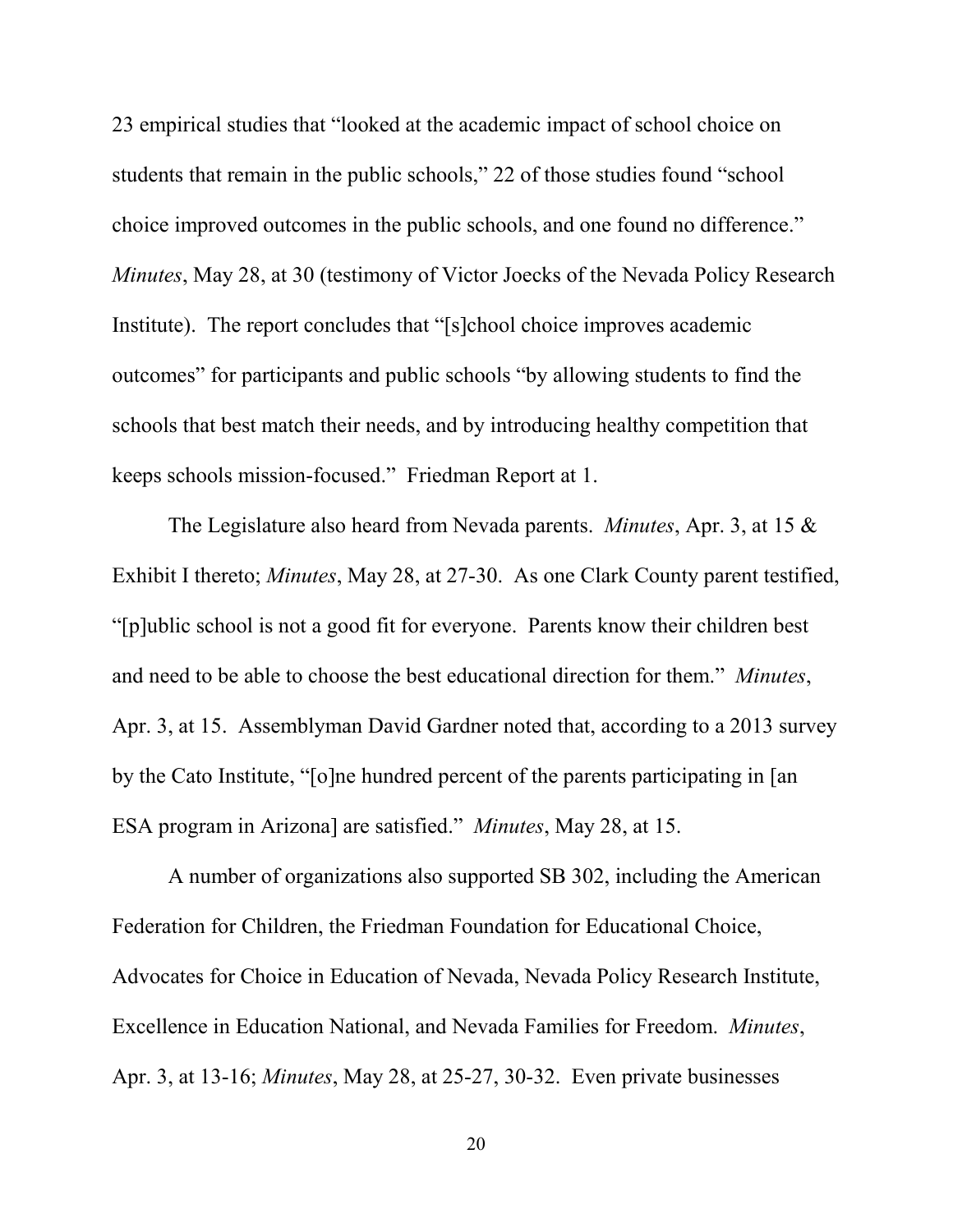weighed in. A representative of the Las Vegas Sands, for example, testified:

ESAs could become a game changer for the state of Nevada. As a company, the Sands is dedicated to helping our employees and their children learn, advance, and share new ideas that drive innovation. We believe that S.B. 302 (R2) will provide Nevada students with the opportunity to earn a high-quality education at the institution of their choice. ... Simply put, S.B. 302 (R2) can provide a choice and a chance for Nevada students. [*Minutes*, May 28, at 27.]

### **F. The District Court's Preliminary Injunction Order**

In its order granting Respondents' motion for a preliminary injunction, the district court held that SB 302 does not violate Section 2 or Section 3 of Article 11 but does violates Sections 6.1 and 6.2. *See* Aplt. App. 38.

With respect to Respondents' Section 2 claim, the court held that "SB 302 does not create a non-uniform system of schools, or use public funds to create a system of education other than the type mandated in Article 11 Section 2." *Id*. at 48 (italics omitted). "SB 302 does not do away with public schools," the court explained, and Section 2 "does not prohibit the legislature from providing students with options not available in the public schools." *Id*. at 49.<sup>6</sup> In rejecting Respondents' Section 2 claim, the court also pointed to Section 1, which empowers the Legislature to promote education by "all suitable means." Nev. Const. art. 11,

<sup>&</sup>lt;sup>6</sup> The Supreme Courts of Indiana, North Carolina, and Wisconsin have rejected attacks on educational choice programs based on the uniformity clauses in those States' constitutions. *See Meredith v. Pence*, 984 N.E.2d 1213, 1220-25 (Ind. 2013); *Hart v. State of North Carolina*, 774 S.E.2d 281, 289-290 (N.C. 2015); *Jackson v. Benson*, 578 N.W.2d 602, 627-628 (Wis. 1998); *Davis v. Grover*, 480 N.W.2d 460, 473-474 (Wis. 1992).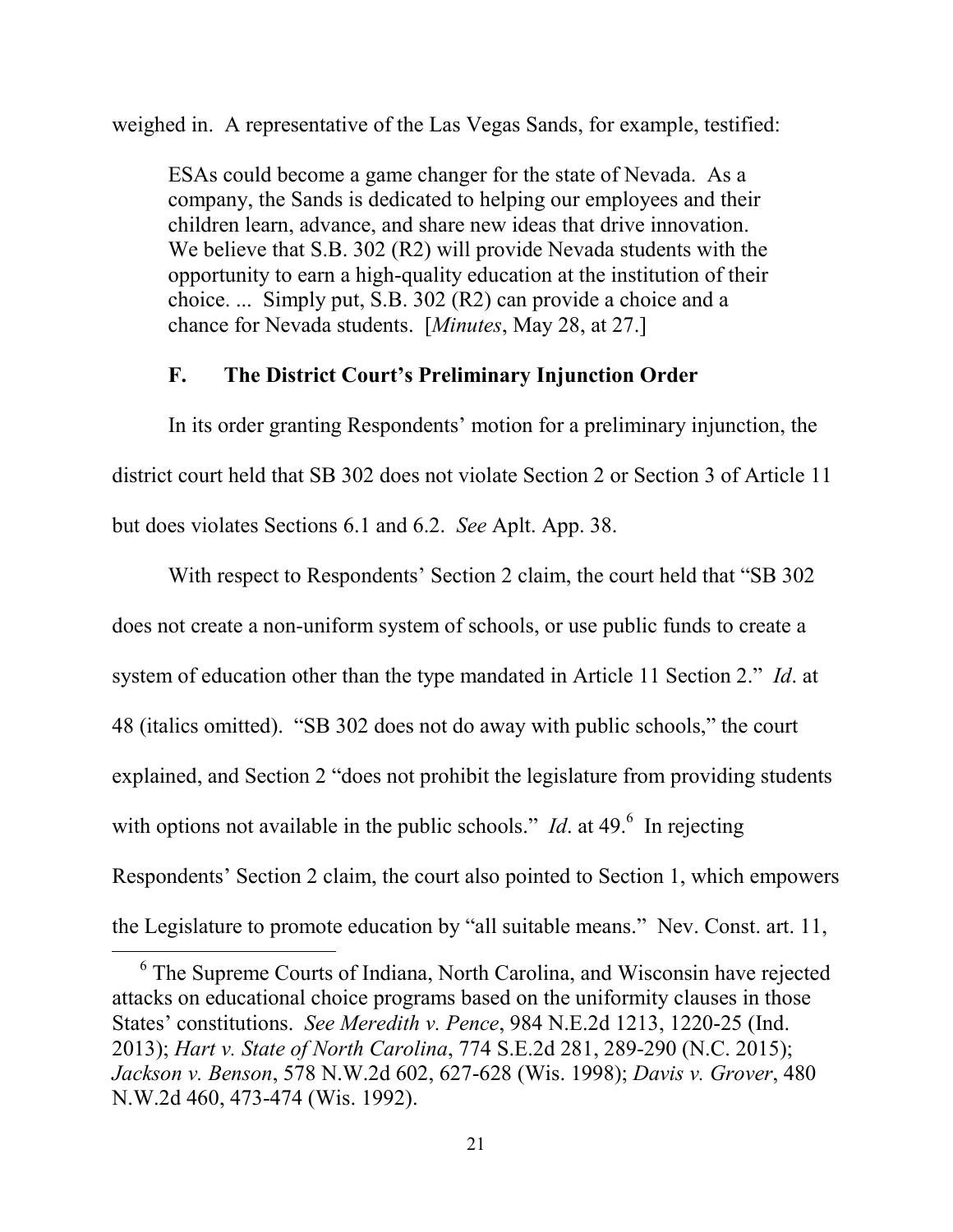§ 1. The court said that Respondents' argument "would limit the legislature and stunt the 'encourage by all suitable means' provision of section 2." Aplt. App. 49.

As to Respondents' Section 3 claim, the district court observed that "Section 3 provides that funds from sources specified in Section 3 are 'pledged for educational purposes and the money therefrom must not be transferred to other funds for other uses.'" *Id*. at 44 (quoting Section 3). Section 3 money is kept in the Permanent School Fund, and interest on Section 3 money is transferred to the DSA. *Id.* at 39-40. The court rejected the argument that, because ESAs will be funded out of the DSA, the program violates Section 3. It agreed with Nevada that "SB 302 does not mandate the use of Section 3 money for the ESA program, and the Distributive School Account has sufficient money to fund the ESA program without using Section 3 money." *Id.* at 44. The court found that the "interest on the PSF constitutes a small portion of the funds in the DSA. In 2014, of the \$1.4 billion in the DSA that came from the State Government, \$1.1 billion, or 78 percent, came from the general fund, and \$1.6 million, or 0.14%, came from the PSF." *Id*. at 40. *See also* Aplt. App. 22.<sup>7</sup>

<sup>&</sup>lt;sup>7</sup> Nevada presented an alternative argument that, even if SB 302 called for or required the use of some of the Section 3 money in the DSA, SB 302 would still be constitutional because Section 3 expressly permits the use of covered money for "educational purposes," Nev. Const. art. 11, § 3, and the ESA program serves educational purposes. The district court did not accept that alternative argument, *see* Aplt. App. 45-46, but its comments on the argument are *dicta*.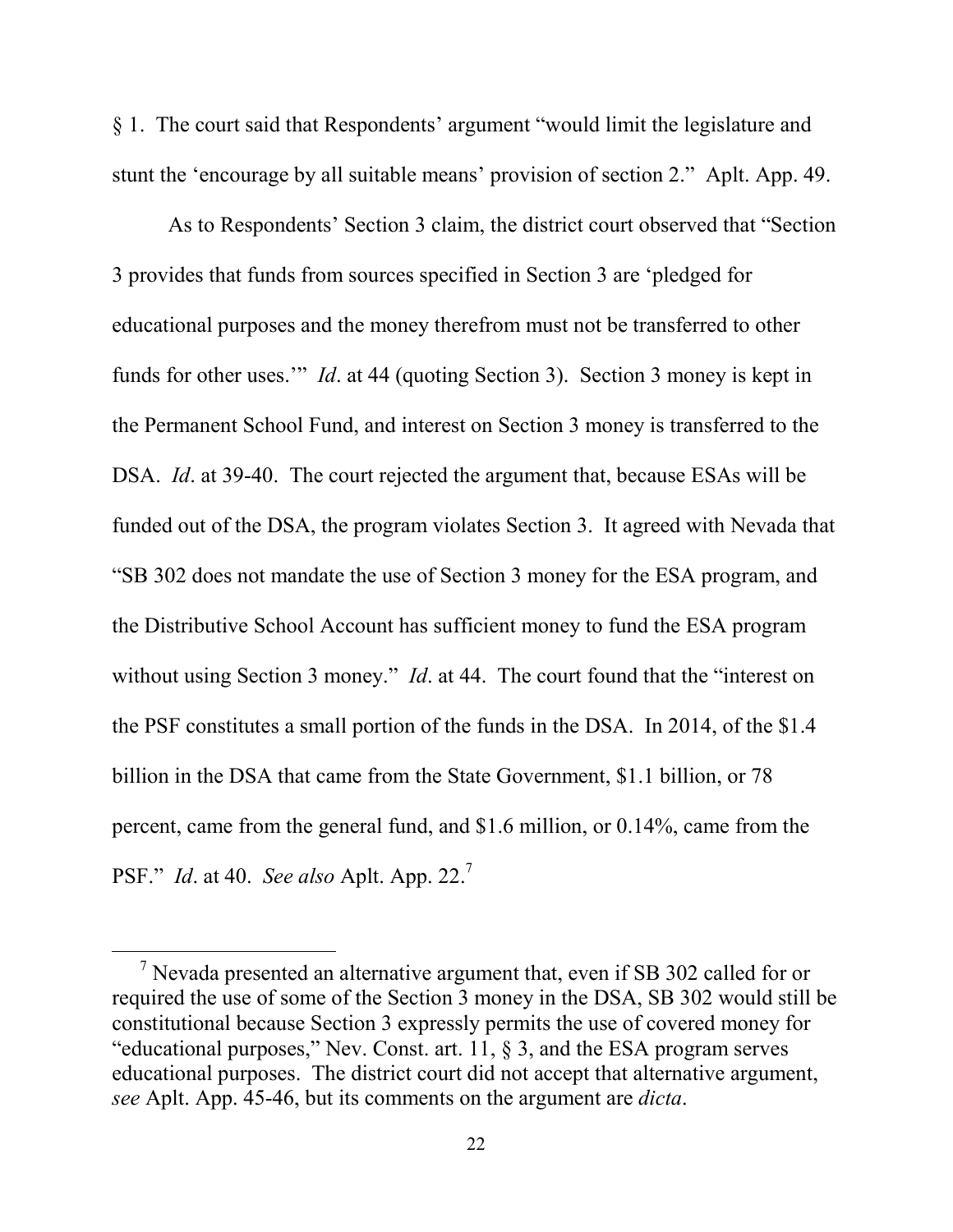Although the district court rejected Respondents' claims under Sections 2 and 3, the court held that SB 302 violates Sections 6.1 and 6.2. *See* Aplt. App. 45- 48. Notably, the court admitted that Sections 6.1 and 6.2 "do not expressly say that the general funds appropriated to fund the operation of the public schools must only be used to fund the operation of the public schools," but it read those sections to "necessarily imply" such a requirement. *Id*. at 45-46. The court stated that "Sections 6.1 and 6.2 require the legislature to set apart or assign money to be used to fund the operation of the public schools, to the exclusion of all other purposes." *Id.* at 46. "Because some amount of general funds appropriated to fund the operation of the public schools will be diverted to fund education savings accounts under SB 302, that statute violates Sections 6.1 and 6.2." *Id*.

The district court also found a separate violation of Section 6.2. It stated that "[t]he legislature appears to have appropriated money from the general fund into one account to fund the operation of the public schools and to fund ESAs." *Id*. at 47. And it reasoned that "SB 302 diverts funds from the DSA thereby reducing the amount deemed sufficient by the legislature to fund public education." *Id*.

The court concluded that "the diversion of any funds in violation of Article 11, Section 6 will cause irreparable harm to students in Nevada" and that "on balance the potential hardship to [Respondents'] children outweighs the interests of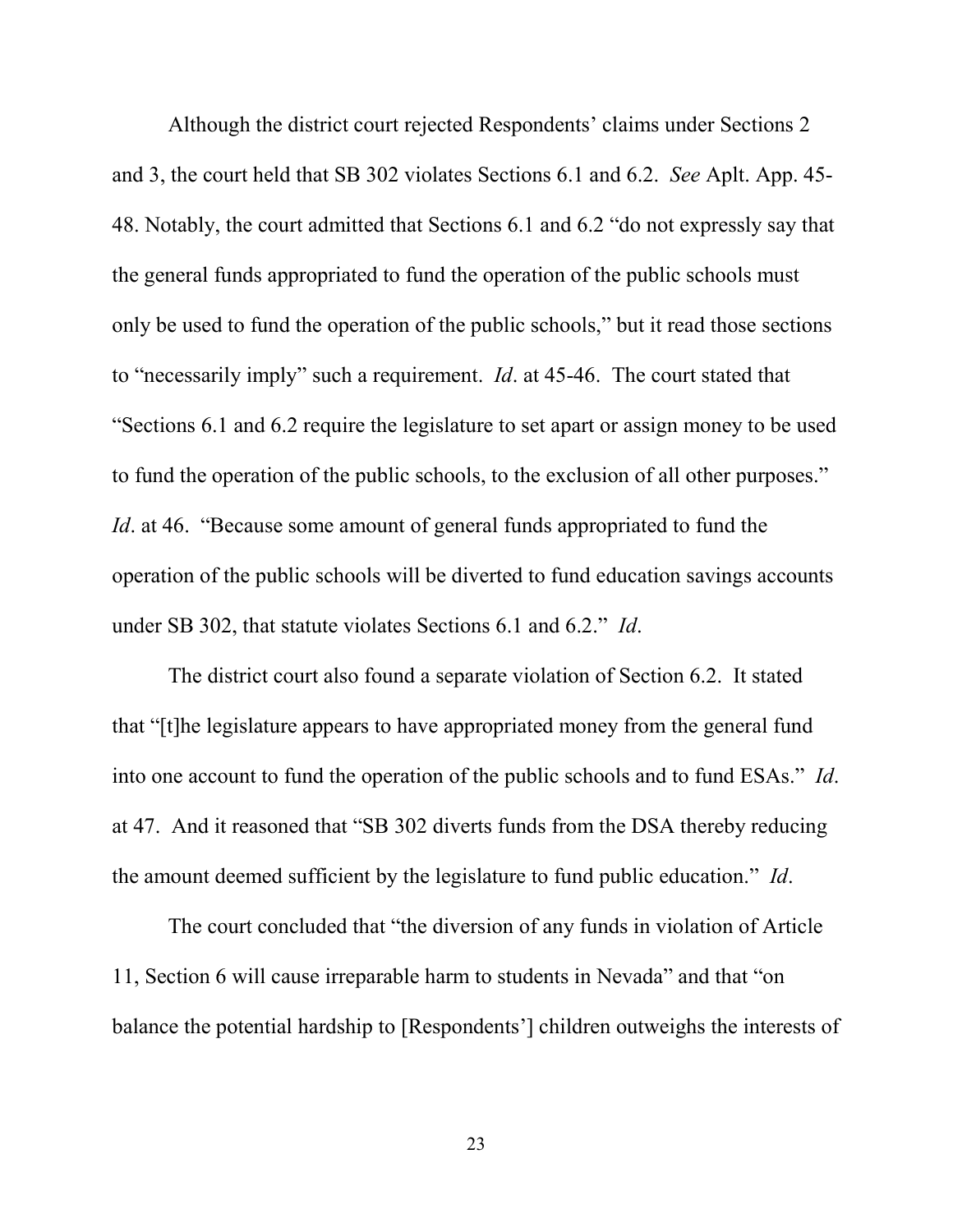the Treasurer and others." *Id*. at 50. The court, however, offered no reasons or factual basis for these conclusions. Because plaintiffs had brought a facial challenge to SB 302, the court enjoined the implementation of the law in its entirety. *Id*. at 51.

#### **SUMMARY OF ARGUMENT**

The funding structure of SB 302 does not violate Sections 6.1 or 6.2 of Article 11 of the Nevada Constitution. Those sections impose three, and only three, requirements on the Nevada Legislature: It must fund the public schools from general funds; it must fund the public schools in the first appropriations bill for the biennium; and it must provide the funds that it "deems to be sufficient" for the public schools. The Legislature has satisfied each of those clear and specific requirements, and SB 302 violates none of them.

In SB 302, the Legislature provided that ESAs shall be funded from the DSA, the same account historically used under the Nevada Plan to fund the public schools. Three days after passing SB 302, the Legislature passed SB 515, which set the per-pupil basic support guarantees for the school districts and appropriated more than \$2 billion to the DSA. The Legislature knew that both the ESA program and the school districts' per-pupil guarantees would be funded from this \$2 billion, and the Legislature determined that SB 515 would "ensur[e] sufficient funding for K-12 public education for the 2015-2017 biennium." SB 515, Title.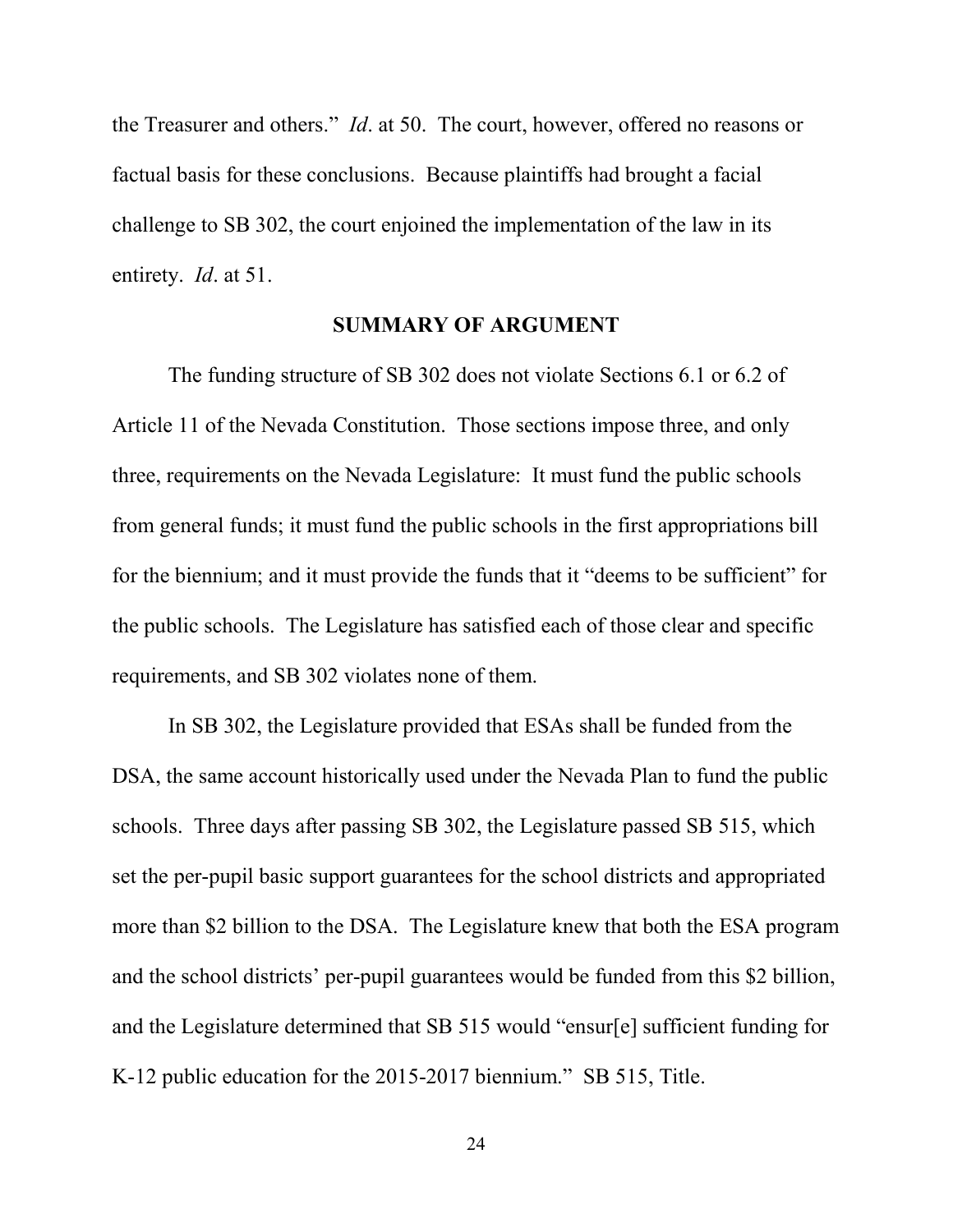Nothing in SB 302 or SB 515 violates the straightforward and easily understood text of Section 6, and nothing in that provision forbids the Legislature from making one lump-sum appropriation deemed to be sufficient to fund both the public schools' per-pupil basic support guarantees and another educational program. The district court conceded that Sections 6.1 and 6.2 "do not expressly say that the general funds appropriated to fund the operation of the public schools must only be used" for that one purpose. Aplt. App. at 45-46. And, contrary to the district court's view, Section 6 does not "necessarily imply" such a requirement. *Id.* at 46. The text and requirements of Section 6 are clear and specific and a court may not construe Section 6 to include additional, unstated requirements. That is especially true because Section 6 of Article 11 must be read *in pari materia* with the first section of Article 11, which expressly empowers the Legislature to encourage education by "all suitable means." The Legislature plainly and permissibly deemed a \$2 billion appropriation to the DSA as the most suitable means of funding both the public schools and the ESA program.

Respondents' claim under Section 6.2 that the Legislature's passage of SB 302 caused the Legislature to fail to appropriate the funds that "the Legislature deems to be sufficient" for the public schools is not just meritless; it is not even justiciable. The text of Section 6.2 vests the Legislature with exclusive authority to decide whether it "deems" its funding of the public school to be "sufficient," and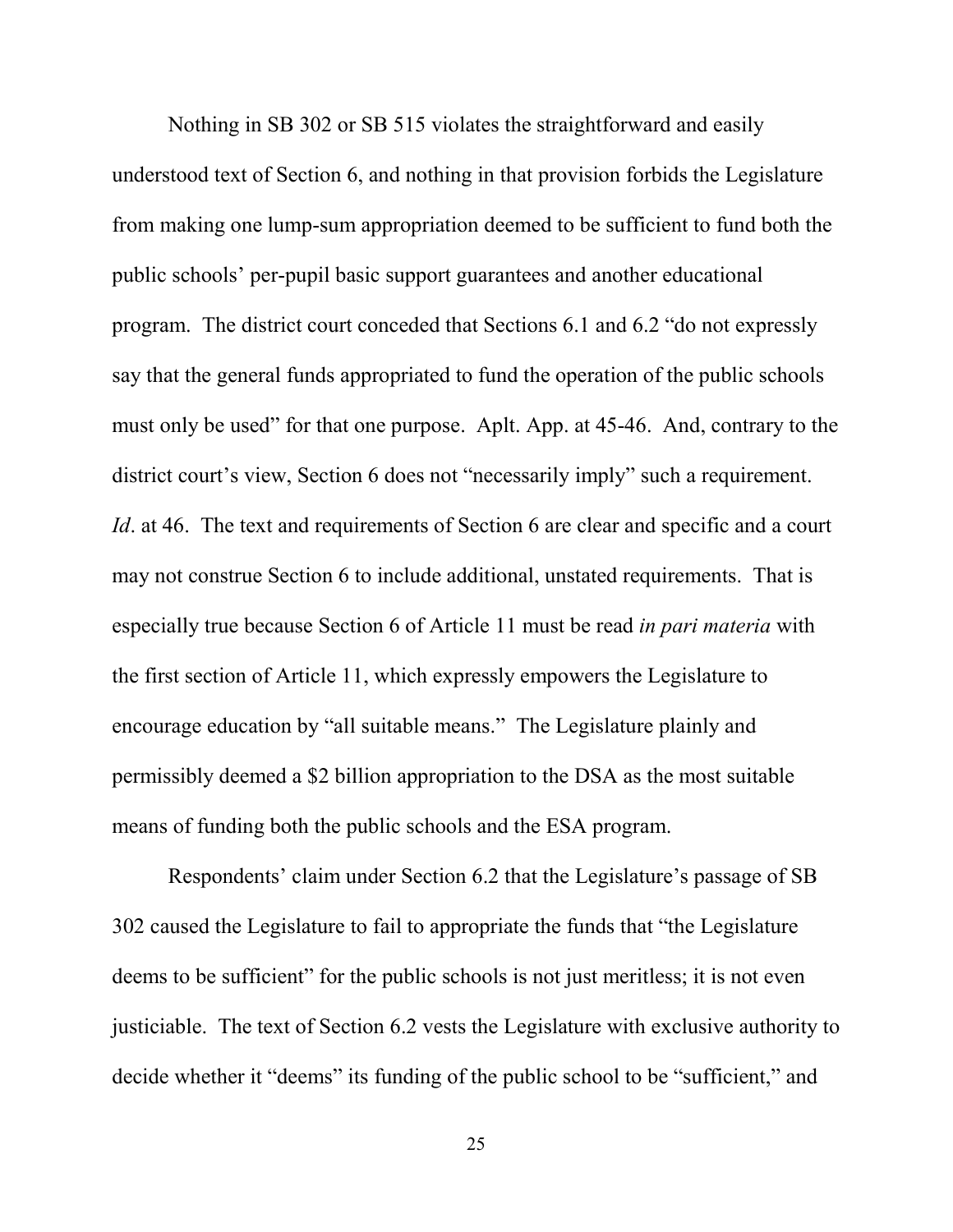there are no judicial standards for reviewing the Legislature's determination.

That Respondents' claims under Sections 6.1 and 6.2 lack merit and are nonjusticiable is reason enough to reverse the district court's preliminary injunction order. The other preliminary injunction factors also provide compelling reasons to do so. The putative Section 6 violation arising from the Legislature's appropriation of funds for the public schools and the ESA program to one account rather than two accounts does not harm Respondents at all, let alone irreparably so. But the preliminary injunction enjoining the ESA program undeniably harms the four thousand or more Nevada students (and their parents) who have applied to open ESAs so that they may pursue the educational opportunities that best meet their unique educational needs. The relative hardship and public interest factors both support lifting the injunction and allowing the ESA program to go into effect as the Legislature intended.

#### **STANDARDS OF REVIEW**

A preliminary injunction is "extraordinary relief." *Dep't of Conserv. & Nat. Res. v. Foley*, 121 Nev. 77, 80, 109 P.3d 760, 762 (2005). "For a preliminary injunction to issue, the moving party must show that there is a likelihood of success on the merits and that the nonmoving party's conduct, should it continue, would cause irreparable harm for which there is no adequate remedy at law." *Id*. "Because statutes are presumed to be valid," Respondents bear the "burden of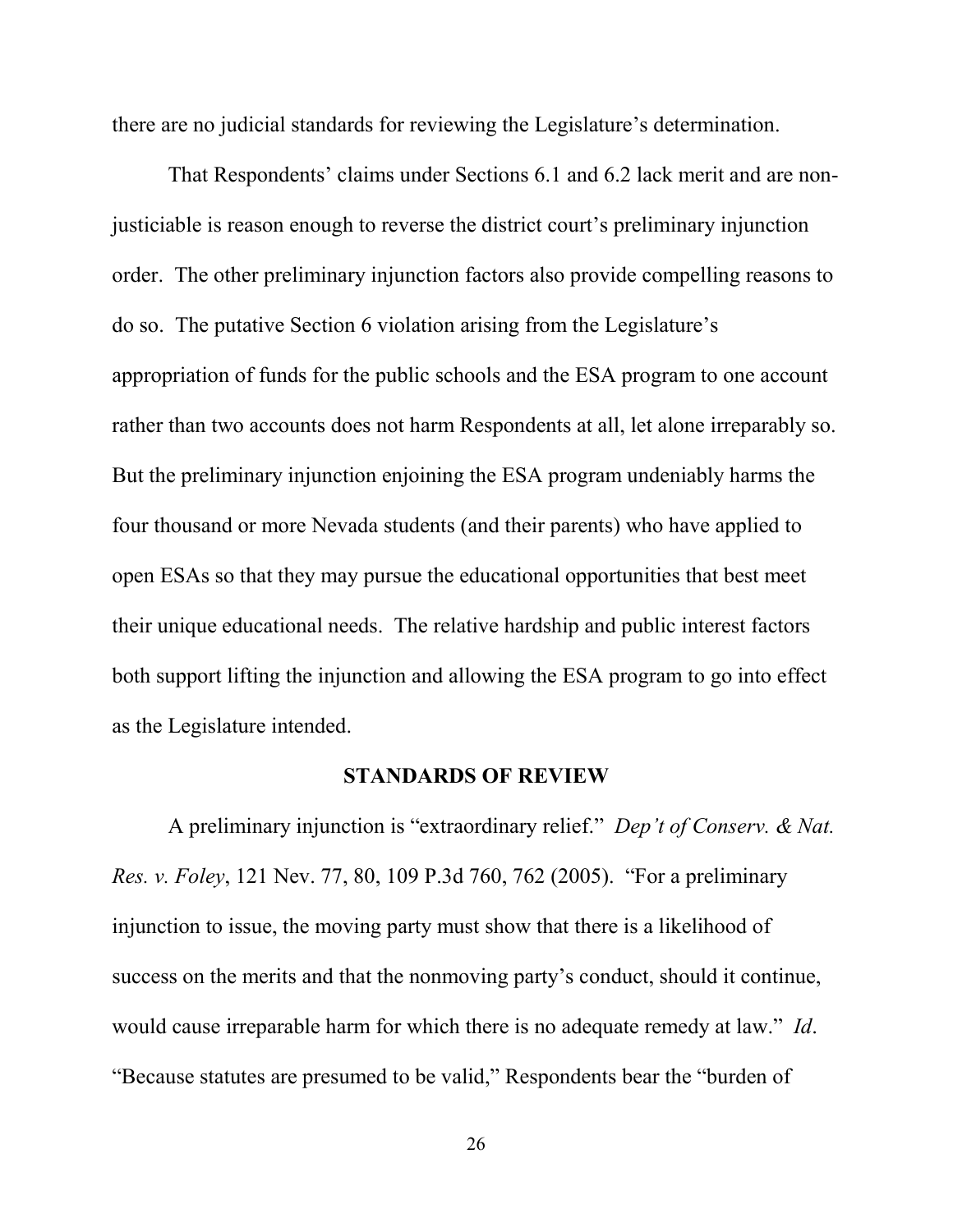clearly showing that [SB 302] is unconstitutional" to secure a preliminary injunction. *S.M. v. State Dep't of Pub. Safety*, No. 64634, 2015 WL 528122, at \*2 (Nev. Feb. 6, 2015); *see also id*. at \*3.

"Generally, this court reviews preliminary injunctions for abuse of discretion. Questions of law, however, are reviewed de novo." *Labor Comm'r of Nev. v. Littlefield*, 123 Nev. 35, 39, 153 P.3d 26, 28 (2007). "Factual determinations will be set aside only when clearly erroneous or not supported by substantial evidence." *Univ. & Cmty. Coll. Sys. of Nev. v. Nevadans for Sound Gov't*, 120 Nev. 712, 721, 100 P.3d 179, 187 (2004).

In Nevada, "the judiciary has long recognized a strong presumption that a statute duly enacted by the Legislature is constitutional." *Sheriff, Washoe Cnty. v. Smith*, 91 Nev. 729, 731, 542 P.2d 440, 442 (1975). "In case of doubt, every possible presumption will be made in favor of the constitutionality of a statute, and courts will interfere only when the Constitution is clearly violated." *List v. Whisler*, 99 Nev. 133, 137, 660 P.2d 104, 106 (1983). Thus, "those attacking a statute [have] the burden of making a clear showing that the statute is unconstitutional." *Id*., 99 Nev. at 138, 600 P.2d at 106.

In a facial challenge to a statute, the plaintiff "bears the burden of demonstrating that there is no set of circumstances under which the statute would be valid." *Deja Vu Showgirls v. Nevada Dep't of Taxation*, 130 Nev. Adv. Op. 73,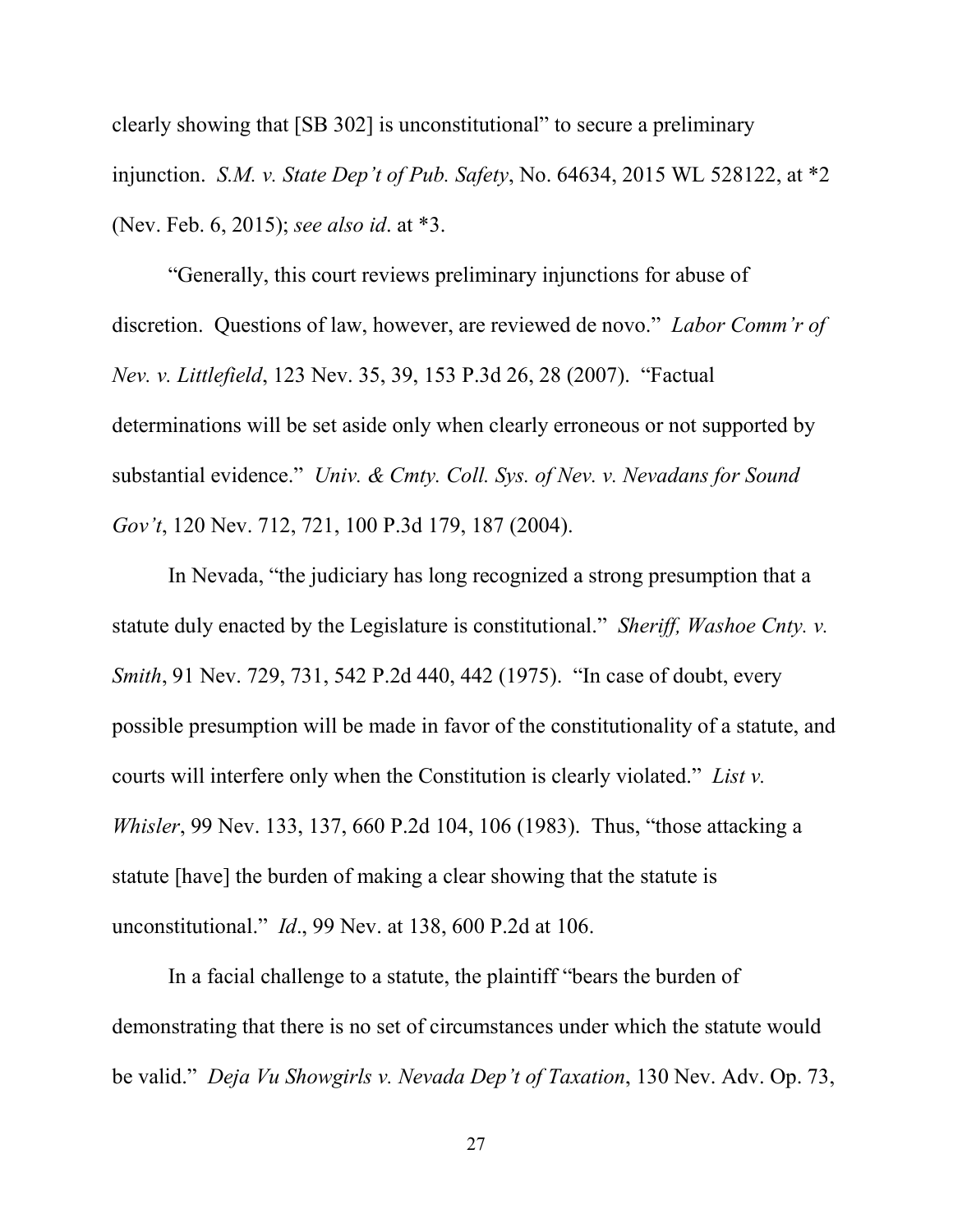334 P.3d 392, 398 (2014). Given the high bar set by the facial-challenge rule, "[a] facial challenge to a legislative Act is, of course, the most difficult challenge to mount successfully." *United States v. Salerno*, 481 U.S. 739, 745 (1987).

#### **ARGUMENT**

### **I. SB 302's Alleged Violation Of Article 11, Section 6 Of The Nevada Constitution Is Meritless And Nonjusticiable.**

# **A. Nothing in Section 6 Forbids the Legislature From Funding the Public Schools and the ESA Program From One Appropriation to One Account.**

SB 302's funding structure for the ESA program is entirely consistent with the Nevada Constitution. SB 302 provides that "all the funds deposited in education savings accounts" shall come from the DSA. SB 302, § 16.1. That provision of SB 302 does not violate Article 11, Section 6 of the Constitution—or even come remotely close to doing so. Section 6 requires the Legislature to fund the public schools from general funds, to appropriate funds for the public schools before any other appropriation, and to appropriate funds the Legislature "deems to be sufficient" for the public schools. Nev. Const. art. 11, §§ 6.1-6.2. The Legislature complied with all of those requirements, and there is nothing in Section 6 that makes SB 302 unconstitutional as a result of funding ESAs from the same appropriation that is to be used for the public schools.

The district court gave two reasons for its ruling that Section 16.1 of SB 302 is unconstitutional. First, it said that, under Sections 6.1 and 6.2, "general funds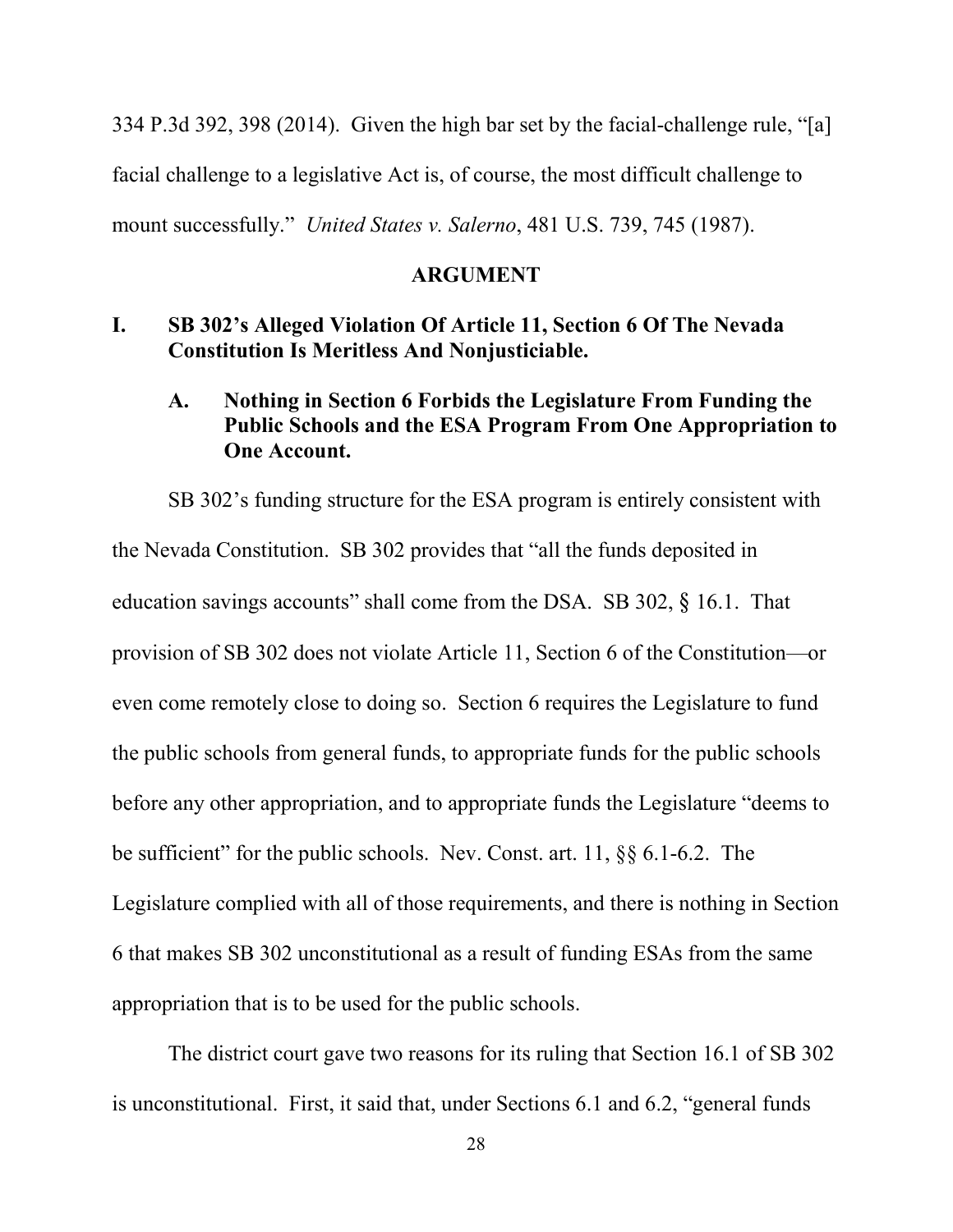appropriated to fund the operation of the public schools must *only* be used to fund the operation of the public schools, but under SB 302 some amount of general funds appropriated to fund the operation of the public schools will be diverted to fund education saving accounts." Aplt. App. 45 (emphasis added). Second, it said that "SB 302 diverts funds from the DSA thereby reducing the amount deemed sufficient by the legislature to fund public education." *Id*. at 47.

But there is no support for either of the district court's conclusions in the text of Sections 6.1 and 6.2. Indeed, the court itself conceded that those sections "do not expressly say that the general funds appropriated to fund the operation of the public schools must only be used to fund the operation of the public schools." *Id*. at 45-46.

The text and meaning of Sections 6.1 and 6.2 are clear and unambiguous. Section 6.1 states that "the legislature shall provide for [the public schools'] support and maintenance by direct legislative appropriation from the general fund." Nev. Const. art. 11, § 6.1. Section 6.2 states that "before any other appropriation is enacted to fund a portion of the state budget for the next ensuing biennium, the Legislature shall enact one or more appropriations to provide the money the Legislature deems to be sufficient … to fund the operation of the public schools …." *Id*. § 6.2.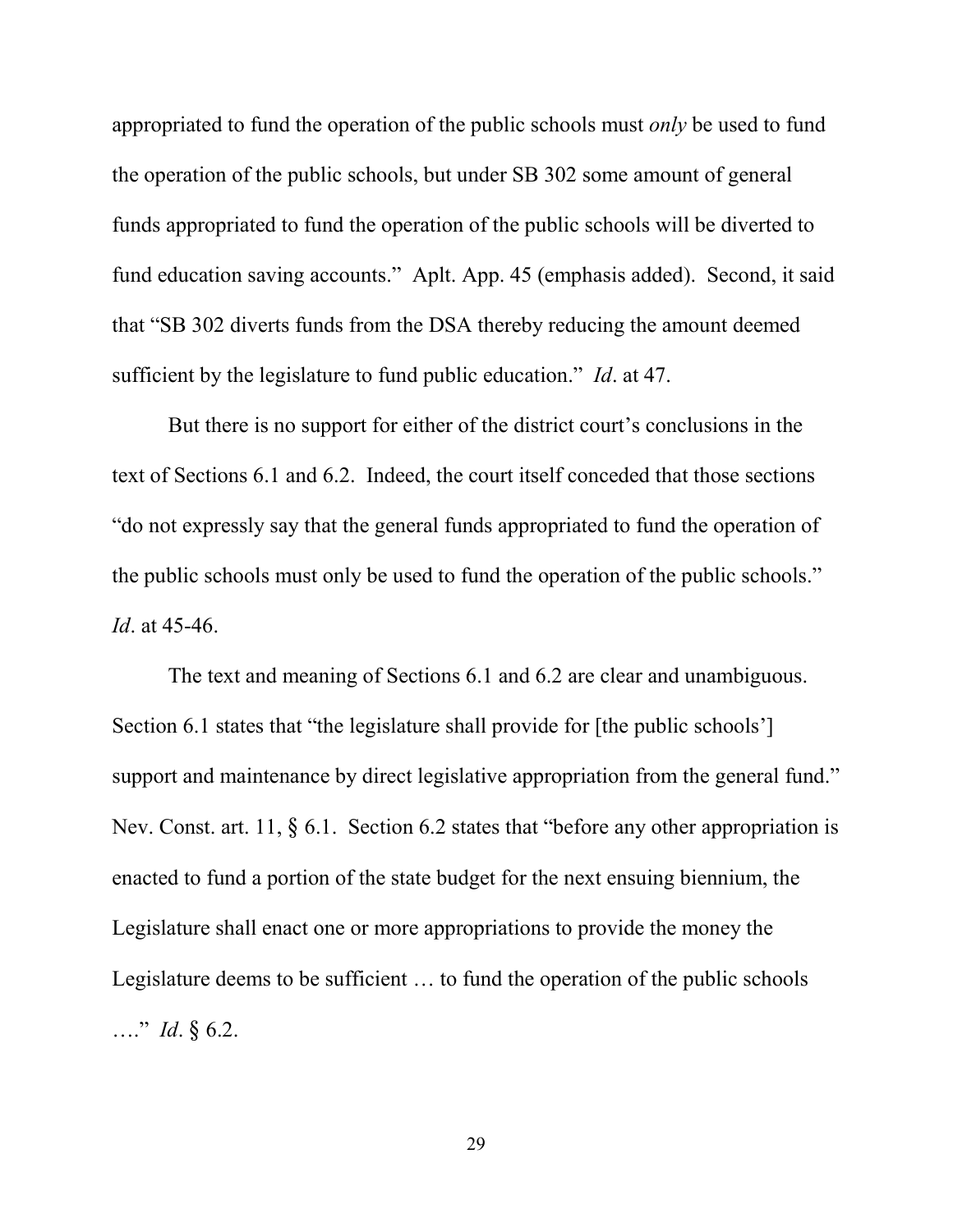It bears repeating that the text of Sections 6.1 and 6.2 imposes only three specific duties on the Legislature. Sections 6.1 and 6.2 require nothing less, and nothing more. The district court had no authority to construe Section 6 to include additional, unstated requirements. *See In re Nilsson*, 129 Nev. Adv. Op. 101, 315 P.3d 966, 968 (2013) ("If the constitutional or statutory language 'is plain and unambiguous, and its meaning clear and unmistakable, there is no room for construction, and the courts are not permitted to search for its meaning beyond the statute itself.'") (quoting *Hamm v. Arrowcreek Homeowners' Ass'n,* 124 Nev. 290, 295, 183 P.3d 895, 899 (2008)). So long as the public school appropriation is from general funds, is the first appropriation for the biennium, and is deemed sufficient by the Legislature for the public schools, all of the requirements of Sections 6.1 and 6.2 are satisfied.

SB 302 does not implicate—much less violate—any of these three requirements. First, SB 302 does not fund the public schools from a source other than the general fund. Second, SB 302 is not an appropriations bill and hence the fact that it was passed before SB 515, the bill that appropriated \$2 billion to the DSA, raises no issue under Section 6.2. SB 515, the Legislature's first appropriations bill, *did* fund public schools first—it provided per-pupil support guarantees in the first sections of the bill. Third, with full knowledge of SB 302,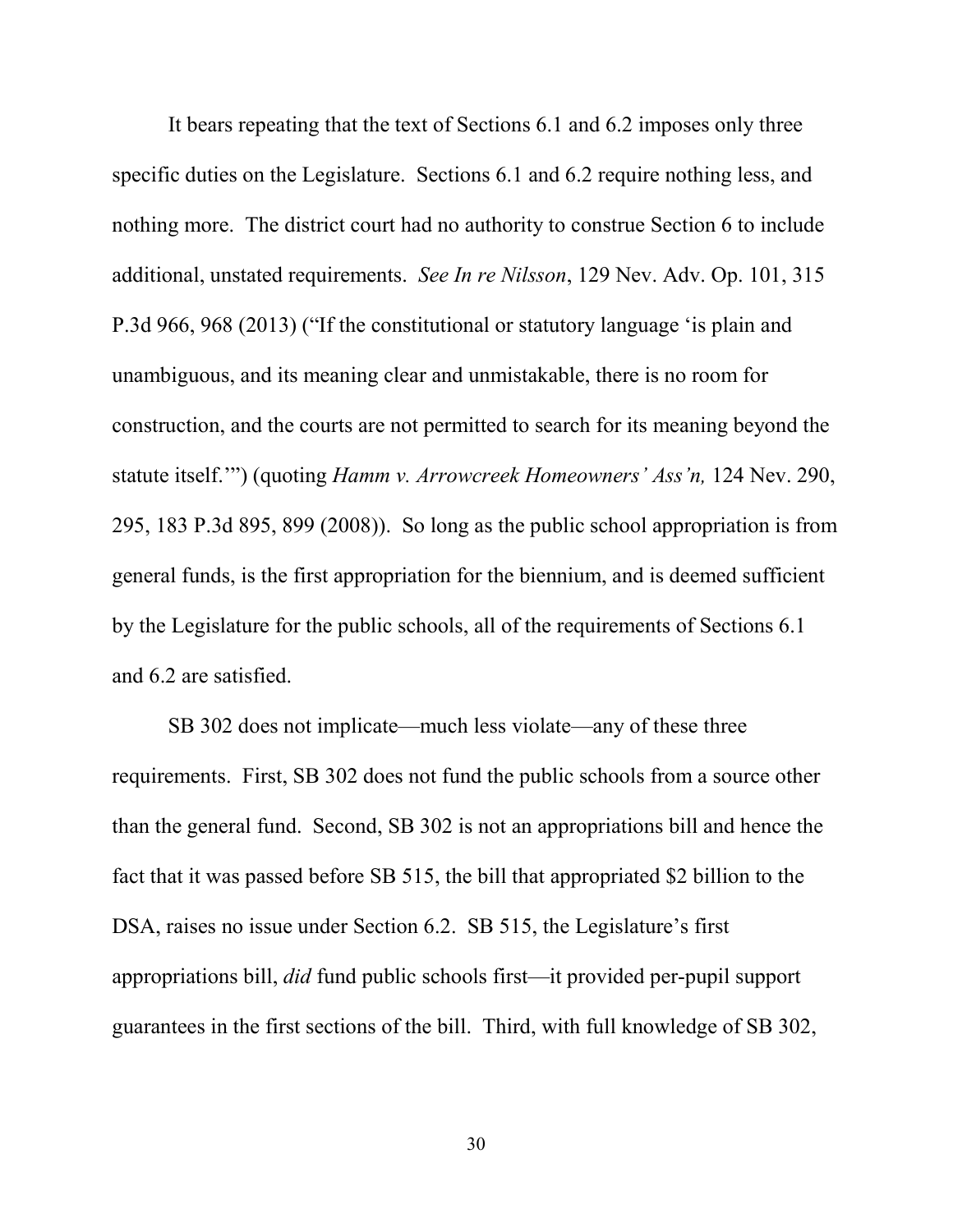the Legislature in SB 515 expressly provided "sufficient" funding for the public schools.<sup>8</sup>

If anything, the sequence of the Legislature's enactments confirms that it conscientiously *complied* with Section 6.2. The Legislature passed SB 302 creating the ESA program on May 29, 2015. Three days later, on June 1, 2015, it passed SB 515—an Act "ensuring sufficient funding for K-12 public education for the 2015-2017 biennium ...." SB 515, Title.<sup>9</sup> When the Legislature in SB 515 established the per-pupil basic support guarantees for the school districts, transferred \$2 billion in general funds to the DSA, and established the sum that it deemed to be "sufficient" for the public schools, it knew full well that ESAs also would be funded from the \$2 billion pursuant to the already-passed SB 302. Thus, it cannot be said that SB 302 subtracts from the amount the Legislature deemed to be sufficient. The Legislature knew that funding for the ESA program would come from the DSA *before* the Legislature passed SB 515 and still deemed its per-pupil

<sup>&</sup>lt;sup>8</sup> There is no argument that, absent SB 302, the Legislature in SB 515 failed to provide the funds that it deemed to be sufficient for the public schools. Nor have Plaintiffs even attempted to show that the entire \$2 billion appropriation was necessary to fund the public schools—minus ESA students—for the biennium. The district court's Section 6.2 holding was based solely on the mistaken view that *all* of the funds in the DSA are earmarked exclusively for public schools: "SB 302 diverts funds from the DSA thereby reducing the amount deemed sufficient by the legislature to fund public education." Aplt. App. 47.

<sup>&</sup>lt;sup>9</sup> Governor Sandoval approved SB 302 on June 2, 2015. He approved SB 515 on June 11, 2015.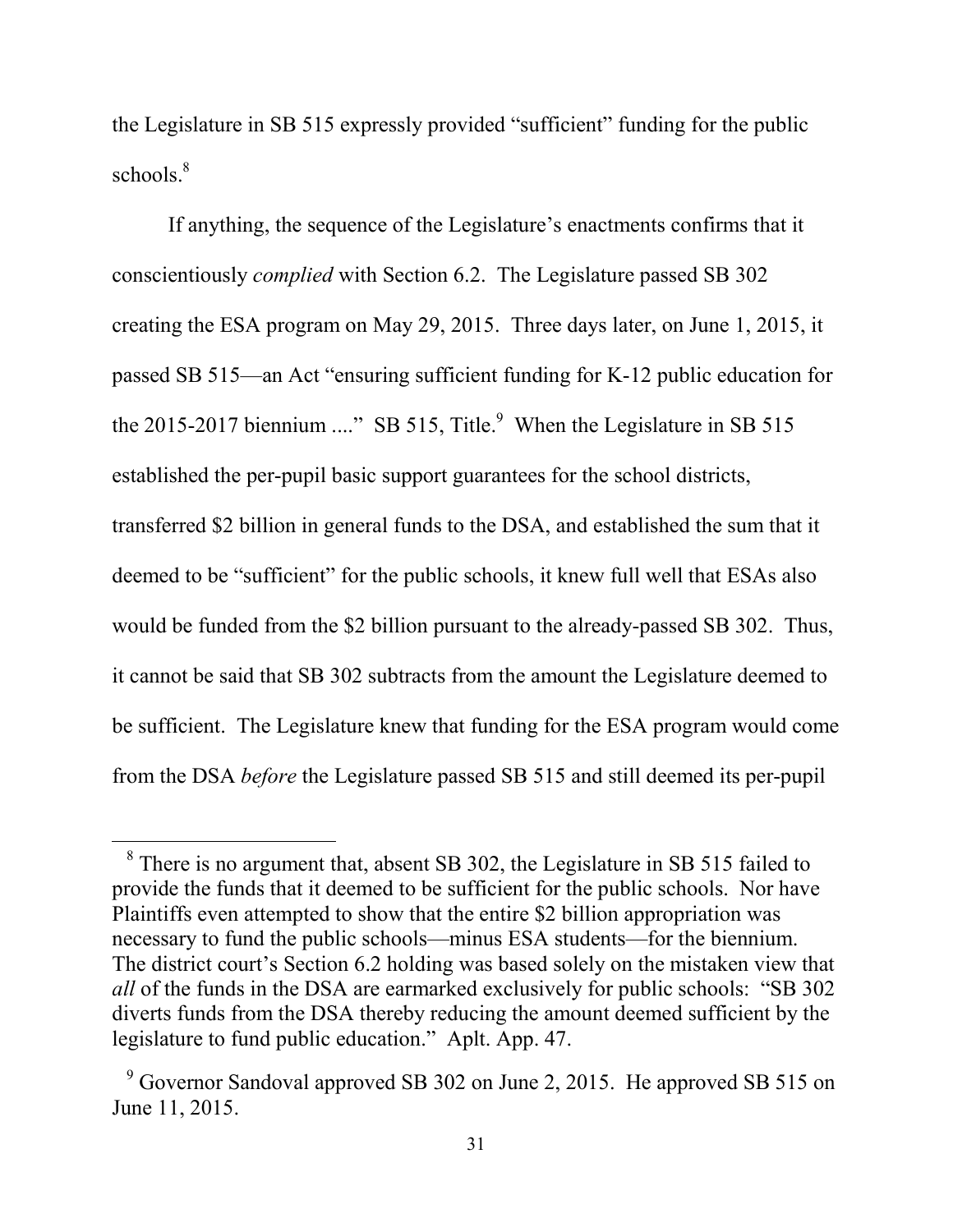guarantee to be "sufficient." It is generally "presumed that in enacting a statute the legislature acts with full knowledge of existing statutes relating to the same subject." *City of Boulder v. Gen. Sales Drivers*, 101 Nev. 117, 118-19, 694 P.2d 498, 500 (1985). That general principle applies with particular force to statutes relating to the same subject passed three days earlier.

Moreover, the Legislature also knew that, under the Nevada Plan, the actual amount each school district would receive under SB 515 would be based on that school district's actual enrollment, multiplied by the per-pupil basic support guarantee set forth in the first two sections of SB 515. That per-pupil amount, multiplied by whatever turned out to be the school districts' actual enrollment, was the amount "deem[ed] to be sufficient" by the Legislature under Section 6, *not* the lump-sum \$2 billion appropriation in Section 7 of SB 515. Section 7's lump-sum amount could never be the amount deemed "sufficient" by the Legislature, since under the Nevada Plan (which long predated ESAs), the school districts are never guaranteed the lump-sum amount appropriated into the DSA. Instead, they are entitled only to the per-pupil guarantee. And the Legislature knew that funding the ESA program from the DSA would not affect that per-pupil guarantee.

The district court's two theories for why SB 302 violates Section 6 therefore fail. First, as just explained, SB 302 did not cause the Legislature to appropriate an amount that the Legislature did not "deem to be sufficient" for the public schools.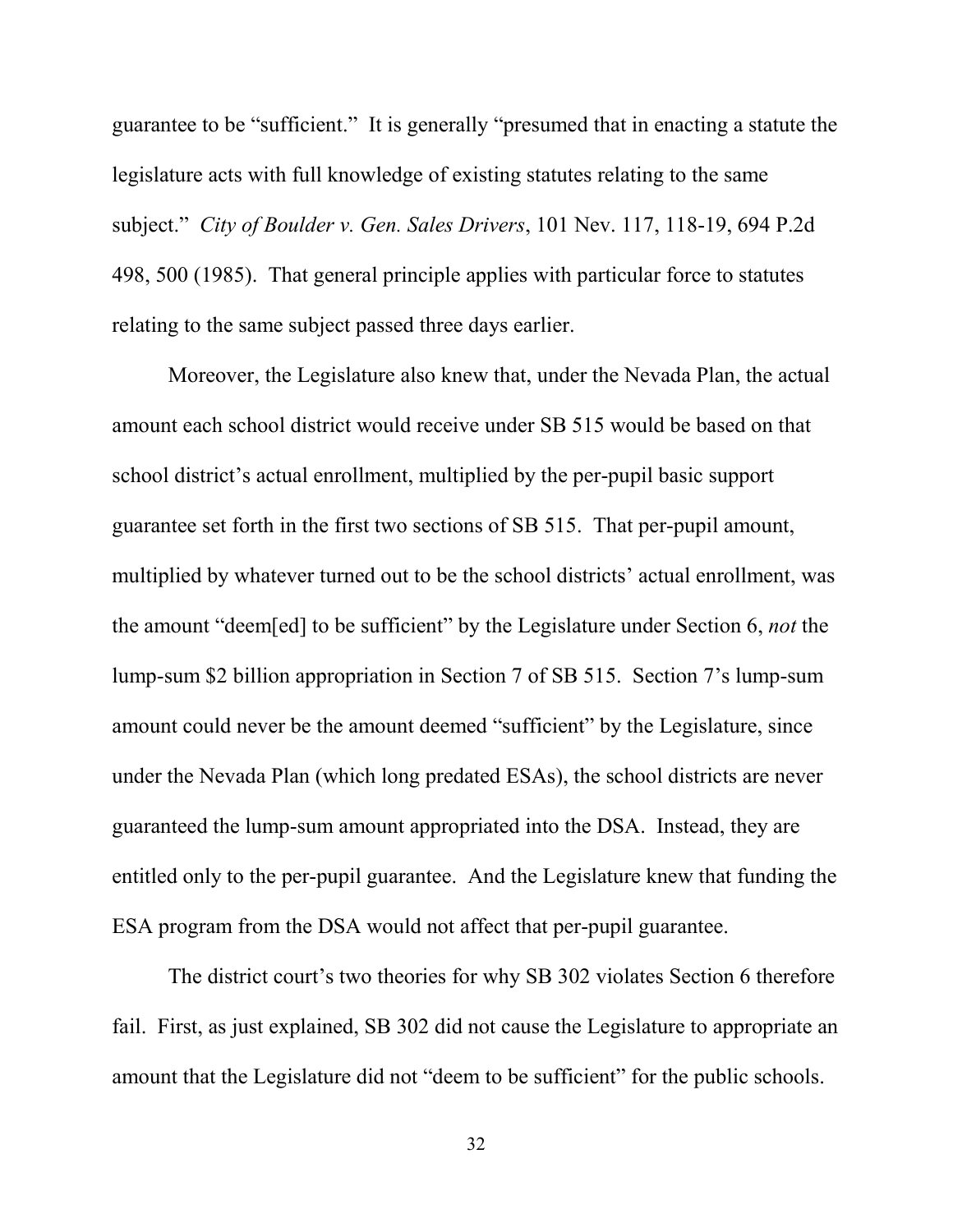The Legislature knew about SB 302 and still deemed the appropriation in SB 515 sufficient. Second, the text of Section 6 does not forbid the Legislature from making a single appropriation to the DSA to fund both the public schools and the ESA program. As previously noted, the district court admitted that Sections 6.1 and 6.2 "do not expressly say that the general funds appropriated to fund the operation of the public schools must *only* be used to fund the operation of the public schools." Aplt. App. 45-46. (emphasis added).<sup>10</sup>

And the district court had no basis for its view that Sections 6.1 and 6.2 "necessarily imply" additional requirements. *Id.* at 46. Because the text of Sections 6.1 and 6.2 is "clear and unmistakable, there is no room for construction, and the courts are not permitted to search for its meaning beyond the statute itself." *In re Nilsson*, 315 P.3d at 968. The three requirements of Sections 6.1 and 6.2, as discussed above, are express and specific. The district court had no warrant to infer any additional unstated requirements.

-

 $10$  NRS 387.045, a 1956 statute, once provided that "[n]o portion of the public school funds or of the money specially appropriated for the purpose of public schools shall be devoted to any other object or purpose." Yet SB 302 amended NRS 387.045 to make it inapplicable to the ESA program. *See* SB 302, § 15.9. As the district court correctly found, "[t]he legislature amended that statute to make an exception so funds appropriated for public schools can be used to pay the education savings account grants established by SB 302." Aplt. App. 45. There is no claim in this case that SB 302 violates NRS 387.045. Furthermore, NRS 387.045 is not a redundant statute; nothing in Section 6 duplicates its requirements.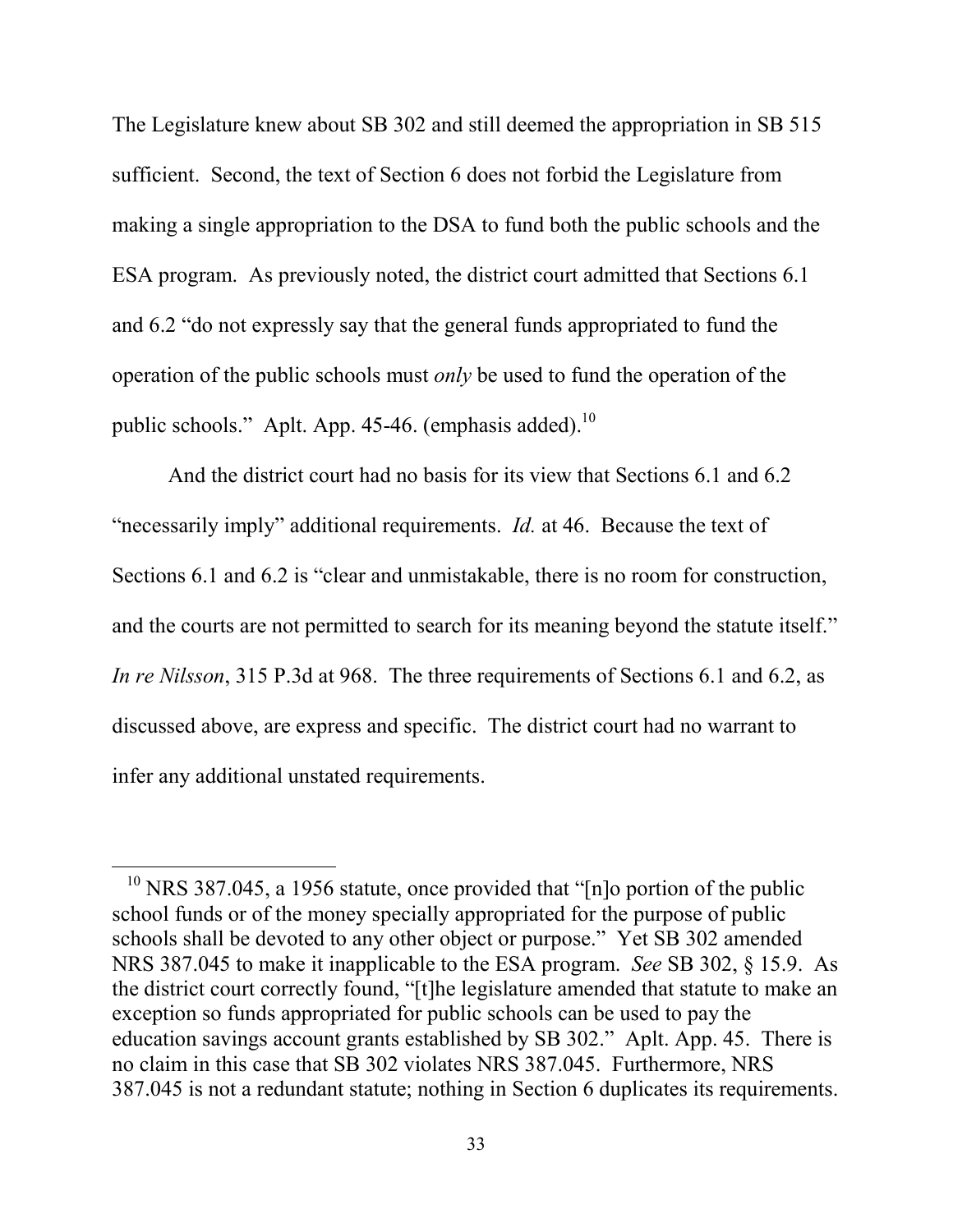Moreover, the explicit authorization in the first provision of Article 11— Section 1—forecloses the discovery of additional implied restrictions in Section 6. Section 1 empowers the Legislature to encourage education by "all suitable means." Nev. Const. art. 11, § 1. *See Guinn*, 119 Nev. at 286, 71 P.3d at 1275. Section 1 represents a "broad delegation of legislative discretion"<sup>11</sup> in the area of education and allowed the Legislature the flexibility to fund the public schools and the ESA program from a single \$2 billion appropriation to the DSA. The Legislature no doubt saw such means as suitable since funds distributed to ESAs need not be distributed to the public school districts. Section 1 authorized the Legislature to use those means, and Section 6 did not forbid it from doing so. The Legislature's policy is to support Nevada students who choose public school, as well as the smaller number who do not, and in both cases the Legislature acts on its constitutional authority to encourage the education of Nevada's youth.

There is no serious question under Section 6 about the constitutionality of SB 302's funding structure. Section 6's requirements are clear and were met. The district court's holding that Section 16.1 of SB 302 violates Section 6 was error. ///

 $11$  The power to encourage education by "all suitable means," as the Indiana Supreme Court said of the similarly worded clause in its state constitution, "is a broad delegation of legislative discretion." *Meredith*, 984 N.E.2d at 1224 n.17.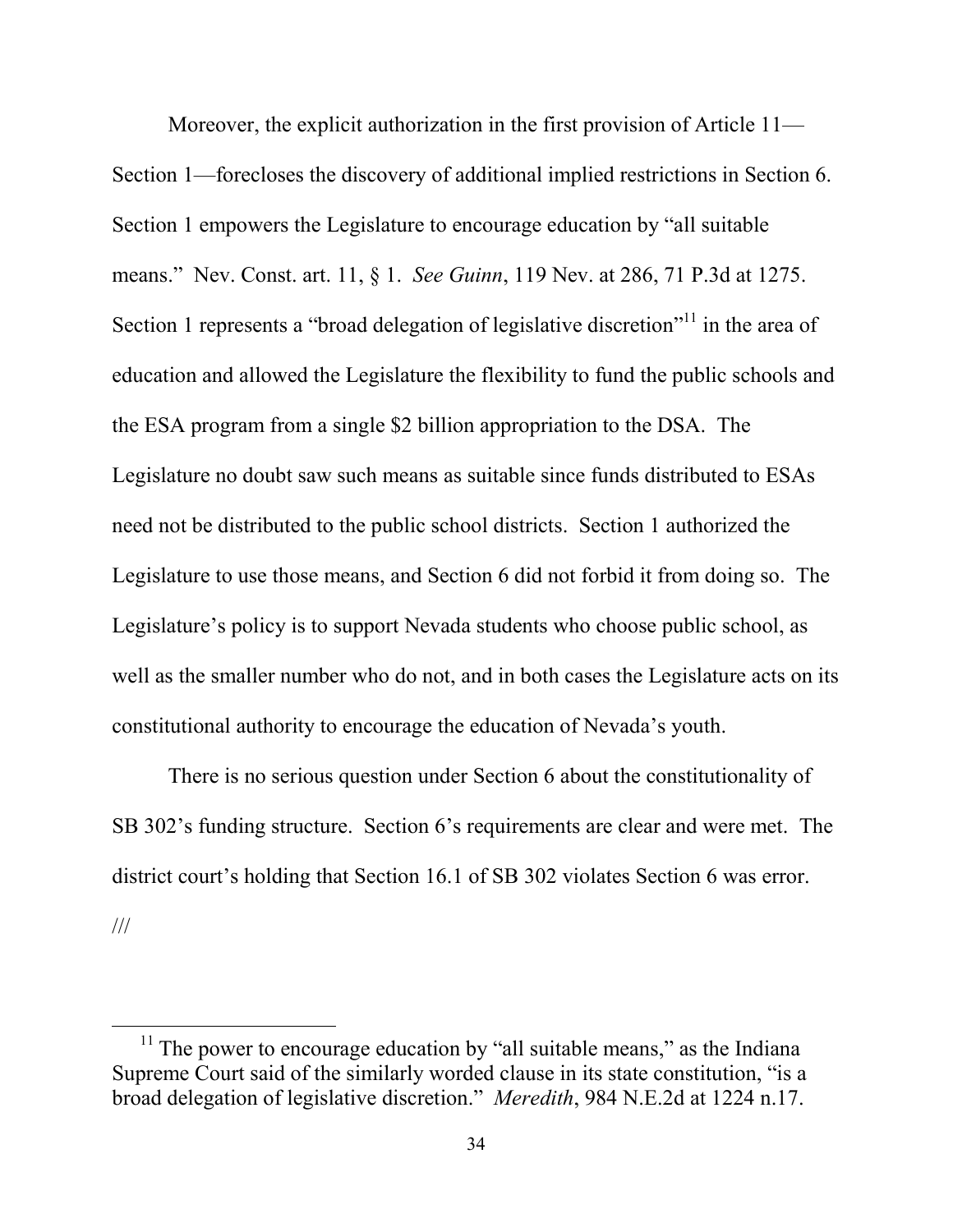## **B. Funding the Public Schools and the ESA Program From One Appropriation and Account Is the Optimal Means of Doing So.**

In addition to complying with Section 6, the ESA's funding scheme makes perfect sense. The Legislature chose to fund both the ESA program and the public schools from the DSA because that is the most natural and efficient way to fund these per-pupil obligations. It is also an entirely constitutional means of doing so. Section 1 of Article 11 allows the Legislature to fund education in the State by "all suitable means." And the funding mechanism it chose here is eminently suitable. Just as the Legislature has always done under the Nevada Plan, it complied with Section 6 by providing the public schools with a per-pupil basic support guarantee in the very first sections of the very first appropriation of the term—here, SB 515.

As explained above, State funding of the public schools in Nevada is done on a per-pupil basis. Under the Nevada Plan, the Legislature establishes basic support guarantees for each school district. The State pays the difference between local funds received by the district and the guaranteed amount for each pupil attending a public school in the district.

The ESA program is also funded on a per-pupil basis. There is a dynamic relationship between the ESA program and the State's obligation to fund the public schools under the Nevada Plan. Each student that leaves a public school district to enter the ESA program reduces the amount of funds that the State must provide to that district pursuant to its per-pupil basic support guarantee. A student attending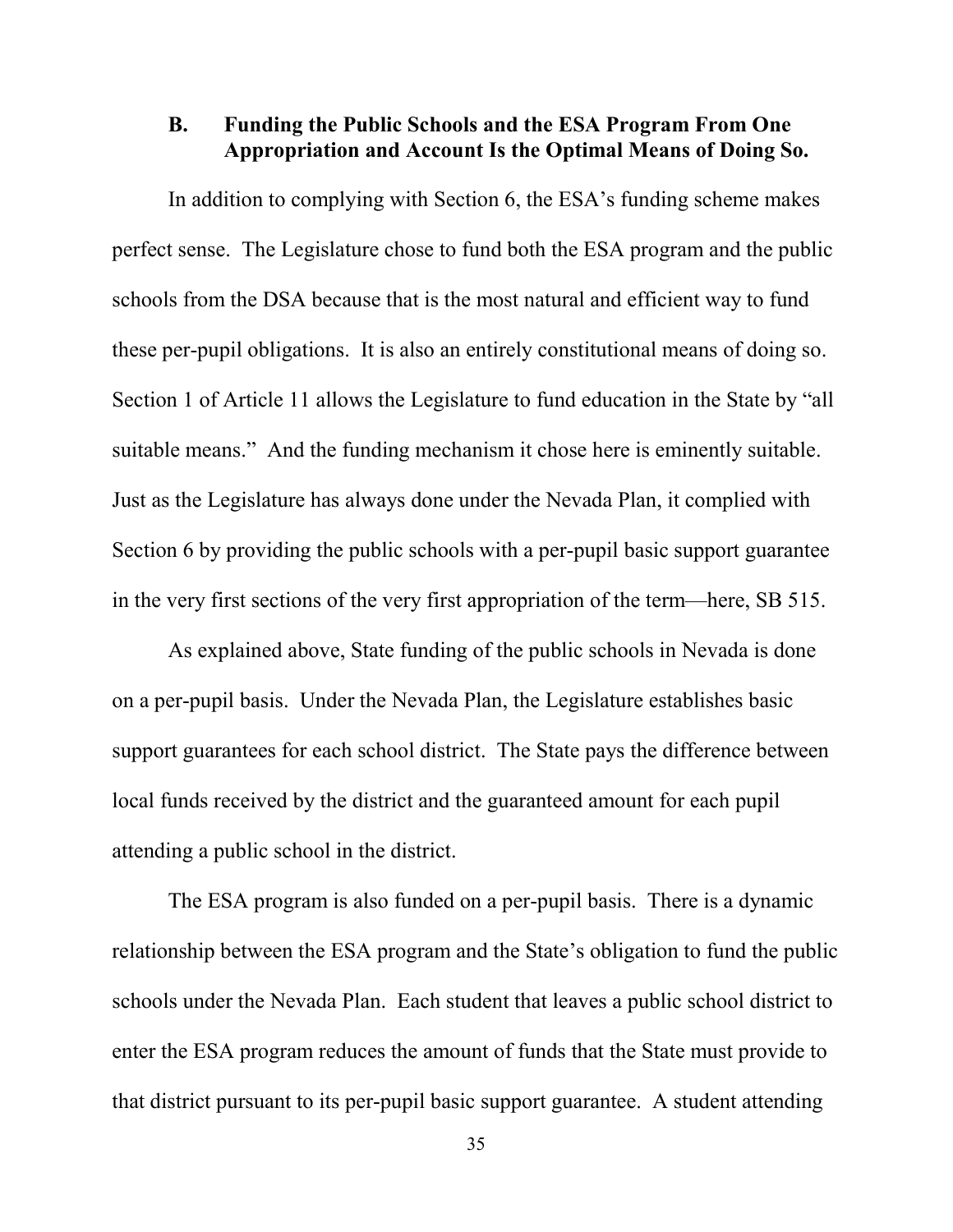public school cannot receive ESA funds, and a student participating in the ESA program cannot attend public school, which means that the student will not be counted towards any public school's enrollment. *See* Aplt. App. 25-26. Thus, it made perfect sense for the Legislature to fund both programs out of the same pool of money.

The Legislature could have written SB 302 to fund the ESA program from a separate appropriation, made to an account other than the DSA, and if it had done so Respondents would have no conceivable argument that SB 302 violates Section 6. But the Legislature's one-appropriation, one-account approach allowed it avoid the difficult task of predicting how many public school students would opt for the new ESA program. The funding structure of SB allowed the Legislature to take the school-age population in the State, establish the per-pupil basic support guarantee for each district, and deposit the funds estimated to be necessary in the DSA. Since students that enter the ESA program do not affect the per-pupil funding of the public schools, the approach taken in SB 302 and SB 515 ensures that there will be sufficient per-pupil funding for both the public schools and the ESA program.

///

///

///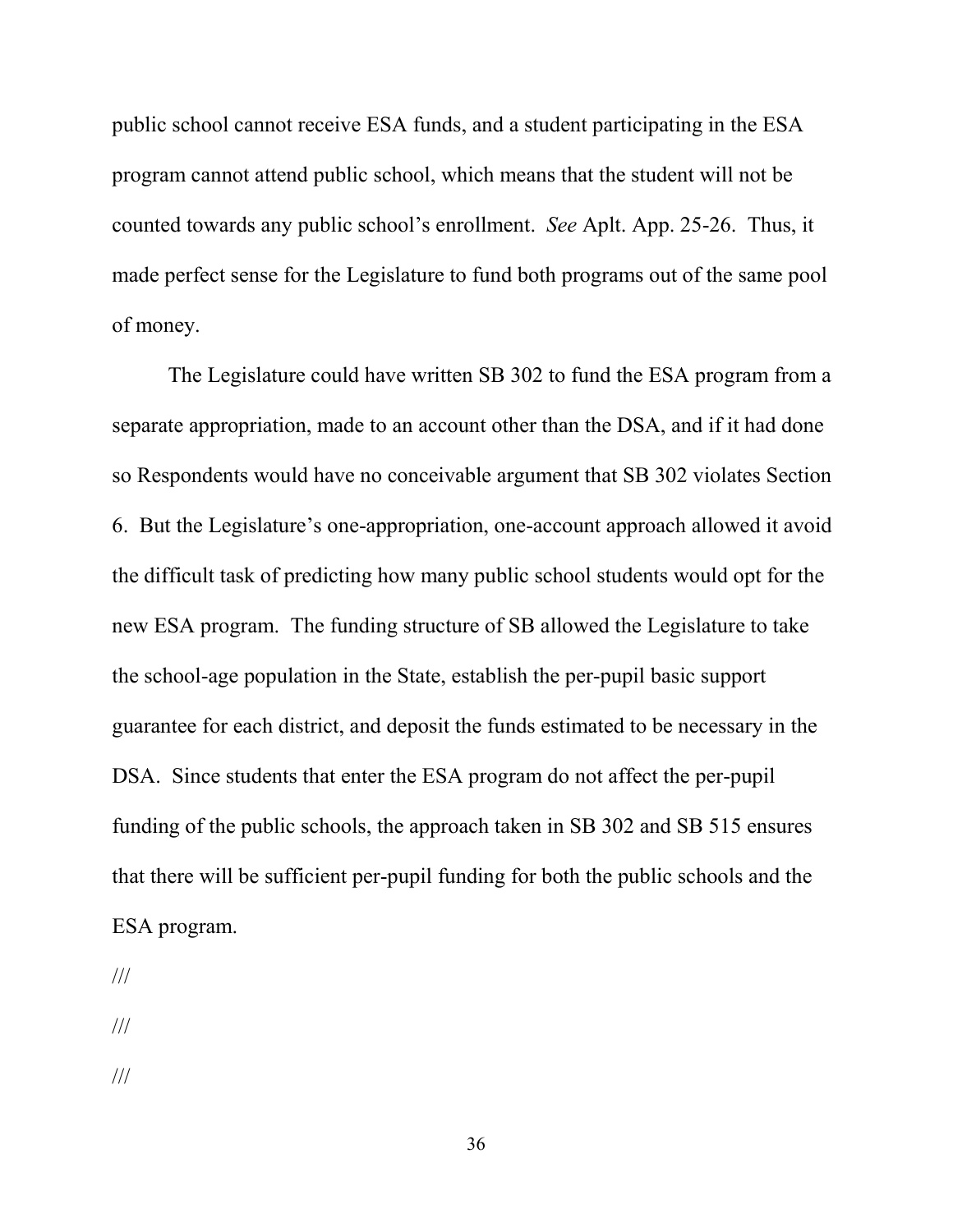# **C. Respondents' Claim That the Legislature Did Not Appropriate the Funds "the Legislature Deems to be Sufficient" for the Public Schools Is Not Justiciable.**

Not only does Respondents' claim under Section 6.2 fail on the merits, it is not even a justiciable claim. "Under the political question doctrine, controversies are precluded from judicial review when they revolve around policy choices and value determinations constitutionally committed for resolution to the legislative and executive branches." *N. Lake Tahoe Fire Prot. Dist. v. Washoe Cnty. Bd. of Cnty. Comm'rs*, 129 Nev. Adv. Op. 72, 310 P.3d 583, 587 (2013). It is hard to imagine a policy choice more obviously committed to the legislative branch and less suited to judicial second-guessing. $^{12}$ 

According to Section 6.2, the Legislature "shall enact one or more appropriations to provide the money *the Legislature deems to be sufficient*" to fund the public schools. Nev. Const. art. 11, § 6.2 (emphasis added). Whether SB 302 violates this text is a non-justiciable for at least two independent reasons. First, as to the sufficiency issue, Section 6.2 clearly represents "a textually demonstrable constitutional commitment of the issue to a coordinate political department"—the Nevada Legislature. *N. Lake Tahoe Fire Prot. Dist.*, 310 P.3d at 587 (quotation marks omitted). Second, courts lack the tools to review the issue. There are no "judicially discoverable and manageable standards for resolving" the issue. *Id*.

<sup>&</sup>lt;sup>12</sup> Nevada raised this issue below, *see* PI Opp. 23 & n.14, but the district court did not address justiciability in its Order.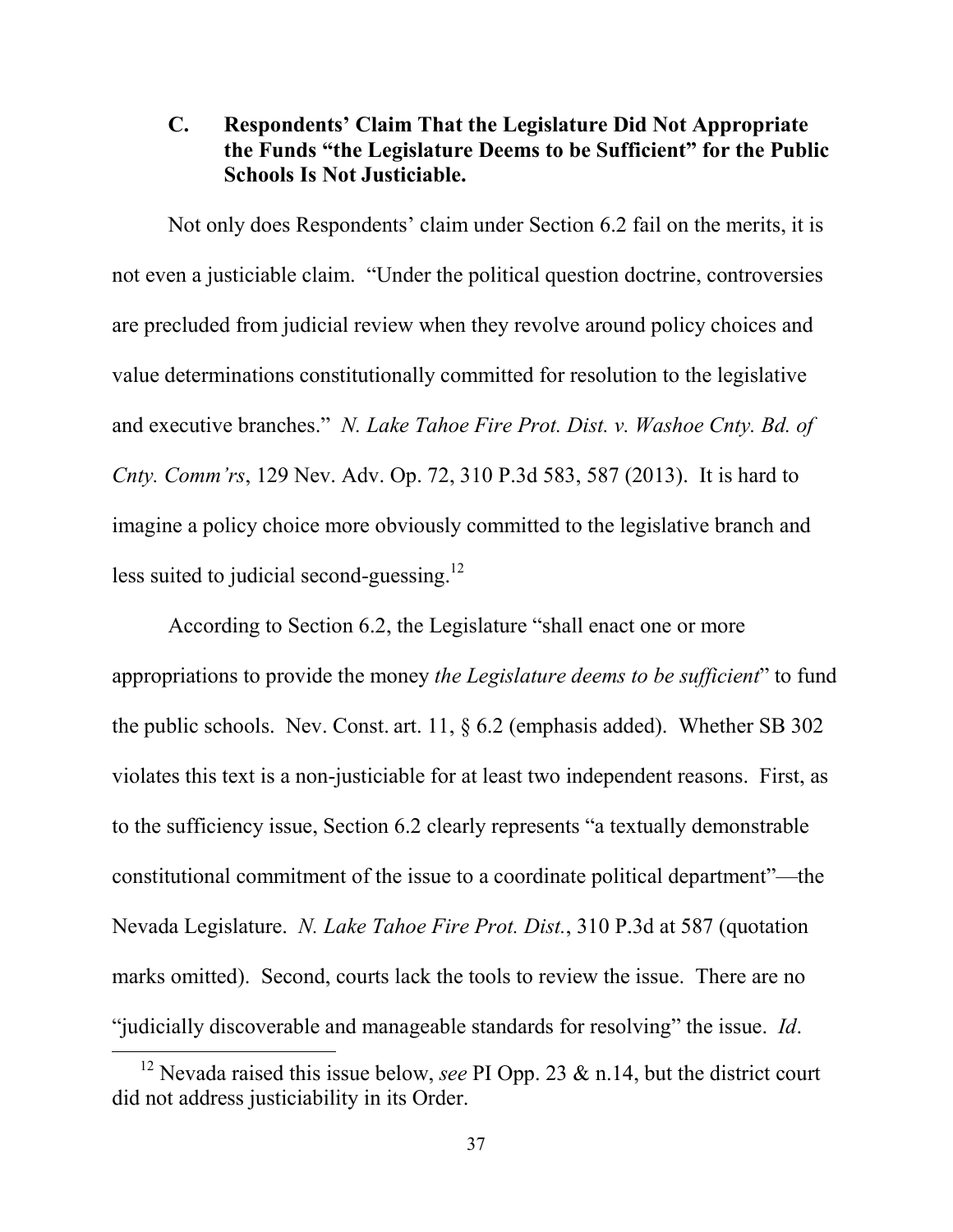Either one of these two *Baker*<sup>13</sup> factors means that Respondents' claim is nonjusticiable and "necessitates dismissal based on the political question doctrine." *Id*.

Section 6.2 uses the classic language of textual commitment. The Nevada Legislature is not commanded to appropriate sufficient funds—a command that might at least arguably allow judicial second-guessing—but an amount that it "deems sufficient." That latter language is ideally suited to delegating the issue to the Legislature and ideally suited to foreclosing judicial review. *Cf*. *Webster v. Doe*, 486 U.S. 592, 600 (1988) (CIA Director's statutory authority to terminate an agency employee whenever the Director shall "deem such termination necessary or advisable" "exudes deference to the Director" and "foreclose[s] the application of any meaningful judicial standard of review" under the Administrative Procedure Act). And by making the constitutional test what the Legislature "deems sufficient," Section 6.2 forecloses the possibility of the development of judiciallymanaged standards. That conclusion is reinforced by the reality that the task of determining what level of appropriations for a particular function is sufficient is a uniquely legislative task.

In *Guinn*, this Court granted in part the Governor's petition for a writ of mandamus and directed the Legislature to fulfill its duties to pass a balanced

<sup>13</sup> *See Baker v. Carr*, 369 U.S. 186 (1962). In *North Lake Tahoe*, this Court "adopt[ed] the *Baker* factors to assist in our review of the justiciability of controversies that potentially involve political questions." 310 P.3d at 587.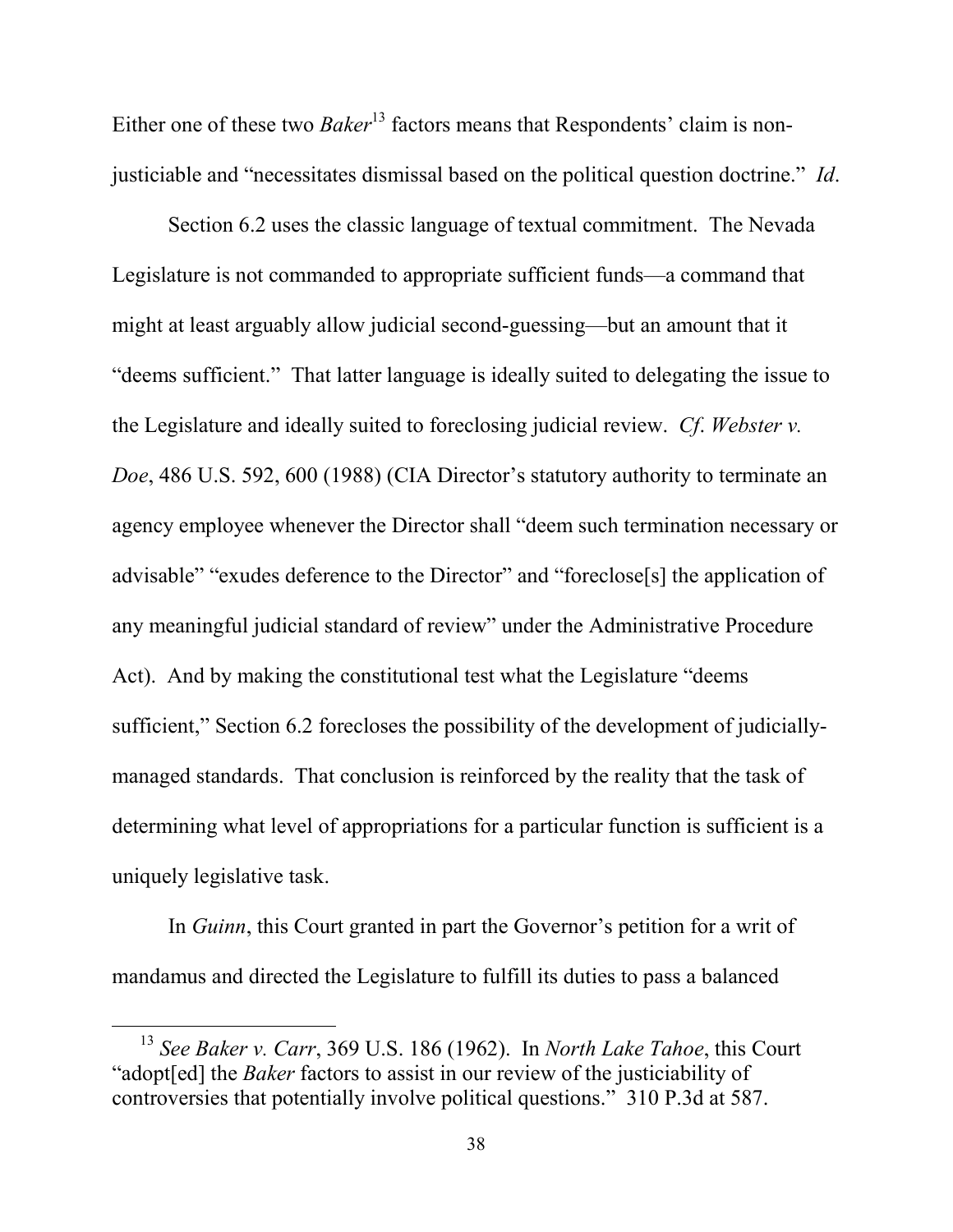budget and fund the public schools. But this Court explained that "we could not, nor did we, direct the Legislature to approve any particular funding amount or tax structure." *Guinn*, 119 Nev. at 472, 76 P.3d at 30. This Court's recognition that it could not tell the Legislature how much public-school funding it had to provide confirms that no court can review the question whether the Legislature has appropriated the funds that "the Legislature deems to be sufficient" for the public schools. Yet that is precisely what Respondents' claims require.

In the district court, Respondents sought to avoid this problem by insisting that they "do not in this case challenge the amount or sufficiency of the Legislature's appropriations under SB 515 for the public schools." Pls.' Reply on Mot. for Prelim. Inj. & Opp. to Def.'s Mot. to Dismiss ("Pls.' Reply") at 12. But it is hard to see how their claim is not second-guessing the Legislature's policy judgment that \$2 billion is sufficient to meet the needs of the public school's perpupil guarantee and the ESA program. Even taking Respondents' argument on its terms, it can only mean that they are challenging whether the Legislature actually *deemed* the SB 515 funding to be sufficient. But that cannot be a justiciable issue either. No court is competent to say that the Legislature did not deem its funding to be sufficient—especially since SB 515 itself states that the funding is sufficient. *See* SB 515, Title.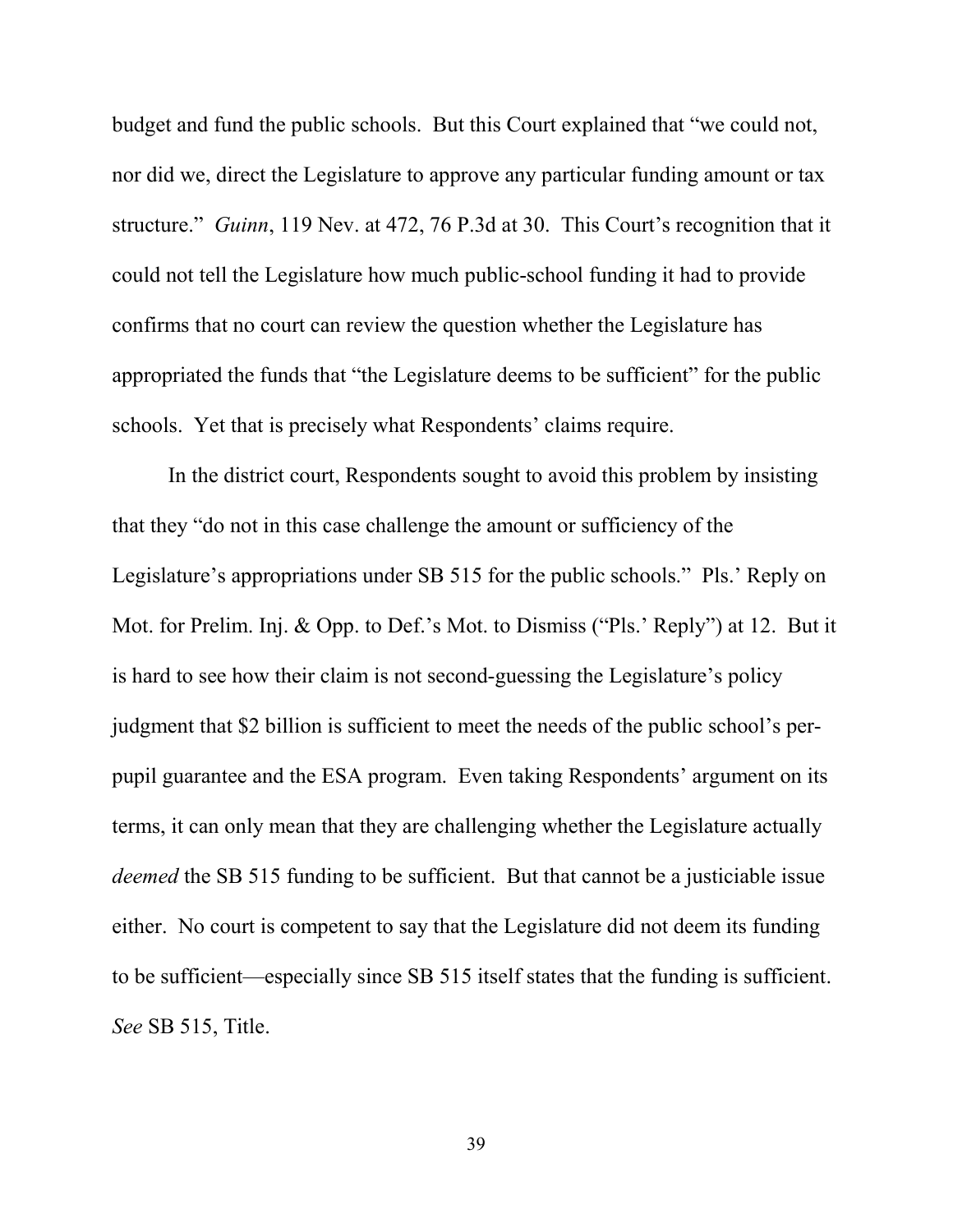# **II. SB 302's Funding Structure Does Not Harm Respondents, Much Less Irreparably, While The Preliminary Injunction Clearly Harms The Thousands Of Nevada Students Denied The Ability To Open An ESA To Attend The School That Best Meets Their Needs**.

SB 302 does not violate Article 11, Section 6, as shown above. That is reason enough to overturn the preliminary injunction. And the other preliminary injunction factors—irreparable injury, the relative hardships imposed by the injunction, and the public interest—confirm that the ESA program should be allowed to take effect. SB 302's putative violation of Article 11, Section 6 does not inflict *any* harm, let alone *irreparable* harm, on Respondents' children who attend public school. The Legislature's decision to fund both the ESA program and the public schools from a single \$2 billion appropriation to the DSA, rather than dividing that appropriation between two different accounts, does not diminish by even a dime the amount of State funding for the public schools: The amount of the State's per pupil basic support guarantee for each school district is precisely the same whether the ESA program and the public schools are funded from the same account or different accounts.

Thus, not only are Respondents not harmed, it is difficult to see how they even have standing to complain about the putative Section 6 violation.<sup>14</sup> The

<sup>14</sup> Nevada does not recognize taxpayer standing. *See Blanding v. City of Las Vegas*, 52 Nev. 52, 280 P. 644, 650 (1929) (applying the general rule that a taxpayer cannot maintain a suit "where he has not sustained or is not threatened with any injury peculiar to himself as distinguished from the public generally") (quoting 28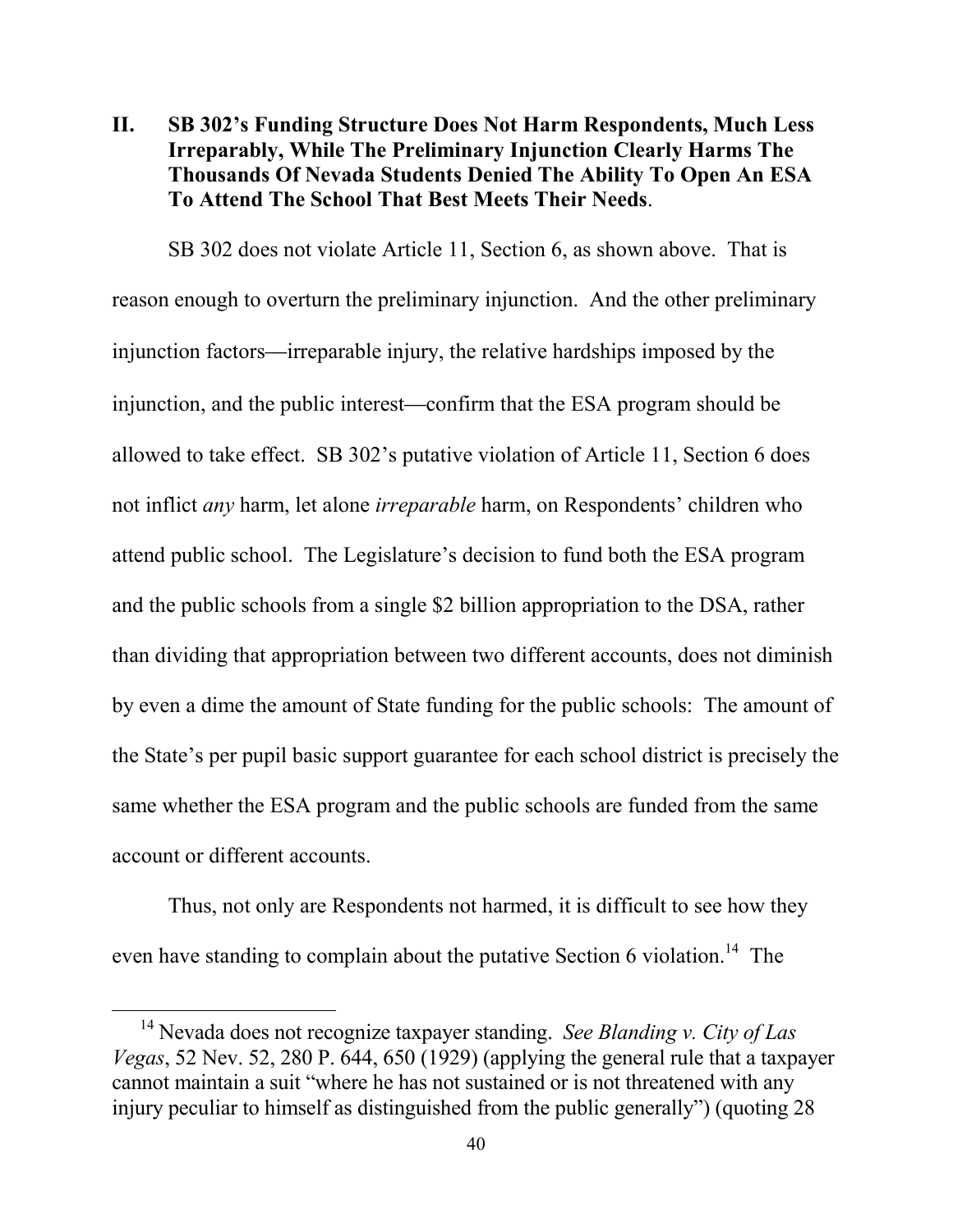complete absence of any harm to Respondents may explain why the district court failed to provide any reasons for its *ipse dixit* that the "violation of Article 11, Section 6 will cause irreparable harm to students in Nevada." Aplt. App. 50.<sup>15</sup>

While the preliminary injunction does not shield Respondents from any actual harm due to the alleged Section 6 violation, the injunction does inflict real and irreparable injury on the thousands of Nevada children who wish to take advantage of the educational opportunities the ESA program would afford. Every month, semester, or school-year that, due to the injunction, Nevada children cannot open an ESA to pursue the educational options that would best suit their unique

Cyclopedia of L. & Proc. 1736 (William Mack ed., 1908)). When a plaintiff asserts a constitutional claim, this Court requires him "to meet increased jurisdictional standing requirements." *Stockmeier v. Nevada Dep't of Corr. Psych. Review Panel*, 122 Nev. 385, 393, 135 P.3d 220, 225-226 (2006), *abrogated on other grounds by Buzz Stew, LLC v. City of N. Las Vegas*, 124 Nev. 224, 181 P.3d 670 (2008). Although some Nevada statutes confer statutory standing where constitutional standing is lacking, *see id*., 122 Nev. at 394, 135 P.3d at 226, nothing in SB 302 confers standing on Respondents. In *Guinn*, where the Legislature had not funded the public schools at all, the party that filed the mandamus petition was the Governor.

<u>.</u>

Nevada did not make an issue of standing in the district court because Respondents had asserted multiple constitutional claims, but with the case narrowed to the putative Section 6 violation, their lack of standing to complain about the Legislature's use of one account rather than two to fund the public schools and the ESA program is stark.

<sup>15</sup> Aside from their inability to derive standing from their status as taxpayers, the mix of Respondents in this case hail from Clark and Washoe Counties, and as a result lack standing to raise claims on behalf of other parents in other counties. Thus, at most the injunction in this case should have applied only to the counties where Respondents actually reside. And even within those counties, Respondents have utterly failed to demonstrate any irreparable harm.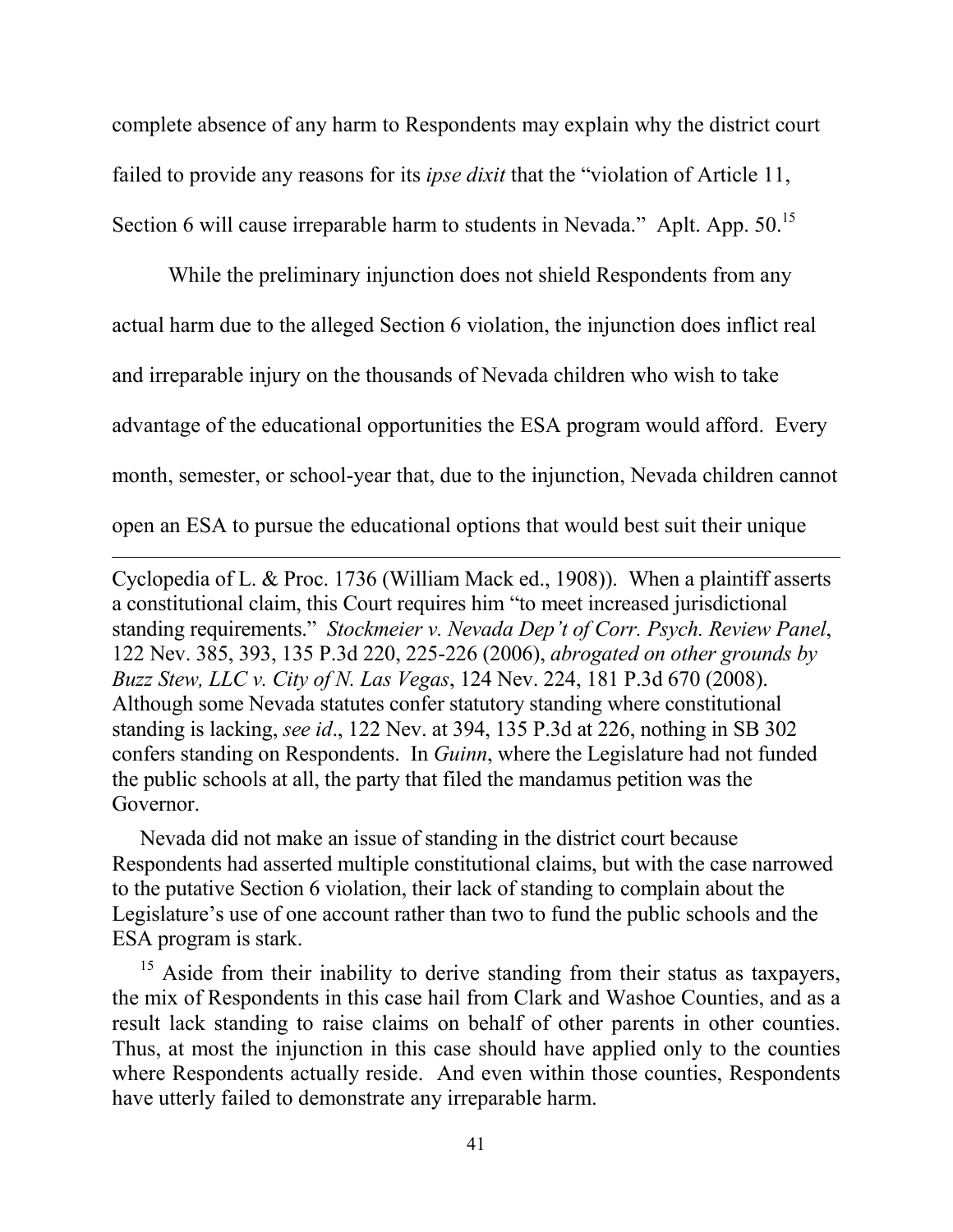educational needs, is a month, semester, or year of instruction those children will never get back. The relative hardships and the public interest thus overwhelmingly favor allowing the ESA program to go into effect.

A preliminary injunction may issue only "where the moving party can demonstrate that it has a reasonable likelihood of success on the merits and that, absent a preliminary injunction, it will suffer irreparable harm for which compensatory damages would not suffice." *Excellence Cmty. Mgmt. v. Gilmore*, 131 Nev. Adv. Op. 38, 351 P.3d 720, 722 (2015). "In considering preliminary injunctions, courts also weigh the potential hardships to the relative parties and others, and the public interest." *Univ. & Cmty. Coll. Sys. of Nev.*, 120 Nev. at 721, 100 P.3d at 187.

# **A. SB 302 Is Not "Clearly" Unconstitutional.**

As shown above in Part I, Respondents have not met their burden of "clearly demonstrating" that SB 302 "is unconstitutional" and hence have not shown a "reasonable likelihood of success on the merits." *S.M.*, 2015 WL 528122, at \*3. The Court should reverse the preliminary injunction order for this reason alone. *See id.* (holding that plaintiff "did not and could not meet his burden of clearly demonstrating that A.B. 579 is unconstitutional as applied to him and, thus, could not show a reasonable likelihood of success on the merits to maintain his preliminary injunction"); *see also*, *e.g.*, *Boulder Oaks Cmty. Ass'n v. B & J*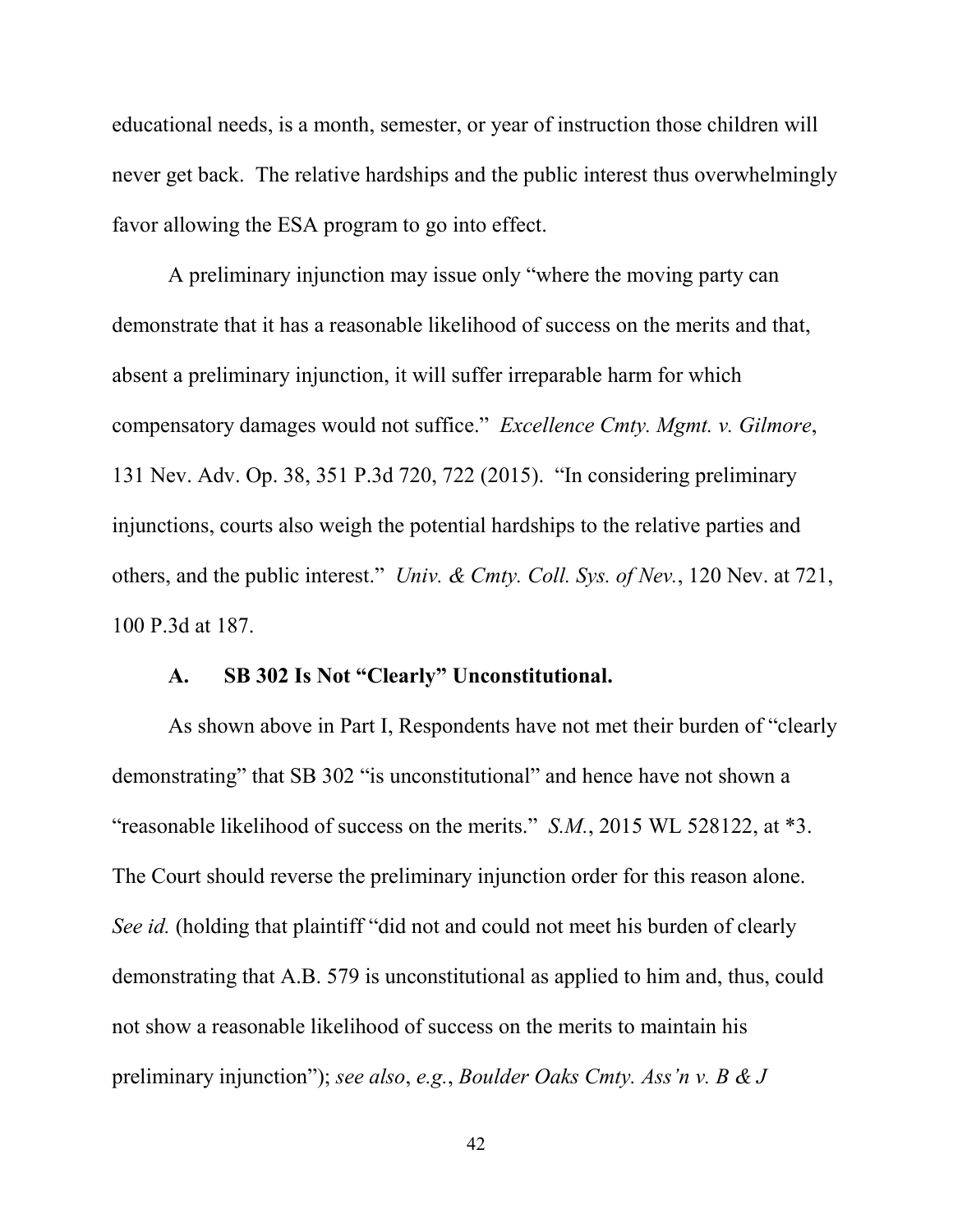*Andrews Enter., LLC*, 125 Nev. 397, 403 n.6, 215 P.3d 27, 31 n.6 (2009).

#### **B. The Putative Section 6 Violation Does Not Harm Respondents.**

Respondents have also failed to show that the putative Section 6 violation arising from SB 302's funding structure causes them irreparable harm—or any harm at all. SB 302 provides for the funding of the ESA program out of the DSA and the Legislature in SB 515 made a single \$2 billion appropriation to the DSA for that program and the public schools. Respondents' children suffer no harm from the Legislature's appropriation of funds for both purposes to a single account rather than two accounts. The district court did not articulate any reasons for its irreparableharm ruling. *See* Aplt. App. 50. And the record contains no declarations from any of the Respondents explaining how they will be irreparable harmed.

Respondents argued below that SB 302 would cause irreparable harm by diverting funding from the public schools, but that argument fails for multiple reasons, both legal and factual.

*First*, the only constitutional violation the district court found was the Section 6 violation, and that putative violation does not entail any diversion of public school funds. The Legislature allegedly violated Section 6 by appropriating \$2 billion to a single account, the DSA, for both the public schools and the ESA program. But, under the Nevada Plan, the amount of State funds that the school districts will receive is determined by their per-pupil basic support guarantee. That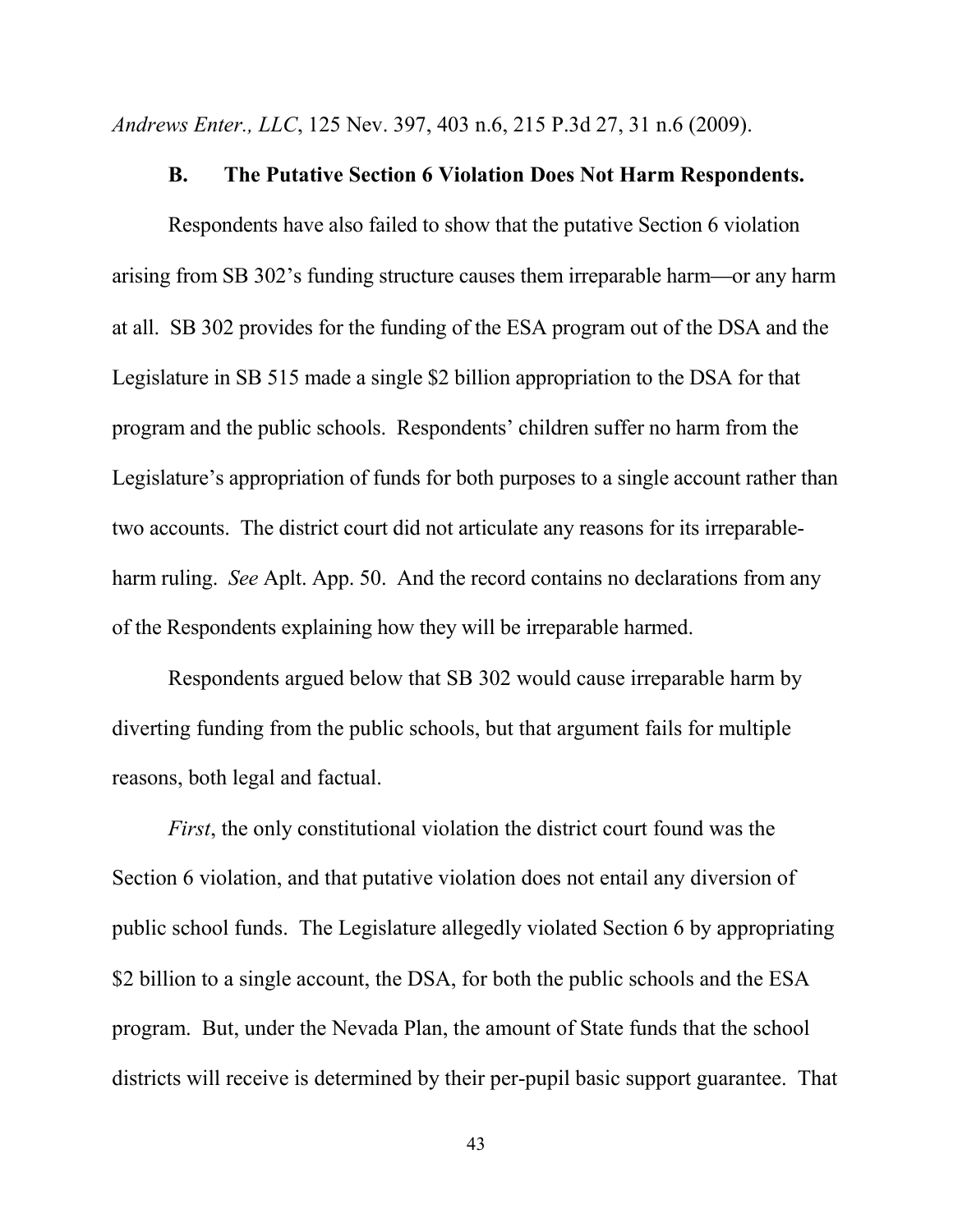amount is exactly the same whether the Legislature deposits general funds for the public schools and the ESA program in a single account or two separate accounts. Because the school districts are entitled to their basic support guarantees—not the \$2 billion deposited in the DSA—the supposed Section 6 violation makes no difference whatsoever to the amount of State funds the public schools will receive<sup>16</sup>

*Second*, to the extent that the ESA program decreases enrollment of students in the public schools, it may actually improve the quality of education in those schools. Nevada's public schools "are currently facing historic teacher shortages, with over 900 total vacancies as of October 2015."<sup>17</sup> Each student that departs the public school system will help alleviate the problem of too many students and too few teachers. And Respondents have made no meaningful effort (aside from rank speculation) to show that the relatively small amount of funds that certain schools might lose due to the ESA program will have a material effect on those schools' educational offerings.

*Third*, in the district court Respondents offered declarations from certain

<sup>&</sup>lt;sup>16</sup> Respondents represented to the district court that they "do not in this case challenge the amount or sufficiency of the Legislature's appropriations under SB 515 for the public schools." Pls.' Reply at 12. Given that express representation, their allegations of irreparable harm are difficult to understand or credit.

<sup>&</sup>lt;sup>17</sup> State of Nevada, Statement of Emergency; Regulations Allowing the Superintendent of Public Instruction to Issue Provisional Teaching Licenses (Feb. 5, 2016), http://bit.ly/1LYlDXn.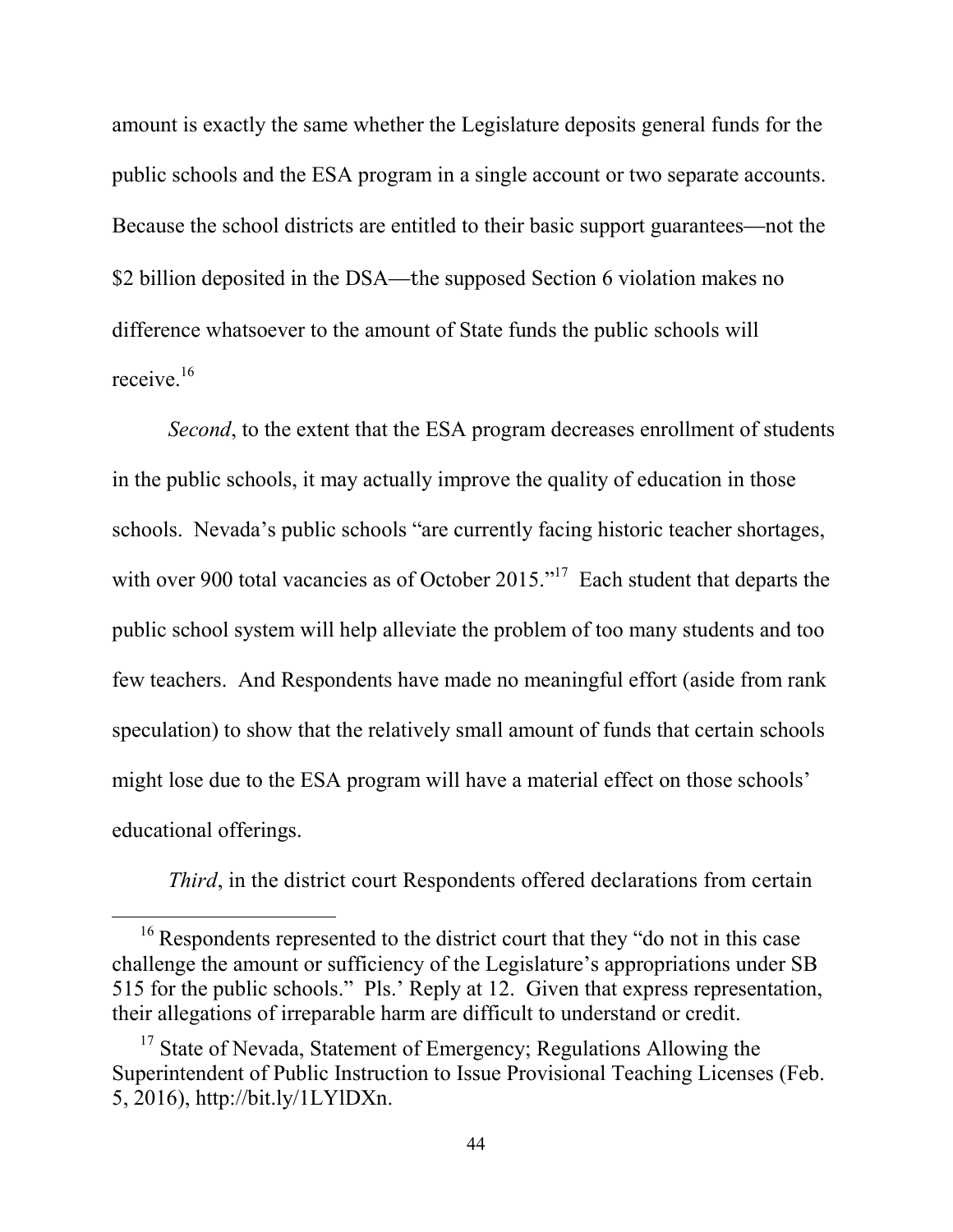public school officials to the effect that SB 302's alleged diversion of funds would potentially cause budgetary and programmatic harms to *school districts*. But Respondents made no effort to show that *they themselves* would be irreparably harmed. Indeed, none of the seven Respondents even submitted a declaration purporting to explain how they or their children will be irreparably harmed by any alleged diversion of funds. When pointedly asked at the preliminary injunction hearing how "budget cuts" at any particular school would "impact any particular plaintiff," as opposed to the schools alone, Plaintiffs' counsel offered the following incoherent answer: "So what we know is that each of these individual students—and to—for on its face, or us to make that, you know, connection, we have to know and *we have to believe that* when there is a budget cut in a particular district, that hurts the students in that district. *We have to be able to make that step*, to go over and say, you know, that this child on this day, *we have to be able to make the jump* that when a district has less money, that it can provide less services, which will impact the children, *of which these are among those children that will be impacted*." Aplt. App. 207 (emphases added). There is zero record evidence that Respondents personally will suffer any irreparable harm.<sup>18</sup>

<sup>&</sup>lt;sup>18</sup> Furthermore, the alleged harms the school officials posited are speculative. They addressed consequences that *might* happen if significant funds are diverted from the public schools. Especially in a facial challenge such as this one—where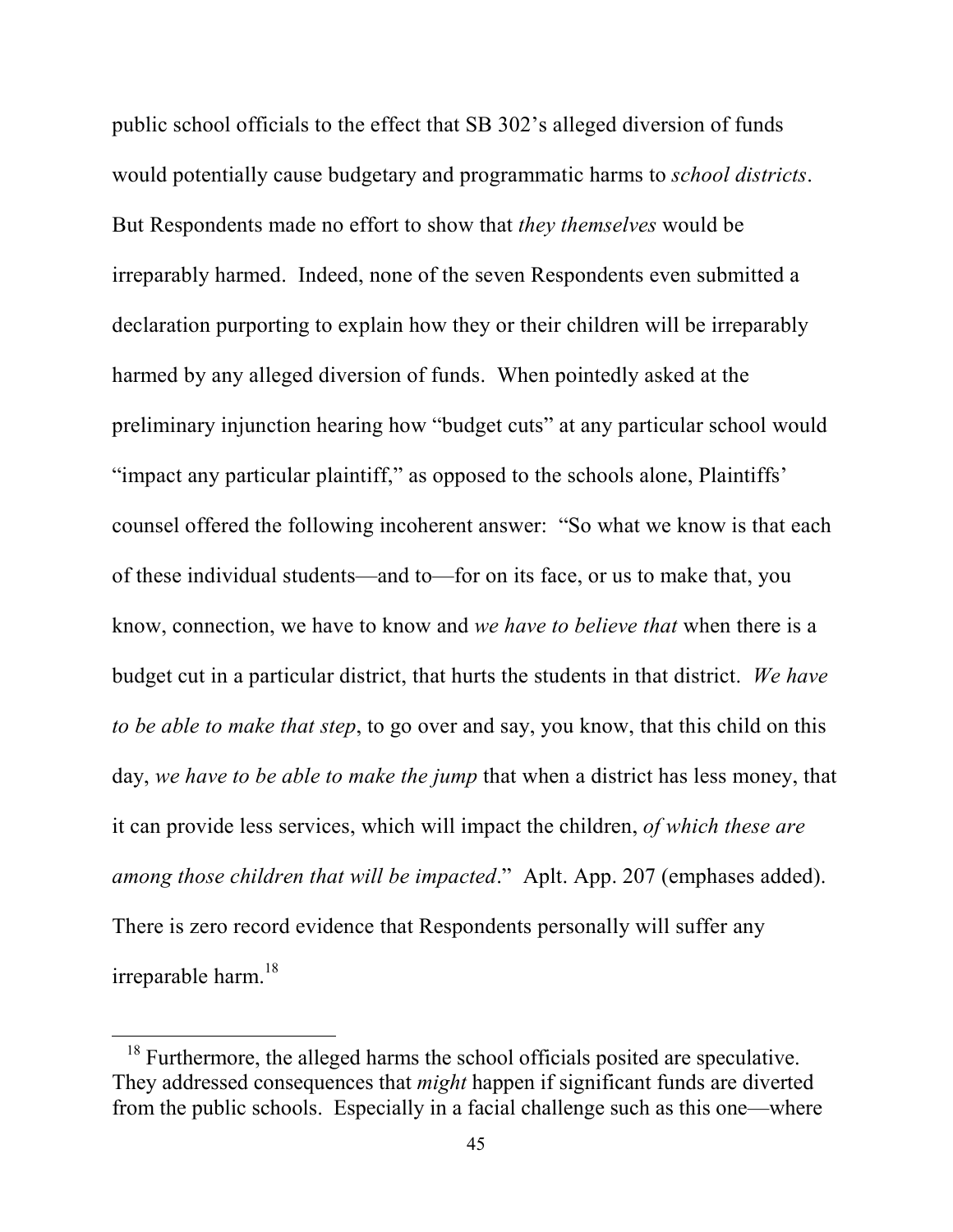*Fourth*, Nevada's "hold harmless" statute caps the funding loss a school district can experience due to a decline in student enrollment. *See* NRS 387.1233(3), *amended by* SB 508, § 9. The statute ensures that no school district will lose more than 5% of its total funding from one year to the next due to an enrollment decline. *See* Aplt. App. 39 ("Under NRS 387.1233(3), the so-called 'hold harmless' provision, a school district must be funded based on the prior year's enrollment figure if the school district experiences a reduction in enrollment of five percent or more."); *see also Minutes*, May 28, at 20 (testimony of Assemb. Edwards) ("If there is a diminishment of the money to a particular school, it is not really that much money. If it were, 'hold harmless' would cover that school."). The "hold harmless" statute protects Nevada's school districts from significant total funding losses from one year to the next occasioned by declines in

-

Respondents must show that SB 302 is unconstitutional in *all* circumstances unsupported hypotheticals are insufficient to justify a preliminary injunction. *See Flick Theater, Inc. v. City of Las Vegas*, 104 Nev. 87, 91 n.4, 752 P.2d 235, 238 n.4 (1988*)* (holding that the "case for a preliminary injunction" may not be "based on mere conjecture"). In addition to the speculative nature of the alleged harms, any funds diverted from the public schools would be financial losses that could be remedied at law. *See Excellence Cmty. Mgmt.*, 351 P.3d at 722 (preliminary injunction requires "irreparable harm for which compensatory damages would not suffice"). "Mere allegations of financial hardship are insufficient to support a finding of irreparable harm." *Church of Scientology of Cal. v. United States*, 920 F.2d 1481, 1489 (9th Cir. 1990); *accord Elias v. Connett*, 908 F.2d 521, 526 (9th Cir. 1990).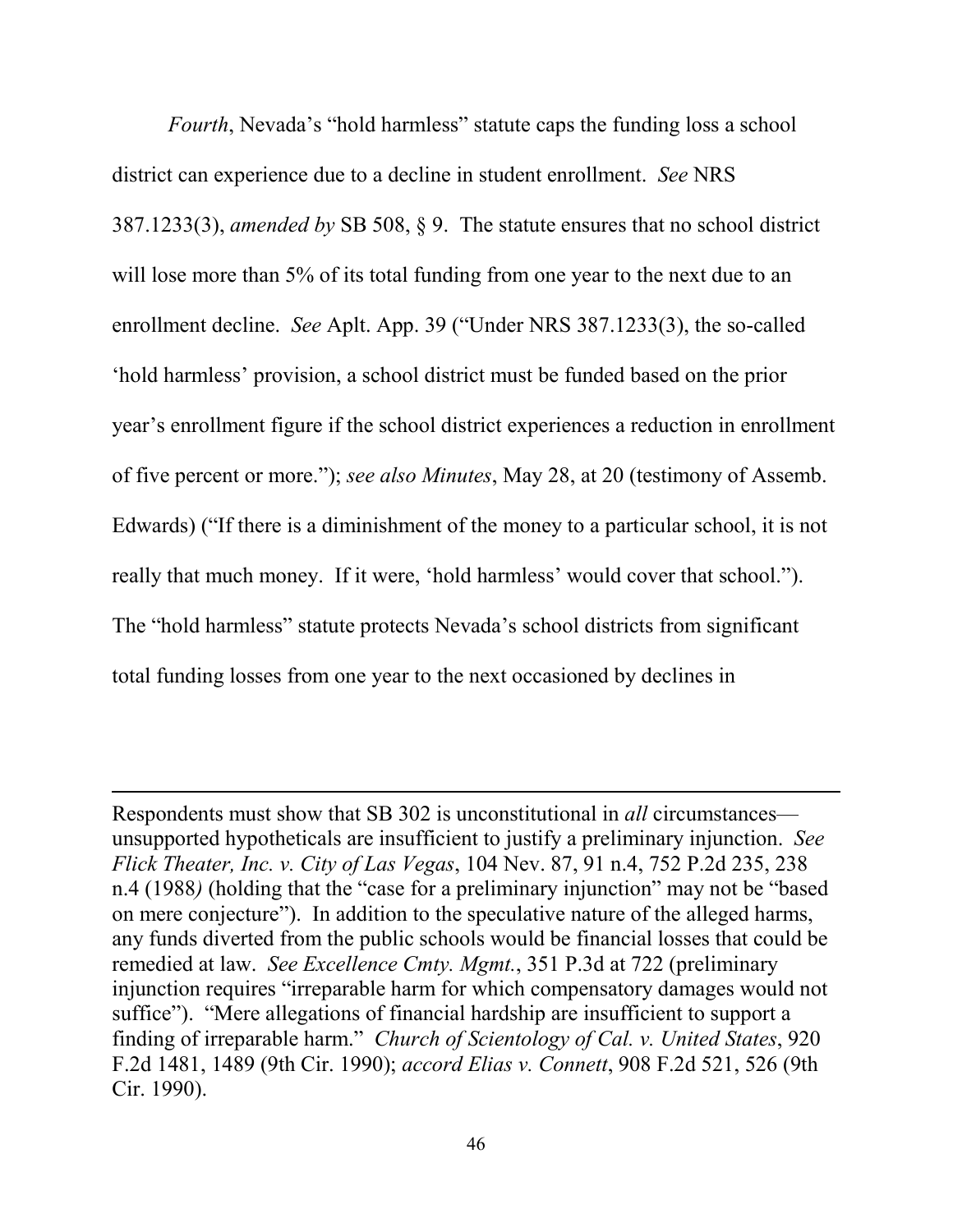enrollment, whatever the reason for the decline may be.<sup>19</sup>

In short, for numerous reasons, the irreparable harm factor does not support a preliminary injunction.

# **C. The Balance of Hardships and Public Interest Support Allowing Nevada Parents and Students to Use the ESA Program.**

Although Respondents have not shown any irreparable harm for which a preliminary injunction is necessary, the injunction is causing actual and irreparable harm to the thousands of Nevada families who wish to open ESAs. Before SB 302 was enjoined, more than 4,000 Nevada parents submitted applications to open ESA accounts for their children. Unlike Respondents, these Nevadans are harmed by the injunction. They cannot open an ESA to have their children attend the school that best serves their educational needs.

The injunction also harms the public schools. Nevada has the disturbing distinction of having, by some measures, the worst-rated public school system in the country. In enacting SB 302, the Legislature considered evidence that education-choice programs *improve* academic outcomes in public schools. *See* 

-

<sup>&</sup>lt;sup>19</sup> Of course, school districts experience enrollment declines and the concomitant loss of funding (capped by NRS 387.1233(3)) for many reasons unrelated to SB 302. A student might exit a district because she has moved to a different district or another State, dropped out of school, or decided to attend private school. When this happens, the district's total funding will decrease as a result of the Nevada Plan's per-pupil funding scheme. Under Respondents' theory, it would cause irreparable harm for the State to transfer a large number of government workers from Carson City to Las Vegas because the departure of those employees' schoolage children could decrease total funding for the Carson City schools.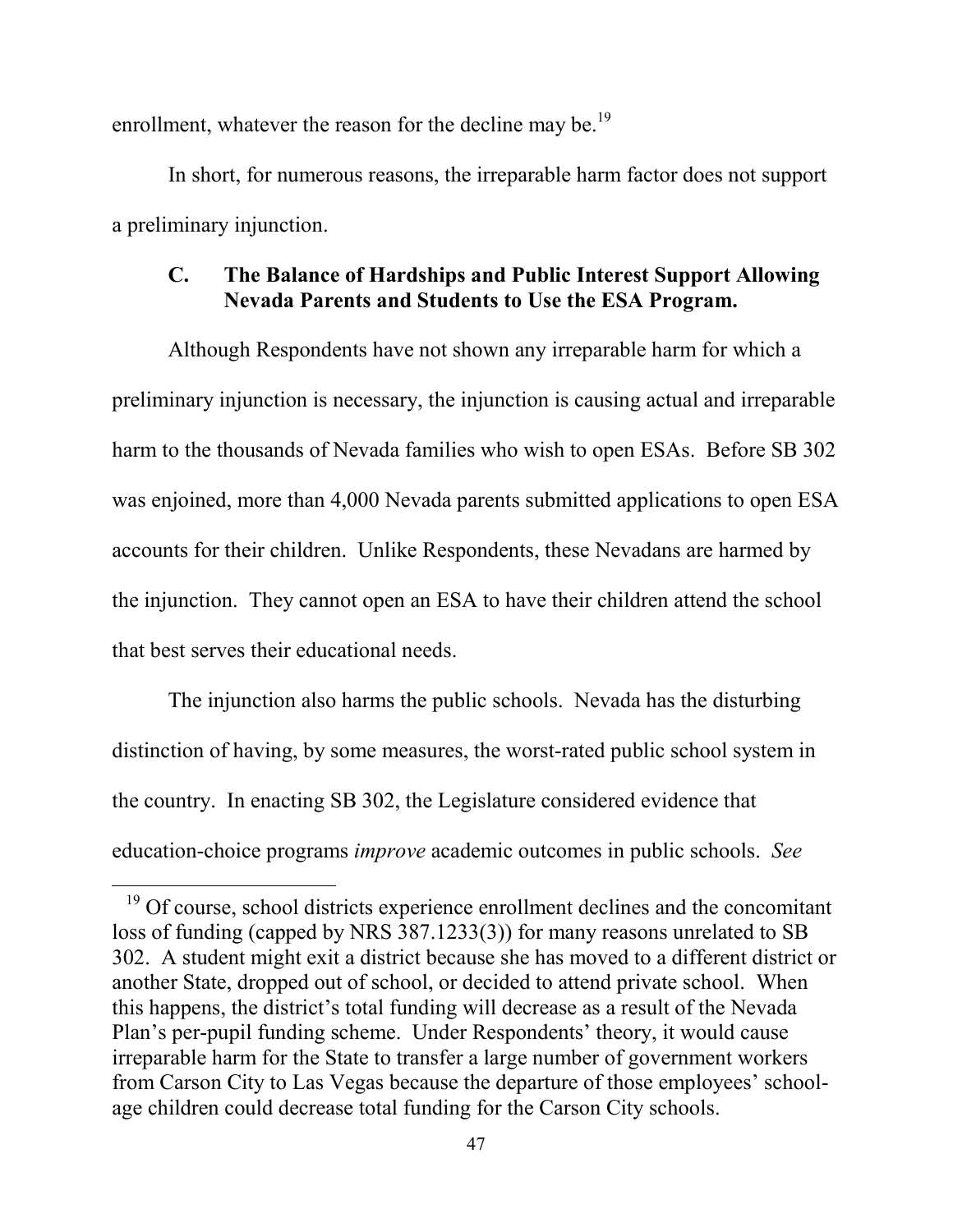*supra* pp.16-17. Furthermore, to the extent that the ESA program improves academic performance and thereby reduces the number of dropouts, there will be more per-pupil funding for the Nevada public schools. And to the extent that SB 302 reduces class size, eliminates overcrowding, and shrinks student to teacher ratios, it brings immediate benefits to the students who remain in public school.

Finally, the preliminary injunction in this case severely damages the public interest. Every child in Nevada has a right to "the opportunity to receive a basic education." *Guinn*, 119 Nev. at 286, 71 P.3d at 1275. Respondents do not argue and present no evidence that the ESA program will *deprive* any child of this right and opportunity. The preliminary injunction, however, denies Nevada children the opportunity to transcend this lowest common denominator by attending the school that is best for them. The people of Nevada and their elected representatives have adopted a policy aimed at improving education in the State. A handful of plaintiffs with mere policy disagreements and no proof of irreparable harm are not entitled to obstruct the Legislature's considered judgment.

///

- ///
- ///
- ///
- ///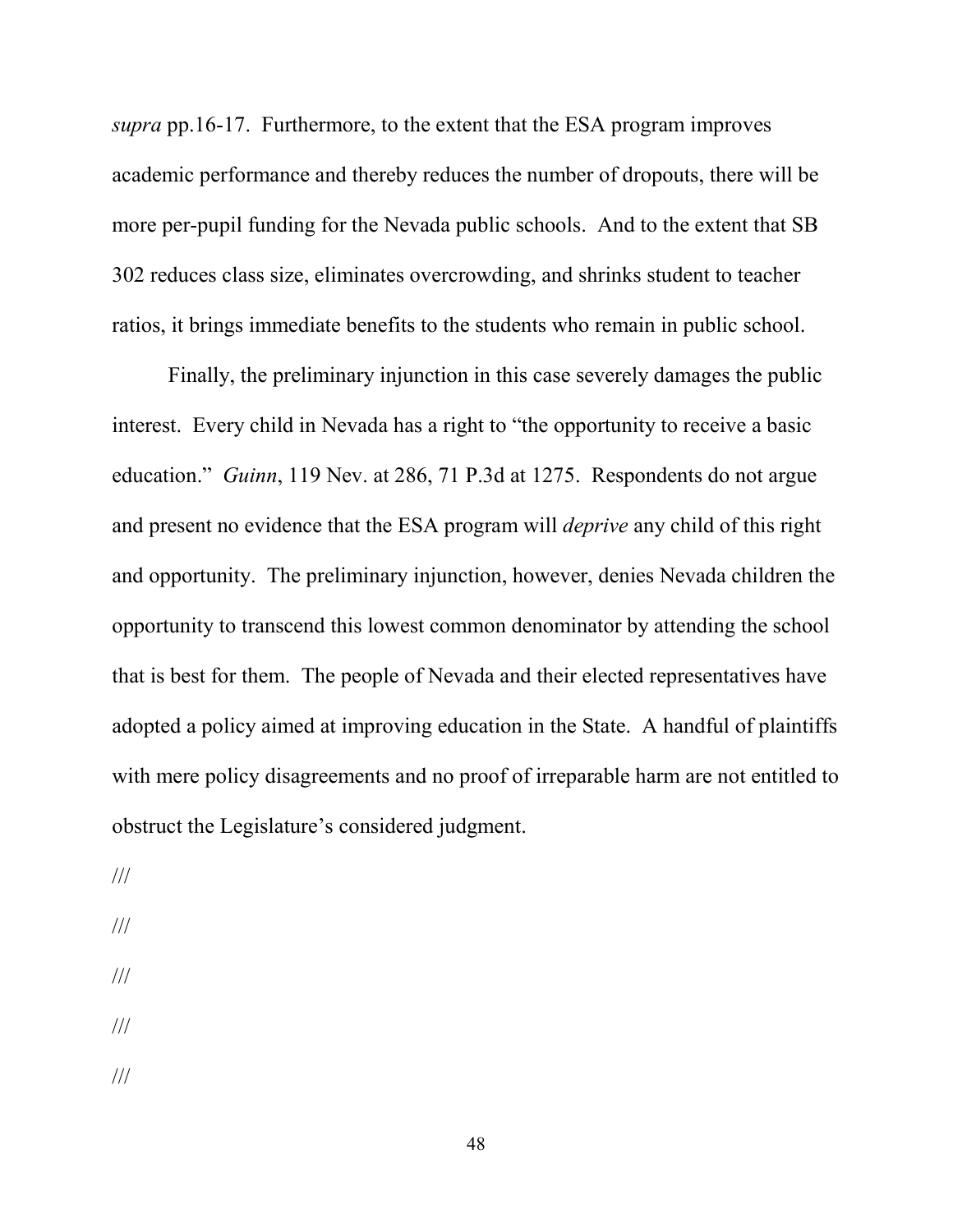### **CONCLUSION**

For the foregoing reasons, the district court's order granting the preliminary

injunction should be reversed.

Respectfully submitted,

Adam Paul Laxalt (Bar No. 12426) Paul D. Clement *Attorney General* BANCROFT PLLC Lawrence VanDyke (Bar No. 13643C) 500 New Jersey Avenue, NW **Solicitor General Seventh Floor** Ketan Bhirud (Bar No. 10515) Washington, D.C. 20001  *General Counsel* (202) 234-0090 Joseph Tartakovsky (Bar No. 13796C) pdclement@bancroftpllc.com  *Deputy Solicitor General* OFFICE OF THE ATTORNEY GENERAL 100 North Carson Street Carson City, NV 89701 (775) 684-1100 LVanDyke@ag.nv.gov

*Counsel for Appellant Dan Schwartz, Treasurer of the State of Nevada* 

Dated: March 4, 2016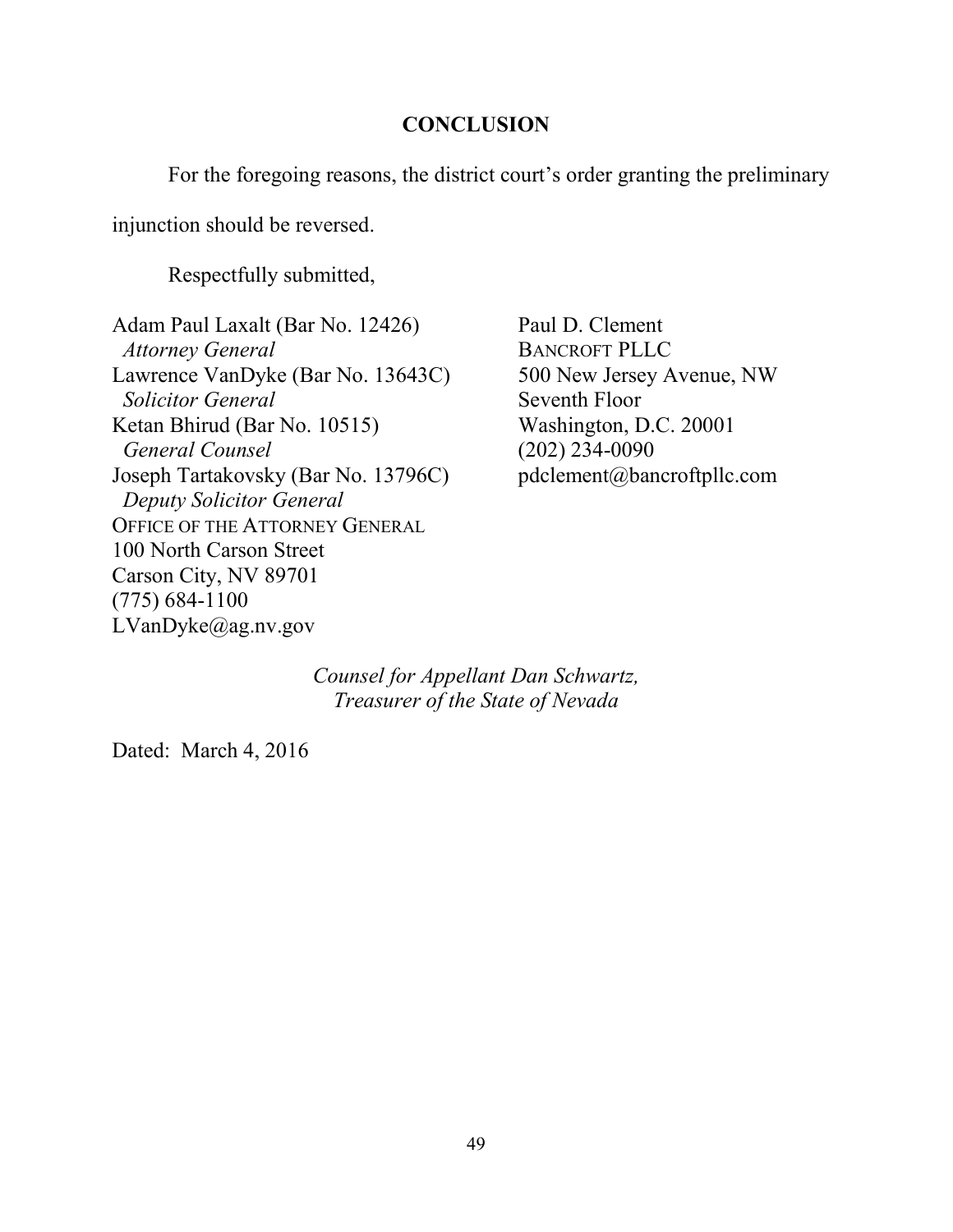### **CERTIFICATE OF SERVICE**

 I hereby certify that I electronically filed the foregoing with the Clerk of the Court for the Nevada Supreme Court by using the appellate CM/ECF system on March 4, 2016.

 Participants in the case who are registered CM/ECF users will be served by the appellate CM/ECF system.

 I further certify that some of the participants in the case are not registered CM/ECF users. I have mailed the foregoing document by First-Class Mail, postage prepaid, for delivery within 3 calendar days to the following non-CM/ECF participants:

DON SPRINGMEYER, ESQ. JUSTIN C. JONES, ESQ. BRADLEY S. SCHRAGER, ESQ. WOLF, RIFKIN, SHAPIRO, SCHULMAN & RABKIN, LLP 3556 E. RUSSELL ROAD, SECOND FLOOR LAS VEGAS, NEVADA 89120

DAVID G. SCIARRA, ESQ. AMANDA MORGAN, ESQ. EDUCATION LAW CENTER 60 PARK PLACE, SUITE 300 NEWARK, NEW JERSEY 07102

TAMERLIN J. GODLEY, ESQ. THOMAS PAUL CLANCY, ESQ. LAURA E. MATHE, ESQ. SAMUEL T. BOYD, ESQ. MUNGER, TOLLES & OLSON, LLP 355 SOUTH GRAND AVENUE, 35TH FLOOR LOS ANGELES, CALIFORNIA 90071-1560

MATTHEW T. DUSHOFF, ESQ. LISA J. ZASTROW, ESQ. KOLESAR & LEATHAM 400 SOUTH RAMPART BOULEVARD, SUITE 400 LAS VEGAS, NEVADA 89145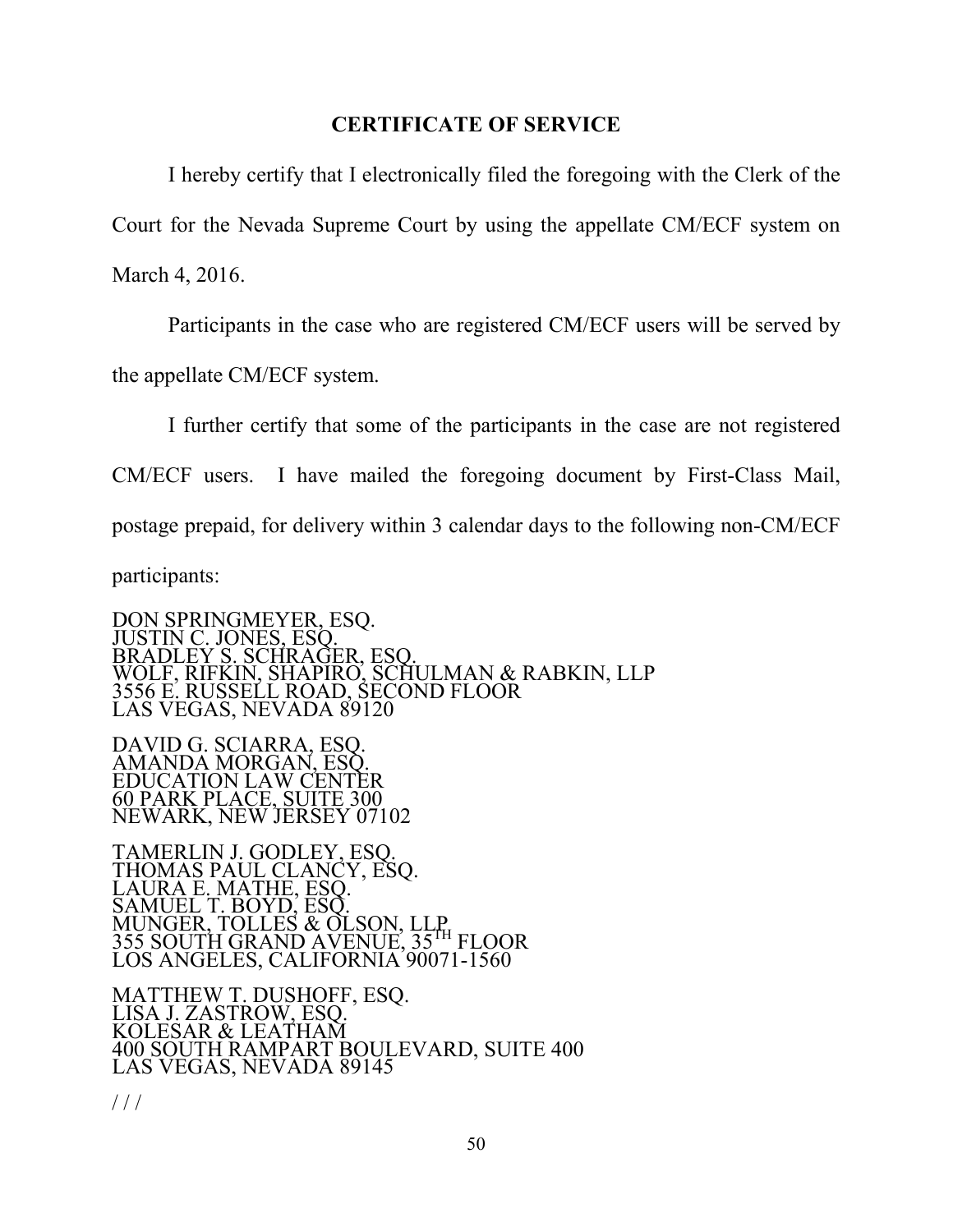TIMOTHY D. KELLER INSTITUTE FOR JUSTICE 398 S. MILL AVENUE, SUITE 301 TEMPE, ARIZONA 85281

MARK A. HUTCHINSON, ESQ. JACOB A. REYNOLDS, ESQ. ROBERT T. STEWART, ESQ. HUGCHINSON & STEFFEN, LLC 10080 W. ALTA DRIVE, SUITE 200 LAS VEGAS, NEVADA 89145

s/ Sandra Geyer

 Sandra Geyer, an employee of the office of the Nevada Attorney General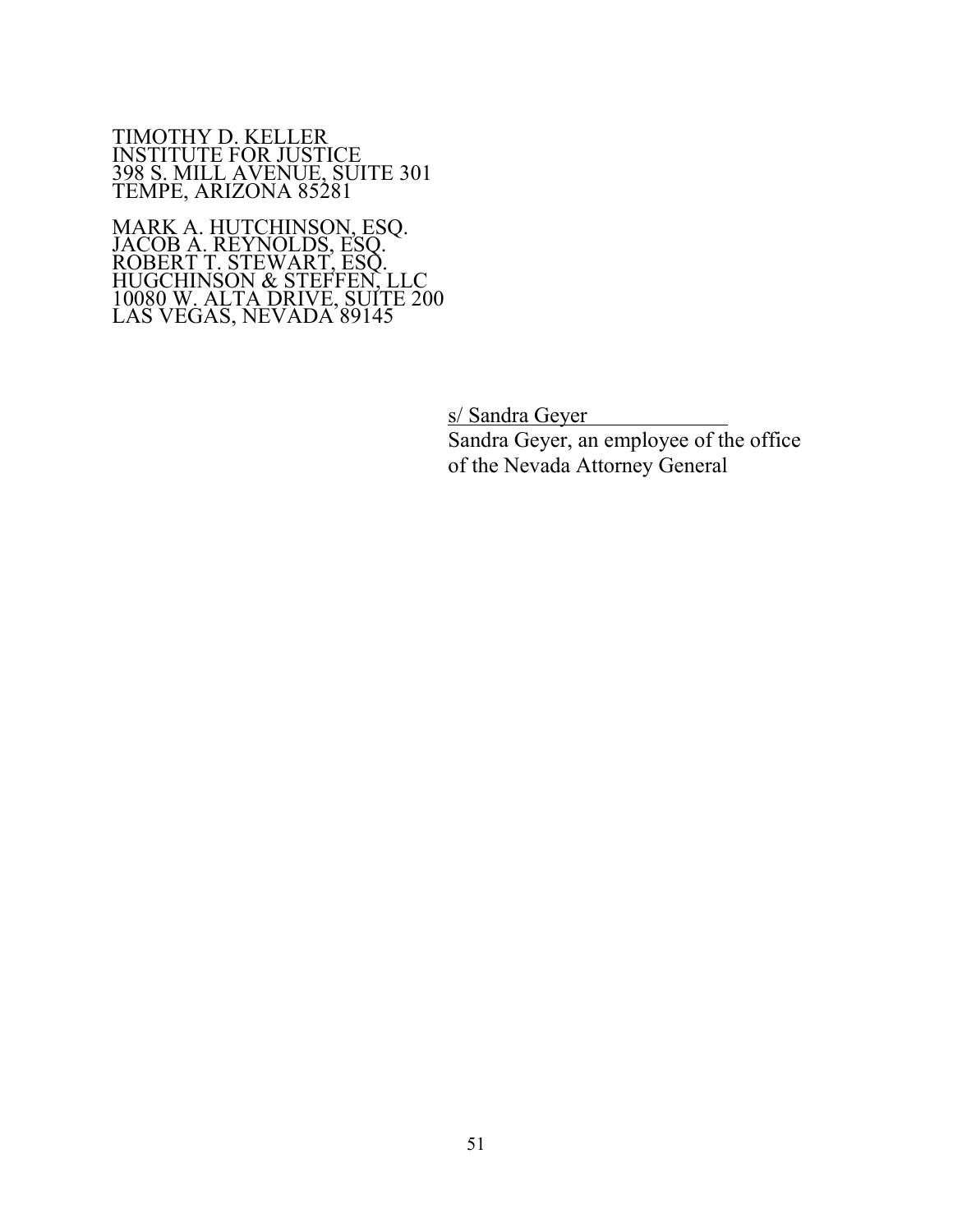#### **CERTIFICATE OF COMPLIANCE**

 I hereby certify that this brief complies with the formatting requirements of NRAP  $32(a)(4)$ , the typeface requirements of NRAP  $32(a)(5)$  and the type style requirements of NRAP 32(a)(6) because this brief has been prepared in a proportionally spaced typeface using Microsoft Word 2010 14 pt. Times New Roman type style.

 I further certify that this brief complies with the page- or type-volume limitations of NRAP 32(a)(7) because, excluding the parts of the brief exempted by NRAP  $32(a)(7)(C)$ , it is proportionately spaced, has a typeface of 14 points or more and contains 12,224 words.

 Finally, I hereby certify that I have read this appellate brief, and to the best of my knowledge, information, and belief, it is not frivolous or interposed for any improper purpose. I further certify that this brief complies with all applicable Nevada Rules of Appellate Procedure, in particular NRAP 28(e)(1), which requires every assertion in the brief regarding matters in the record to be supported by a reference to the page and volume number, if any, of the transcript or appendix where the matter relied on is to be found. I understand that I may be subject to

 $//$ 

/ / /

/ / /